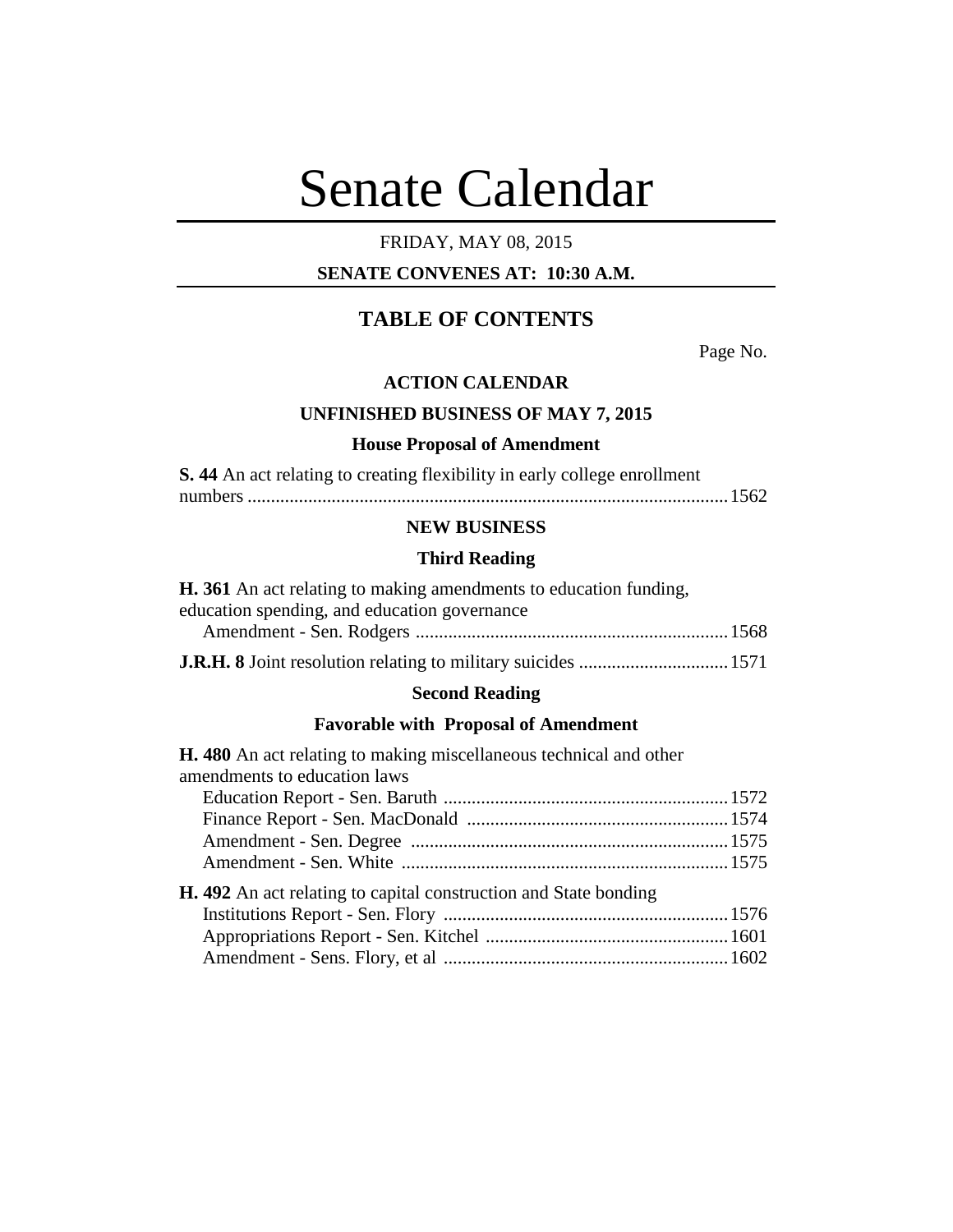# **NOTICE CALENDAR**

# **Second Reading**

# **Favorable**

| <b>H.</b> 497 An act relating to approval of amendments to the charter of the<br>Town of Colchester                    |
|------------------------------------------------------------------------------------------------------------------------|
| <b>H.</b> 503 An act relating to approval of amendments to the charter of the<br>City of Burlington                    |
| <b>H.</b> 504 An act relating to approval of the adoption and codification of the<br>charter of the Town of Waitsfield |
| <b>Favorable with Proposal of Amendment</b>                                                                            |
| <b>H.</b> 11 An act relating to the membership of the Commission on                                                    |

# **H. 11** An act relating to the membership of the Commission on Alzheimer's Disease and Related Disorders Health and Welfare Report - Sen. Pollina .............................................1603 Appropriations Report - Sen. Snelling ..................................................1604

# **House Proposal of Amendment**

| <b>S. 102</b> An act relating to forfeiture of property associated with animal<br>fighting and certain regulated drug possession, sale, and trafficking |  |
|---------------------------------------------------------------------------------------------------------------------------------------------------------|--|
| <b>H. 488</b> An act relating to the State's Transportation Program and                                                                                 |  |

# **ORDERED TO LIE**

|  |  | S. 137 An act relating to penalties for selling and dispensing marijuana 1623 |  |  |  |  |  |
|--|--|-------------------------------------------------------------------------------|--|--|--|--|--|
|  |  |                                                                               |  |  |  |  |  |

# **CONCURRENT RESOLUTIONS FOR ACTION**

| H.C.R. 149-157 (For text of Resolutions, see Addendum to House |  |
|----------------------------------------------------------------|--|
|                                                                |  |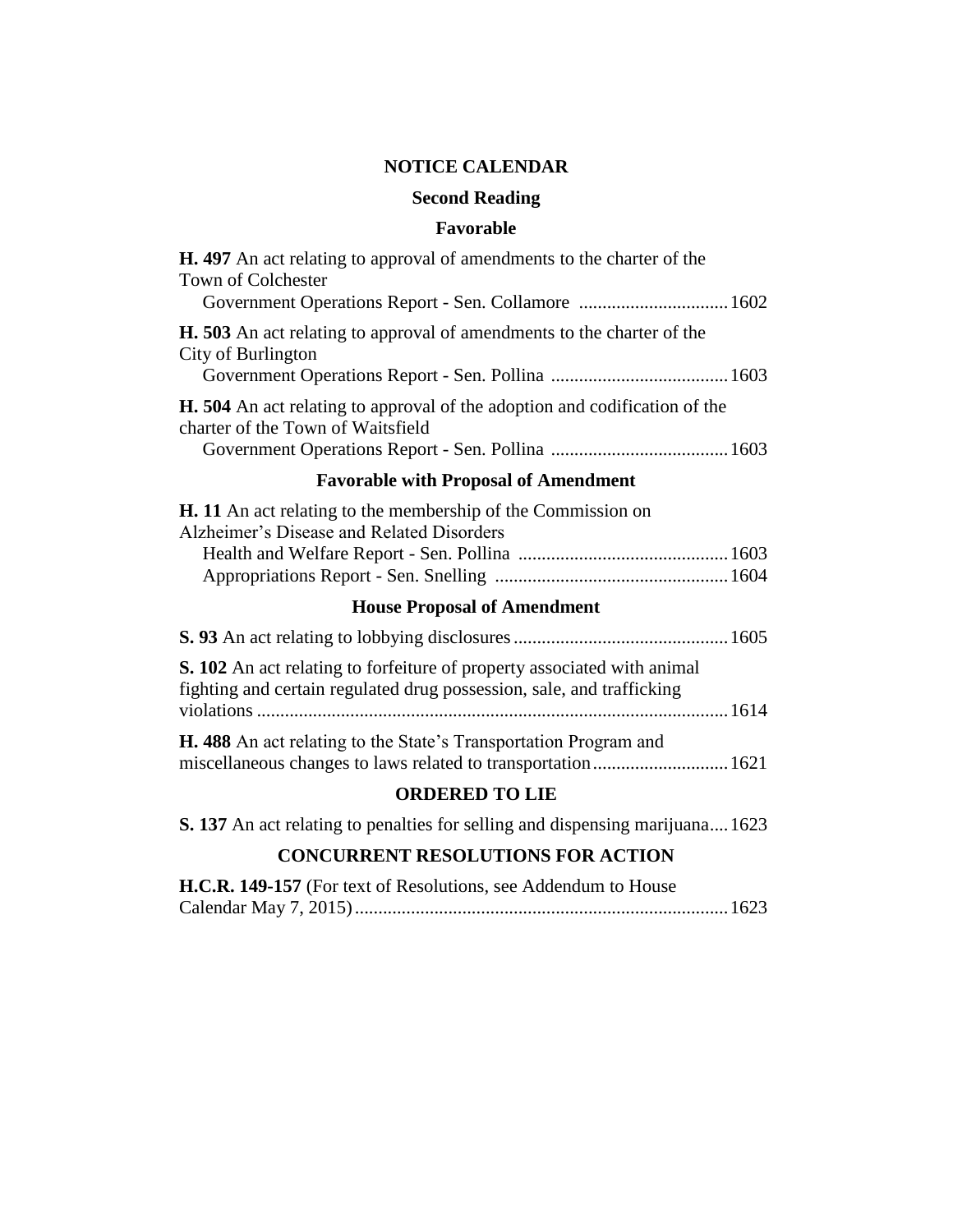# **ORDERS OF THE DAY**

#### **ACTION CALENDAR**

#### **UNFINISHED BUSINESS OF THURSDAY, MAY 7, 2015**

#### **House Proposal of Amendment**

## **S. 44**

An act relating to creating flexibility in early college enrollment numbers.

The House proposes to the Senate to amend the bill as follows:

By striking out Sec. 2. (effective date) in its entirety and inserting in lieu thereof four new sections to be Secs. 2–5 to read as follows:

Sec. 2. 16 V.S.A. chapter 87, subchapter 8 is added to read:

#### Subchapter 8. Vermont Universal Children's Higher Education Savings Account Program

#### § 2880. DEFINITIONS

As used in this subchapter:

(1) "Approved postsecondary education institution" means any institution of postsecondary education that is:

(A) certified by the State Board of Education as provided in section 176 or 176a of this title;

(B) accredited by an accrediting agency approved by the U.S. Secretary of Education pursuant to the Higher Education Act;

(C) a non-U.S. institution approved by the U.S. Secretary of Education as eligible for use of education loans made under Title IV of the Higher Education Act; or

(D) a non-U.S. institution designated by the Corporation as eligible for use of its grant awards.

(2) "Committee" means the Vermont Universal Children's Higher Education Savings Account Program Fund Advisory Committee.

(3) "Corporation" means Vermont Student Assistance Corporation.

(4) "Eligible child" means a minor who is Vermont resident at the time the Corporation deposits or allocates funds pursuant to this subchapter for his or her benefit.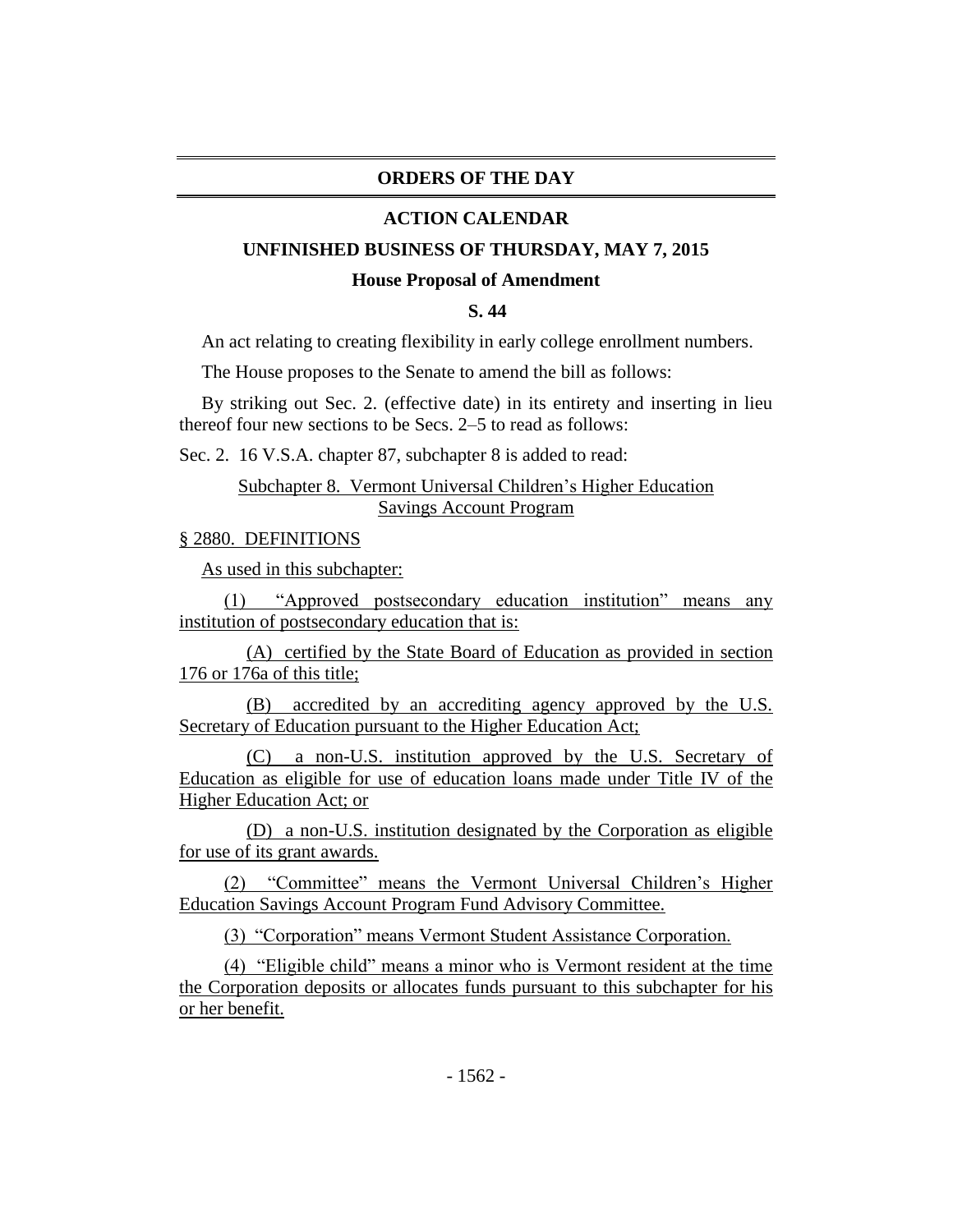(5) "Postsecondary education costs" means the qualified costs of tuition, fees, and other expenses for attendance at an institution of postsecondary education, as defined in the Internal Revenue Code of 1986, as amended, together with the regulations promulgated thereunder.

(6) "Program" means the Vermont Universal Children's Higher Education Savings Account Program.

(7) "Program beneficiary" means an individual who is or who was at one time an eligible child for whom the Corporation deposited or allocated funds pursuant to this subchapter and who has not yet attained 29 years of age or, for national service program participants, the extended maturity date.

(8) "Program Fund" means the Vermont Universal Children's Higher Education Savings Account Program Fund.

(9) "Vermont Higher Education Investment Plan" or "Investment Plan" means the plan created pursuant to subchapter 7 of this chapter.

(10) "Vermont resident" means an individual who is domiciled in Vermont as evidenced by the individual's intent to maintain a principal dwelling place in Vermont indefinitely and to return there if temporarily absent, coupled with an act or acts consistent with that intent. A minor is a Vermont resident if his or her parent or legal guardian is a Vermont resident, unless a parent or legal guardian with sole legal and physical parental rights and responsibilities lives outside the State of Vermont.

# § 2880a. VERMONT UNIVERSAL CHILDREN'S HIGHER EDUCATION SAVINGS ACCOUNT PROGRAM ESTABLISHED; POWERS AND DUTIES OF THE VERMONT STUDENT ASSISTANCE **CORPORATION**

(a) It is the policy of the State to expand educational opportunity for all children. Consistent with this policy, the Vermont Student Assistance Corporation shall partner with one or more foundations or other philanthropies to establish and fund the Vermont Universal Children's Higher Education Savings Account Program to expand educational opportunity and financial capability for Vermont children and their families.

(b) Pursuant to this subchapter, the Corporation shall establish and administer the Program, which shall include the Vermont Universal Children's Higher Education Savings Account Program Fund and financial education for Program beneficiaries and their families and legal guardians. The Corporation, in addition to its other powers and authority, shall have the power and authority to adopt rules, policies, and procedures, including those pertaining to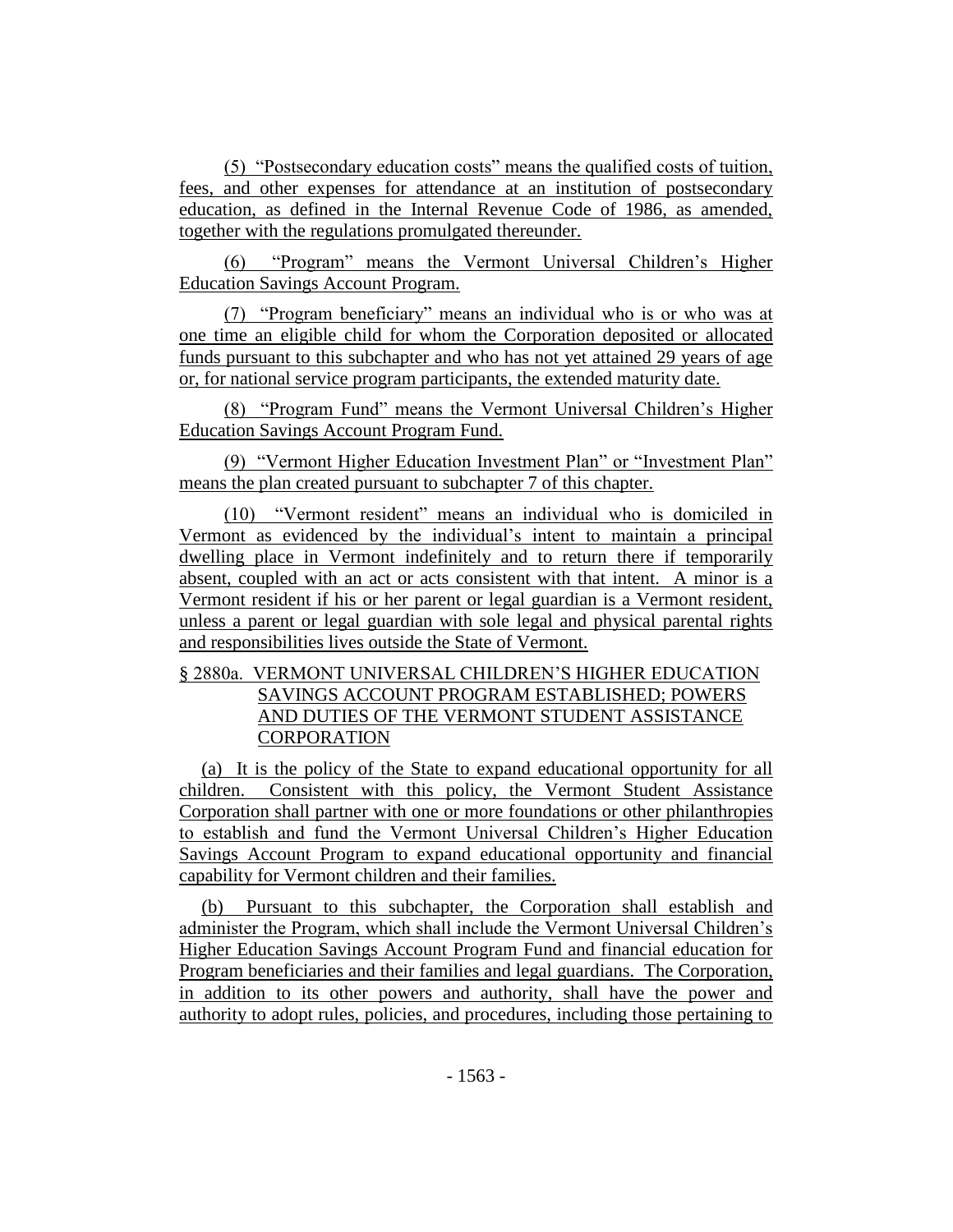residency in the State, to implement this subchapter in conformance with federal and State law.

(c) The Vermont Departments of Health and of Taxes and the Vermont Agencies of Education and of Human Services shall enter into agreements with the Corporation to enable the exchange of such information as may be necessary for the efficient administration of the Program.

(d) The Corporation's obligations under this subchapter are limited to funds deposited in the Program Fund specifically for the purpose of the Program.

(e) The Corporation shall annually on or before January 15 release a written report with a detailed description of the status and operation of the Program and management of accounts.

# § 2880b. VERMONT UNIVERSAL CHILDREN'S HIGHER EDUCATION SAVINGS ACCOUNT PROGRAM FUND

(a) The Vermont Universal Children's Higher Education Savings Account Program Fund is established as a fund to be held, directed, and administered by the Corporation. The Corporation shall invest and reinvest, or cause to be invested and reinvested, funds in the Program Fund for the benefit of the Program.

(b) The following sources of funds shall be deposited into the Program Fund:

(1) any grants, gifts, and other funds intended for deposit into the Program Fund from any individual or private or public entity, provided that contributions may be limited in application to specified age cohorts of beneficiaries; and

(2) all interest, dividends, and other pecuniary gains from investment of funds in the Program Fund.

(c) Funds in the Program Fund shall be used solely to carry out the purposes and provisions of this subchapter, including payment by the Corporation of the administrative costs of the Program and the Program Fund and of the costs associated with providing financial education to benefit Program beneficiaries and their parents and legal guardians. Funds in the Program Fund may not be transferred or used by the Corporation or the State for any purposes other than the purposes of the Program.

# § 2880c. INITIAL DEPOSITS TO THE PROGRAM FUND

(a) Each year, the Corporation shall deposit \$250.00 into the Program Fund for each eligible child born that year, beginning on or after January 1, 2016.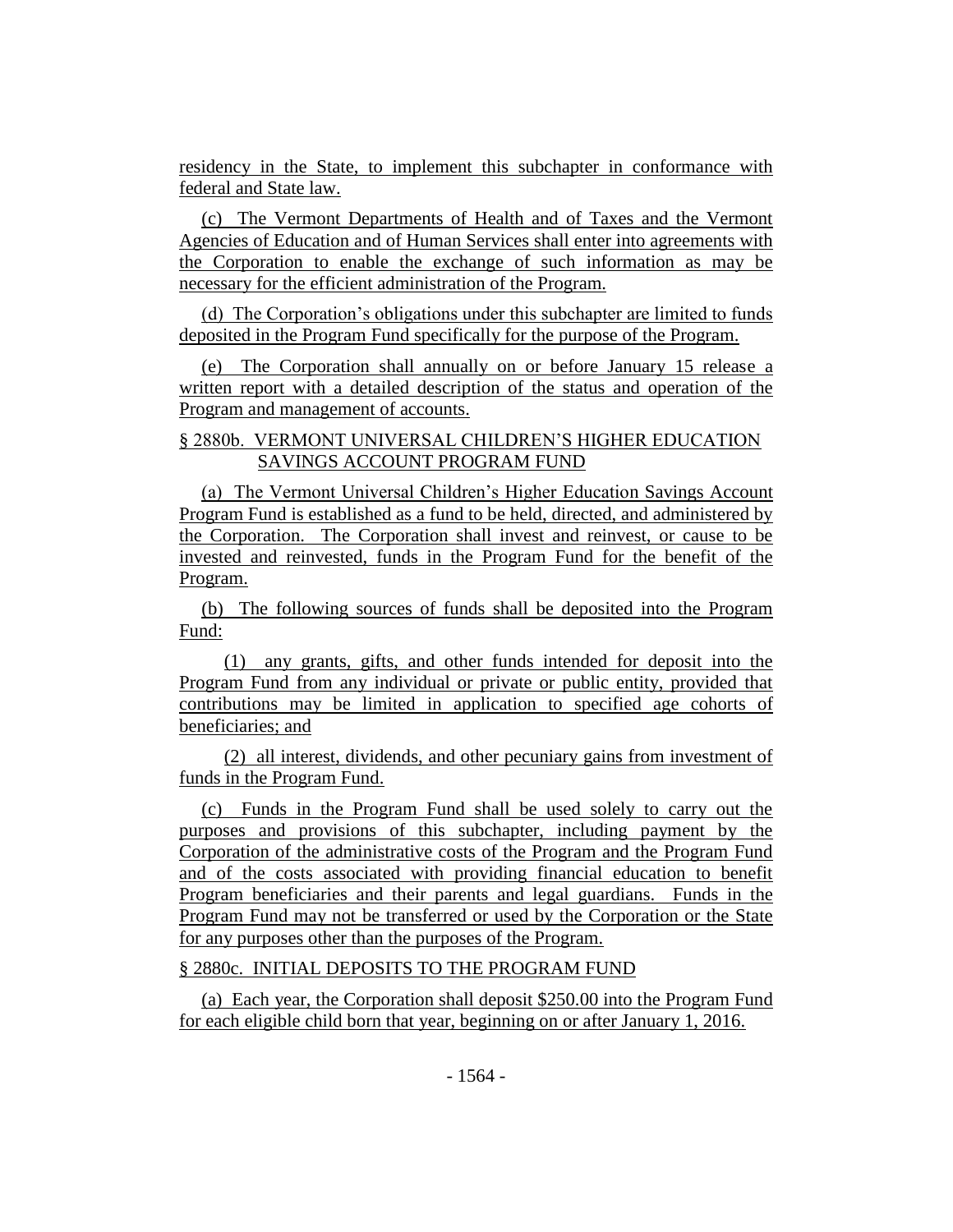(b) In addition, if the eligible child has a family income of less than 250 percent of the federal poverty level at the time the deposit under subsection (a) of this section is made, the Corporation shall make an additional deposit into the Program Fund for the child that is equal to the deposit made under subsection (a).

(c) Notwithstanding subsections (a) and (b) of this section, if the available funds in a given calendar year are insufficient to provide for the maximum deposits under this section, the Corporation shall prorate the deposits accordingly.

# § 2880d. VERMONT HIGHER EDUCATION INVESTMENT PLAN ACCOUNTS; MATCHING ALLOCATIONS FOR FAMILIES WITH LIMITED INCOME

(a) The Corporation shall invite the parents or legal guardians of each Program beneficiary to open a Vermont Higher Education Investment Plan account on the beneficiary's behalf.

(b) The beneficiary, his or her parents or legal guardians, other individuals, and private and public entities may make additional deposits into a beneficiary's Investment Plan account.

(c) Annually, the Corporation shall deposit into the Program Fund a matching allocation of up to \$250.00 per eligible child on a dollar-to-dollar basis for contributions made that year to a single Investment Plan account established for the child under this section, provided that at the time of deposit, the eligible child has a family income of less than 250 percent of the federal poverty level.

(d) Notwithstanding subsection (c) of this section, if the available funds in a given calendar year are insufficient to provide for the maximum allocation amounts under this subsection, the Corporation shall prorate the allocations accordingly.

#### § 2880e. WITHDRAWAL OF PROGRAM FUNDS

(a) Subject to the provisions of this section, the Investment Plan requirements under subchapter 7 of this chapter, and the rules, policies, and procedures adopted by the Corporation, a Program beneficiary shall be entitled to Program funds deposited or allocated by the Corporation for his or her benefit if:

(1) the beneficiary has attained 18 years of age or has enrolled full-time in an approved postsecondary education institution;

(2) the Corporation has sufficient proof that the beneficiary was an eligible child at the time the deposit or allocation was made;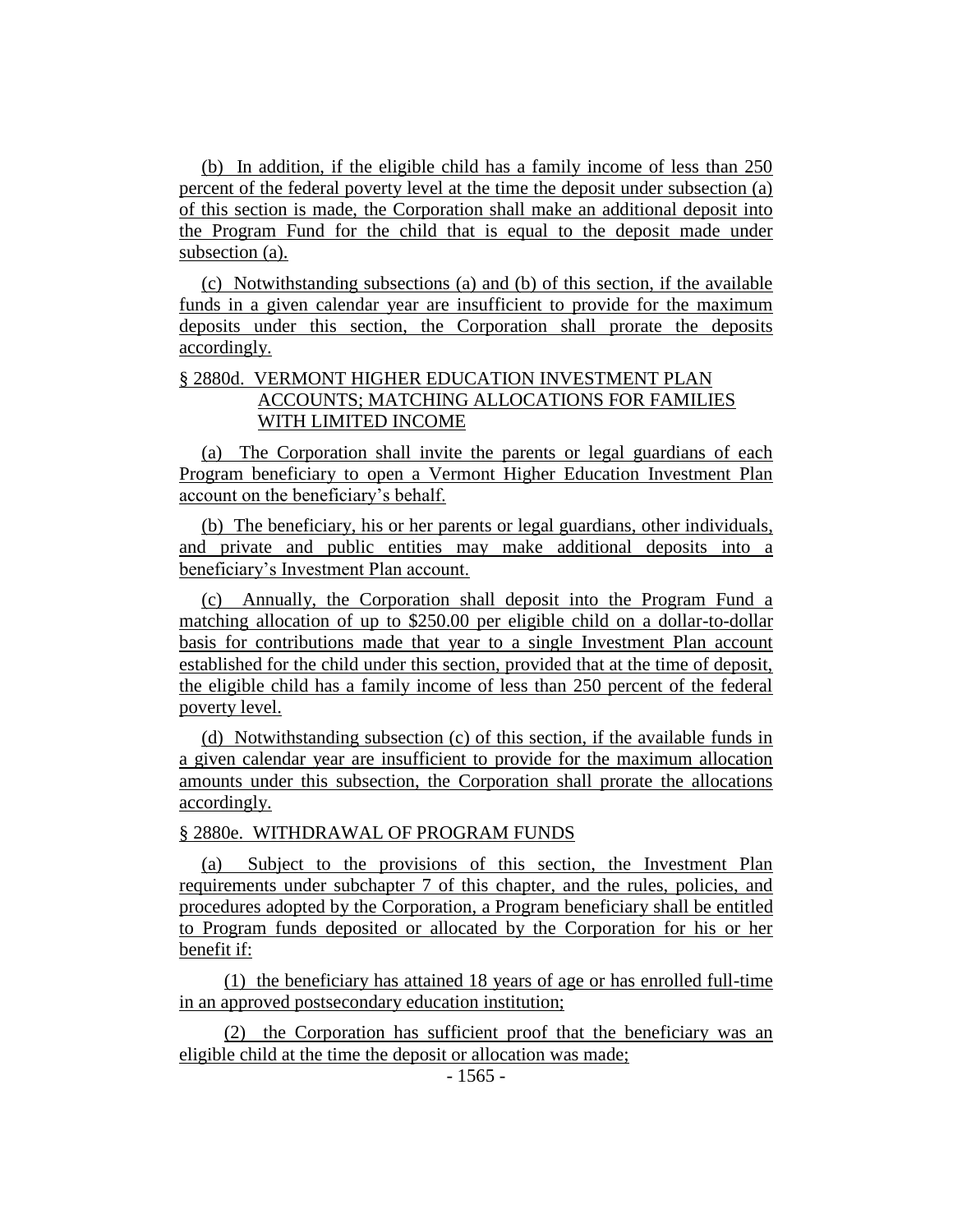(3) the funds are used for postsecondary education costs and made payable to an approved postsecondary education institution on behalf of the beneficiary; and

(4) the withdrawal is made prior to the beneficiary's attaining 29 years of age, provided that for a beneficiary who serves in a national service program, including in the U.S. Armed Forces, AmeriCorps, or the Peace Corps, each month of service shall increase the maturity date by one month.

(b) If a Program beneficiary does not use all of the funds deposited or allocated by the Corporation for his or her use prior to the maturity date, the beneficiary shall no longer be permitted to use these funds and the Corporation shall unallocate the unused funds from the beneficiary within the Program Fund.

(c) This section shall not apply to withdrawal of funds that are contributed to an Investment Plan account opened for the benefit of the account's beneficiary under subsection  $2880d(a)$  and (b) of this title and that are not Program funds deposited or allocated by the Corporation.

#### § 2880f. RIGHTS OF BENEFICIARIES AND THEIR FAMILIES

(a) A parent or legal guardian shall be allowed to opt out of the Program on behalf of his or her child.

(b) An individual otherwise eligible for any benefit program for elders, persons who are disabled, families, or children shall not be subject to any State resource limit based on funds deposited, allocated, or contributed on behalf of an eligible child or Program beneficiary to the Program Fund or an Investment Plan.

# § 2880g. FINANCIAL LITERACY PROGRAMS

State agencies and offices, including the Agencies of Education and of Human Services and the Office of the State Treasurer, in collaboration with existing statewide community partners and nonprofit partners that specialize in financial education delivery and have developed an available infrastructure to support financial education across multiple sectors, shall develop and support programs to encourage the financial literacy of Program beneficiaries and their families and legal guardians throughout the duration of the Program via mail, mass media, and in-person delivery methods.

# § 2880h. PROGRAM FUND ADVISORY COMMITTEE

(a) There is created a Vermont Universal Children's Higher Education Savings Account Program Fund Advisory Committee to identify and solicit public and private funds for the Program and to advise the Corporation on disbursement of funds.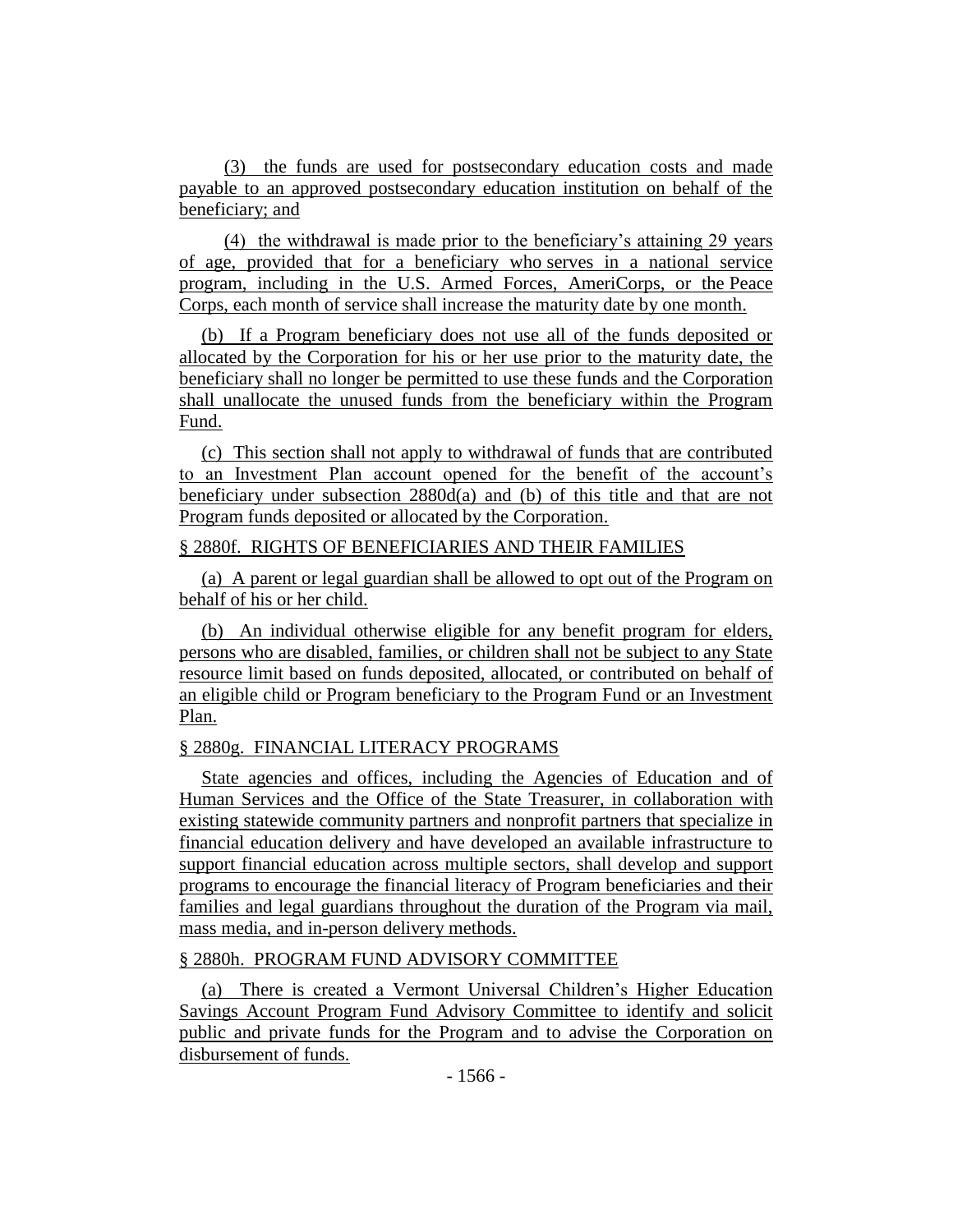(b) The Committee shall be composed of the following 11 members:

(1) the Governor or designee, ex officio;

(2) the President of the Corporation or designee, ex officio;

(3) two representatives of the Vermont philanthropy community, appointed by the Governor;

(4) two representatives of the Vermont business community, appointed by the Governor;

(5) two members from Vermont advocacy organizations representing individuals and families with limited income, appointed by the Governor; and

(6) three members selected by the Committee.

(c) Non-ex-officio members shall serve four-year terms, appointed and selected in such a manner that no more than three terms shall expire annually.

Sec. 3. VERMONT UNIVERSAL CHILDREN'S HIGHER EDUCATION SAVINGS ACCOUNT PROGRAM; INITIAL MEETING

The President of the Corporation or designee shall call the first meeting of the Committee to occur on or before August 1, 2015. The Committee shall select three members pursuant to 16 V.S.A. § 2880h(b)(6), and a chair from among the Committee members, at the first meeting or as soon as possible thereafter.

Sec. 4. VERMONT STUDENT ASSISTANCE CORPORATION; ELIGIBILITY, RESIDENCY, AND RECIPROCITY REPORT

(a) On or before January 15, 2016, the Vermont Student Assistance Corporation shall report to the House and Senate Committees on Education with its findings on the following:

(1) whether the Program established in 16 V.S.A. chapter 87, subchapter 8 provides for Program eligibility in a manner that adequately and equitably serves the Program's purposes;

(2) whether the Corporation has encountered, or expects to encounter, any difficulties in administering the Program on account of State residency issues;

(3) whether the Program could partner with children's savings account programs in other New England states to develop a system or systems of program reciprocity; and

(4) any other recommendations for legislative action.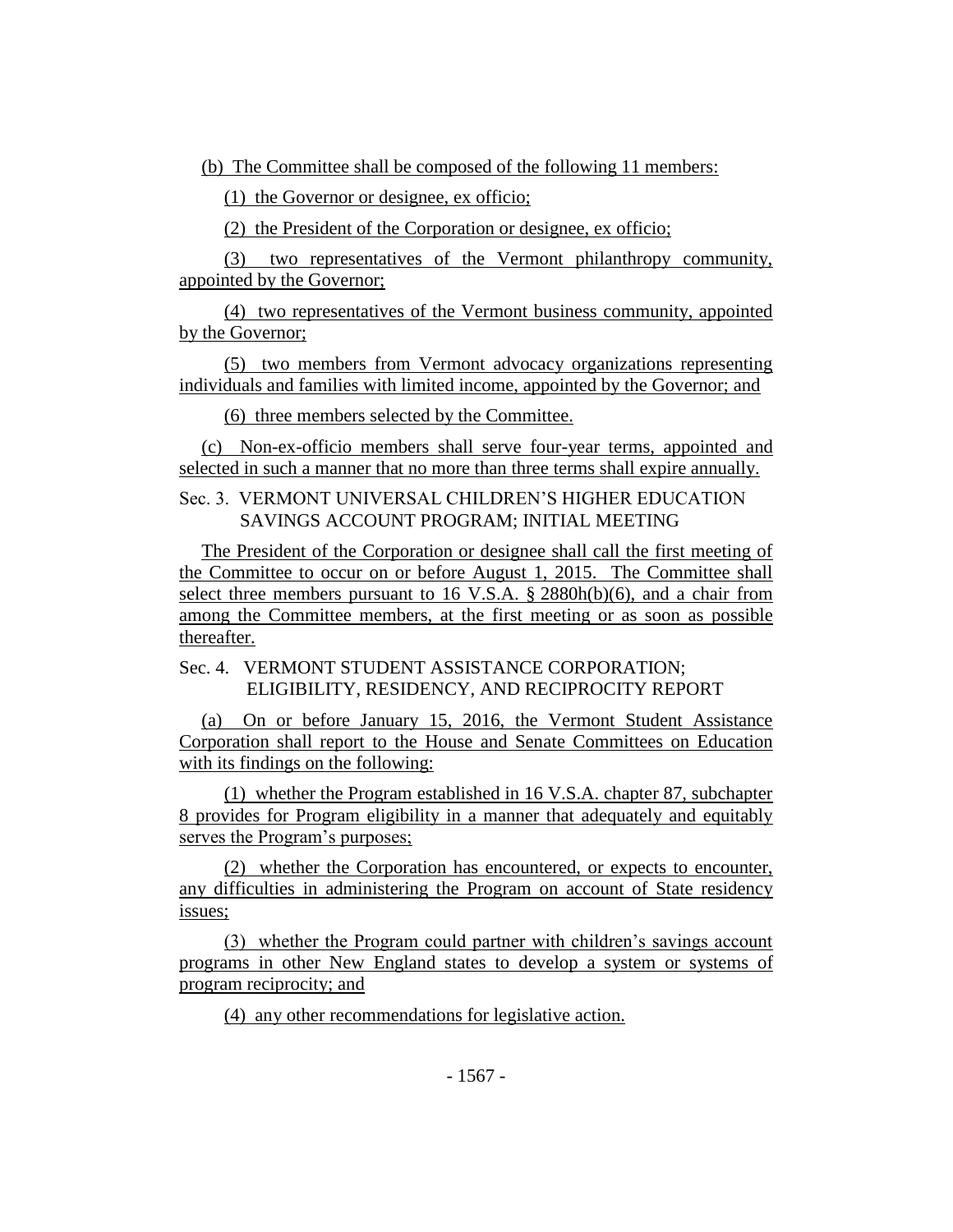(b) The reporting requirement of this section may be satisfied by providing testimony to the Committees.

#### Sec. 5. EFFECTIVE DATES

(a) Sec. 1 shall take effect on passage and shall apply retroactively to enrollments beginning in the 2014–2015 academic year.

(b) Secs. 2–4 shall take effect on July 1, 2015.

(c) This section shall take effect on passage.

And that after passage the title of the bill be amended to read:

An act relating to creating flexibility in early college enrollment numbers and to creating the Vermont Universal Children's Higher Education Saving Account Program.

#### **NEW BUSINESS**

#### **Third Reading**

#### **H. 361.**

An act relating to making amendments to education funding, education spending, and education governance.

#### **Amendment to Senate proposal of amendment to H. 361 to be offered by Senator Rodgers before Third Reading**

Senator Rodgers moves to amend the Senate proposal of amendment as follows:

First: By adding a reader assistance heading and two new sections to be numbered Secs. 34a–34c to read as follows:

\* \* \* Education Property Tax Rate Incentives \* \* \*

Sec. 34a. 16 V.S.A. § 4001 is amended to read:

#### § 4001. DEFINITIONS

As used in this chapter:

\* \* \*

(6) "Education spending" means the amount of the school district budget, any assessment for a joint contract school, career technical center payments made on behalf of the district under subsection 1561(b) of this title, and any amount added to pay a deficit pursuant to 24 V.S.A. § 1523(b) that is paid for by the school district, but excluding any portion of the school budget paid for from any other sources such as endowments, parental fund raising,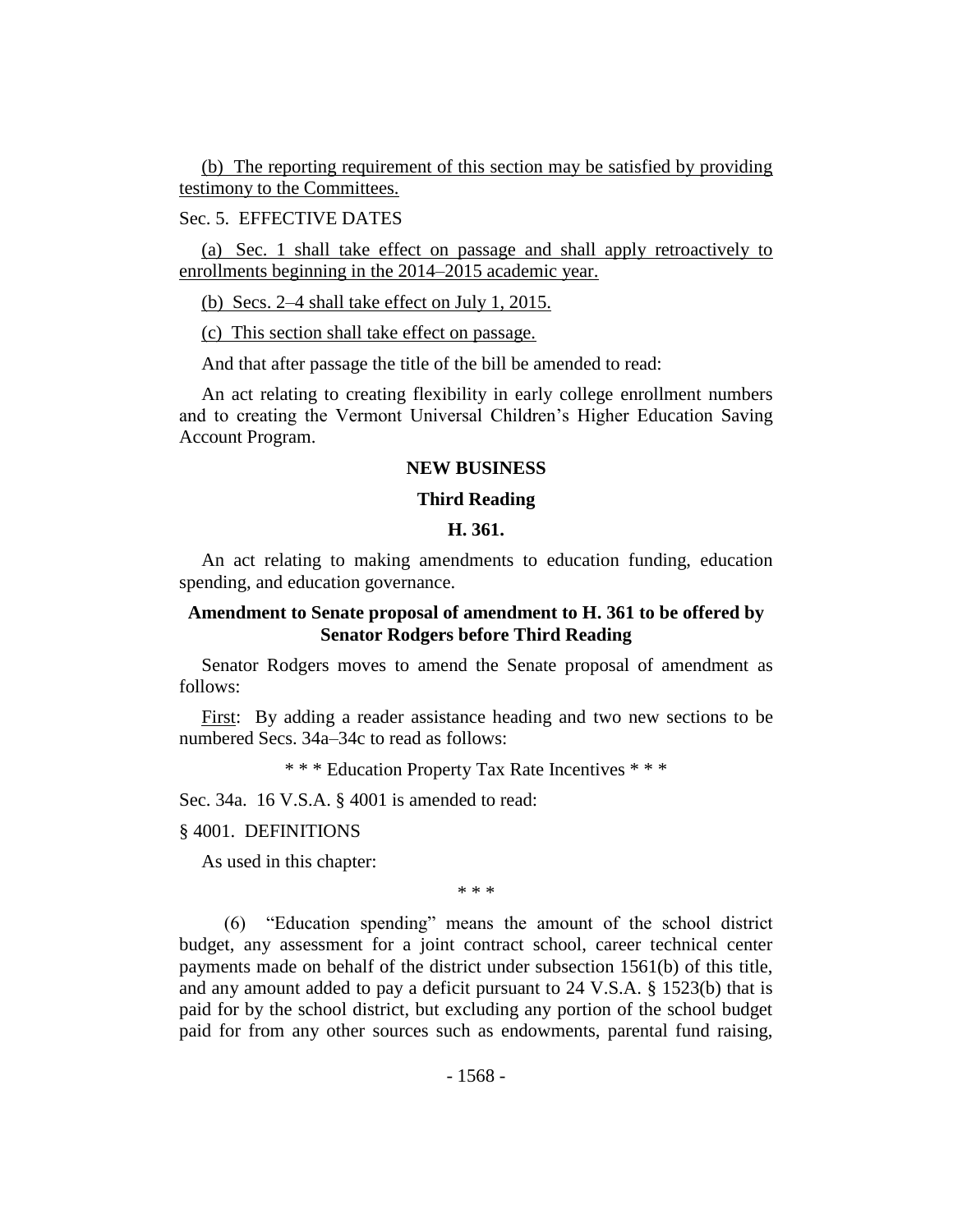federal funds, nongovernmental grants, or other State funds such as special education funds paid under chapter 101 of this title.

\* \* \*

(B) For purposes of calculating excess spending pursuant to 32 V.S.A. § 5401(12), "education spending" shall not include:

(i) Spending during the budget year for approved school capital construction for a project that received preliminary approval under section 3448 of this title, including interest paid on the debt; provided the district shall not be reimbursed or otherwise receive State construction aid for the approved school capital construction.

(ii) For a project that received final approval for State construction aid under chapter 123 of this title:

(I) spending for approved school capital construction during the budget year that represents the district's share of the project, including interest paid on the debt;

(II) payment during the budget year of interest on funds borrowed under subdivision 563(21) of this title in anticipation of receiving State aid for the project.

(iii) Spending that is approved school capital construction spending or deposited into a reserve fund under 24 V.S.A. § 2804 to pay future approved school capital construction costs, including that portion of tuition paid to an independent school designated as the public high school of the school district pursuant to section 827 of this title for capital construction costs by the independent school that has received approval from the State Board of Education, using the processes for preliminary approval of public school construction costs pursuant to subdivision 3448(a)(2) of this title.

(iv) Spending attributable to the cost of planning the merger of a small school, which for purposes of this subdivision means a school with an average grade size of 20 or fewer students, with one or more other schools.

(v) Spending attributable to the district's share of special education spending in excess of \$50,000.00 for any one student in the fiscal year occurring two years prior.

(vi) A budget deficit in a district that pays tuition to a public school or an approved independent school or both for all of its resident students in any year in which the deficit is solely attributable to tuition paid for one or more new students who moved into the district after the budget for the year creating the deficit was passed.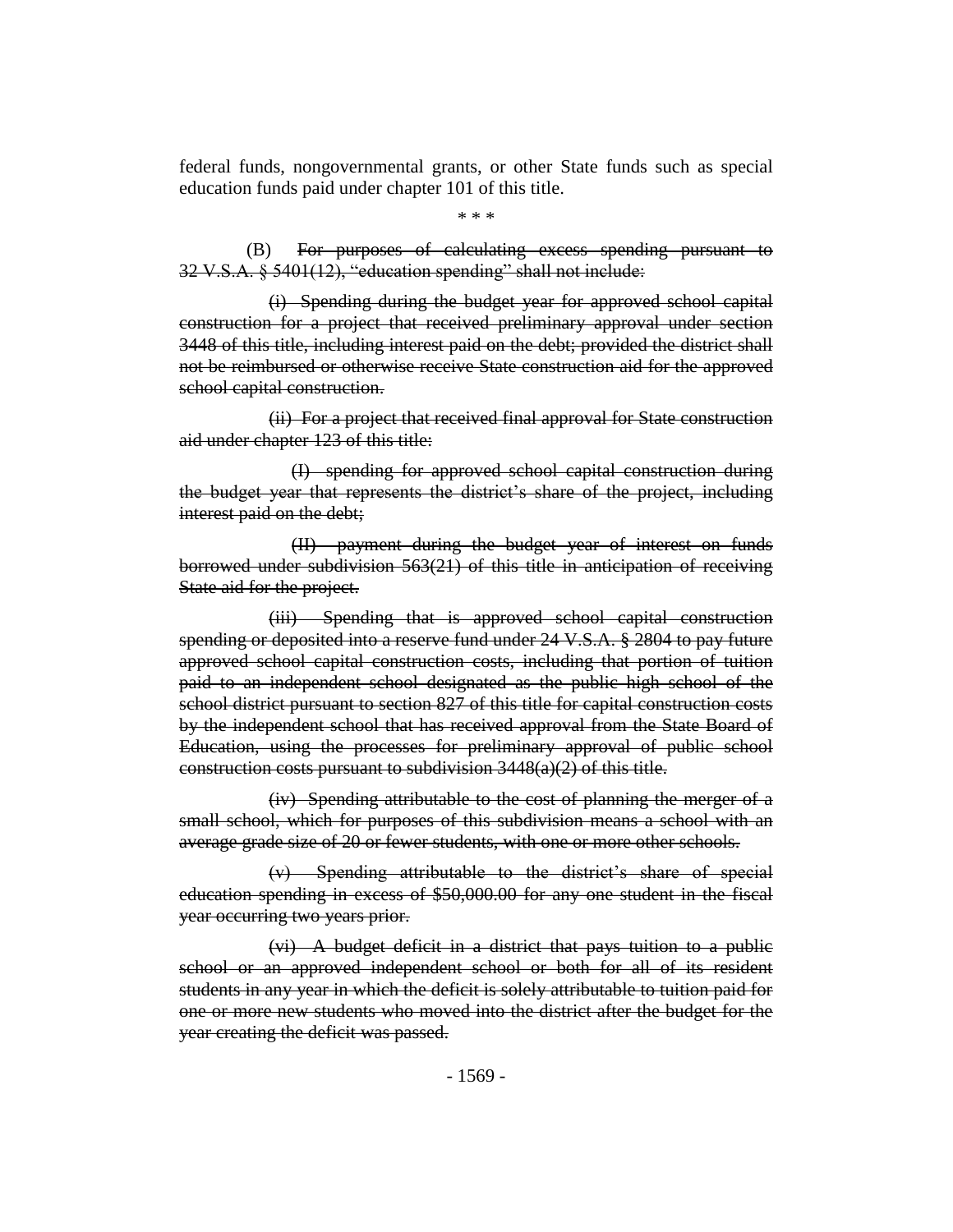(vii) For a district that pays tuition for all of its resident students and into which additional students move after the end of the census period defined in subdivision  $(1)(A)$  of this section, the number of students that exceeds the district's most recent average daily membership and for whom the district will pay tuition in the subsequent year multiplied by the district's average rate of tuition paid in that year.

(viii) Tuition paid by a district that does not operate a school and pays tuition for all resident students in kindergarten through grade 12, except in a district in which the electorate has authorized payment of an amount higher than the statutory rate pursuant to subsection 823(b) or 824(c) of this title.

(ix) The assessment paid by the employer of teachers who become members of the State Teachers' Retirement System of Vermont on or after July 1, 2015, pursuant to section 1944d of this title. [Repealed.]

Sec. 34b. 32 V.S.A. § 5401 is amended to read:

§ 5401. DEFINITIONS

As used in this chapter:

\* \* \*

(12) "Excess spending" means:

(A) The per-equalized-pupil amount of the district's education spending, as defined in 16 V.S.A. § 4001(6), plus any amount required to be added from a Capital Construction Reserve Fund under 24 V.S.A. § 2804(b).

(B) In excess of 123 percent of the statewide average district education spending per equalized pupil increased by inflation, as determined by the Secretary of Education on or before November 15 of each year based on the passed budgets to date. As used in this subdivision, "increased by inflation" means increasing the statewide average district education spending per equalized pupil for fiscal year 2014 by the most recent New England Economic Project cumulative price index, as of November 15, for state and local government purchases of goods and services, from fiscal year 2014 through the fiscal year for which the amount is being determined.

(A) "Excess spending" means 25 percent of the per-equalized-pupil amount of the district's education spending, as defined in 16 V.S.A. § 4001(6), that is in excess of the statewide per pupil spending amount from the prior fiscal year.

(B) "Lower spending" means 25 percent of the difference between the statewide per pupil spending amount from the prior fiscal year minus the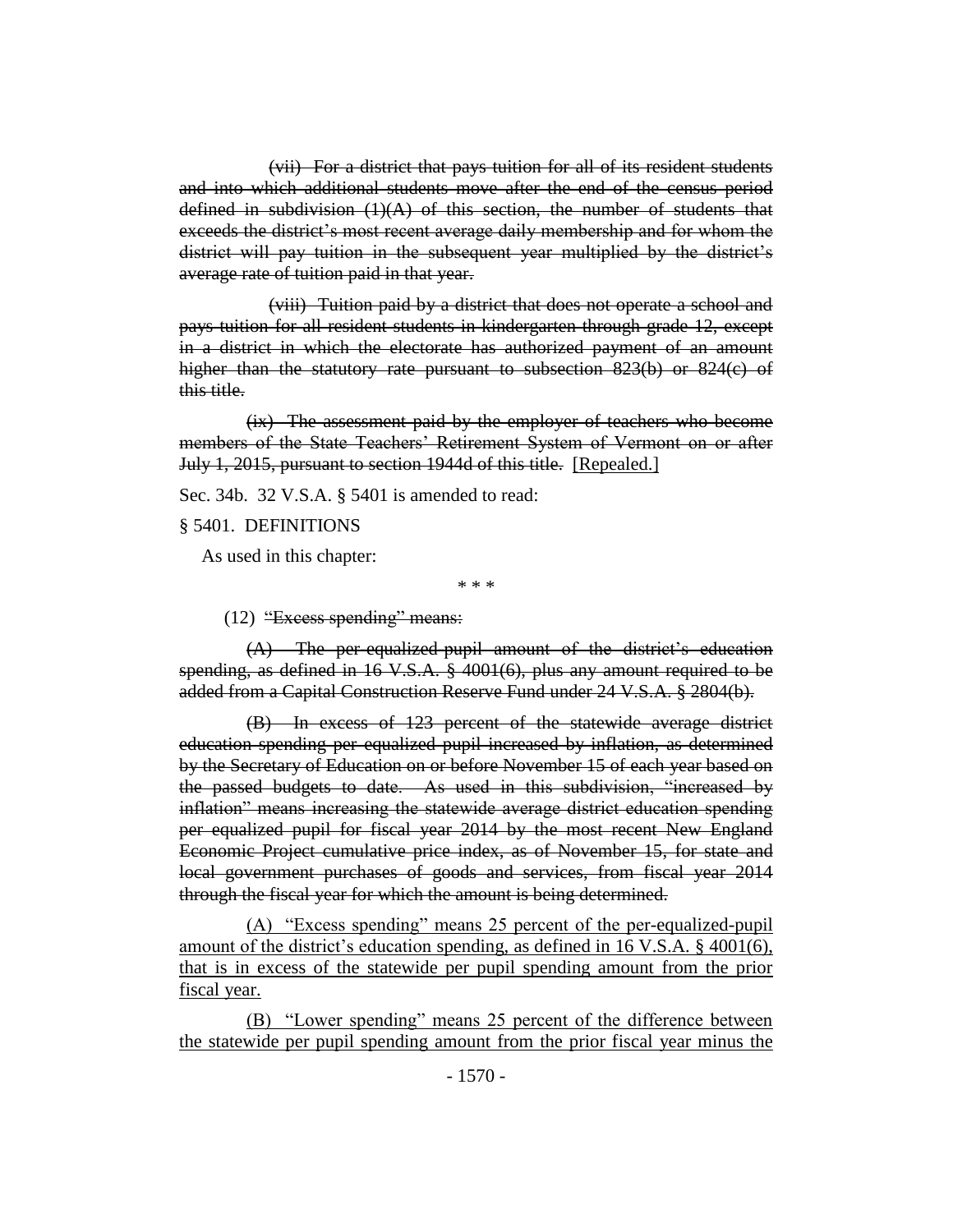actual per-equalized-pupil amount of the district's education spending, as defined in 16 V.S.A. § 4001(6).

(13) "District spending adjustment" means the greater of: one or a fraction in which the numerator is the district's education spending per equalized pupil, plus excess spending or minus lower spending, per equalized pupil, for the school year; and the denominator is the base education amount for the school year, as defined in 16 V.S.A. § 4001. For a district that pays tuition to a public school or an approved independent school, or both, for all of its resident students in any year and which has decided by a majority vote of its school board to opt into this provision, the district spending adjustment shall be the average of the district spending adjustment calculated under this subdivision for the previous year and for the current year. Any district opting for a two-year average under this subdivision may not opt out of such treatment, and the averaging shall continue until the district no longer qualifies for such treatment.

\* \* \*

(15) "Statewide per pupil spending amount" means an amount equal to the statewide average education spending per equalized pupil in fiscal year 2016, increased in successive fiscal years by the most recent New England Economic Project Cumulative Price Index, as of November 15 of each year, for State and local government purchases of goods and services from fiscal year 2016 through the fiscal year for which the statewide per pupil spending amount is being determined.

Sec. 34c. REPEALS

The following are repealed:

(1) 2014 Acts and Resolves No.174, Sec. 60.

(2) 2013 Acts and Resolves No. 60, Sec. 2.

Second: In Sec. 39 (effective dates), by inserting a subdivision (cc) to read as follows:

(cc) Secs. 34a (Title 16 definitions), 34b (Title 32 definitions), and 34c (repeals) shall take effect on July 1, 2015, and apply to fiscal year 2017 and forward.

#### **J.R.H. 8.**

Joint resolution relating to military suicides.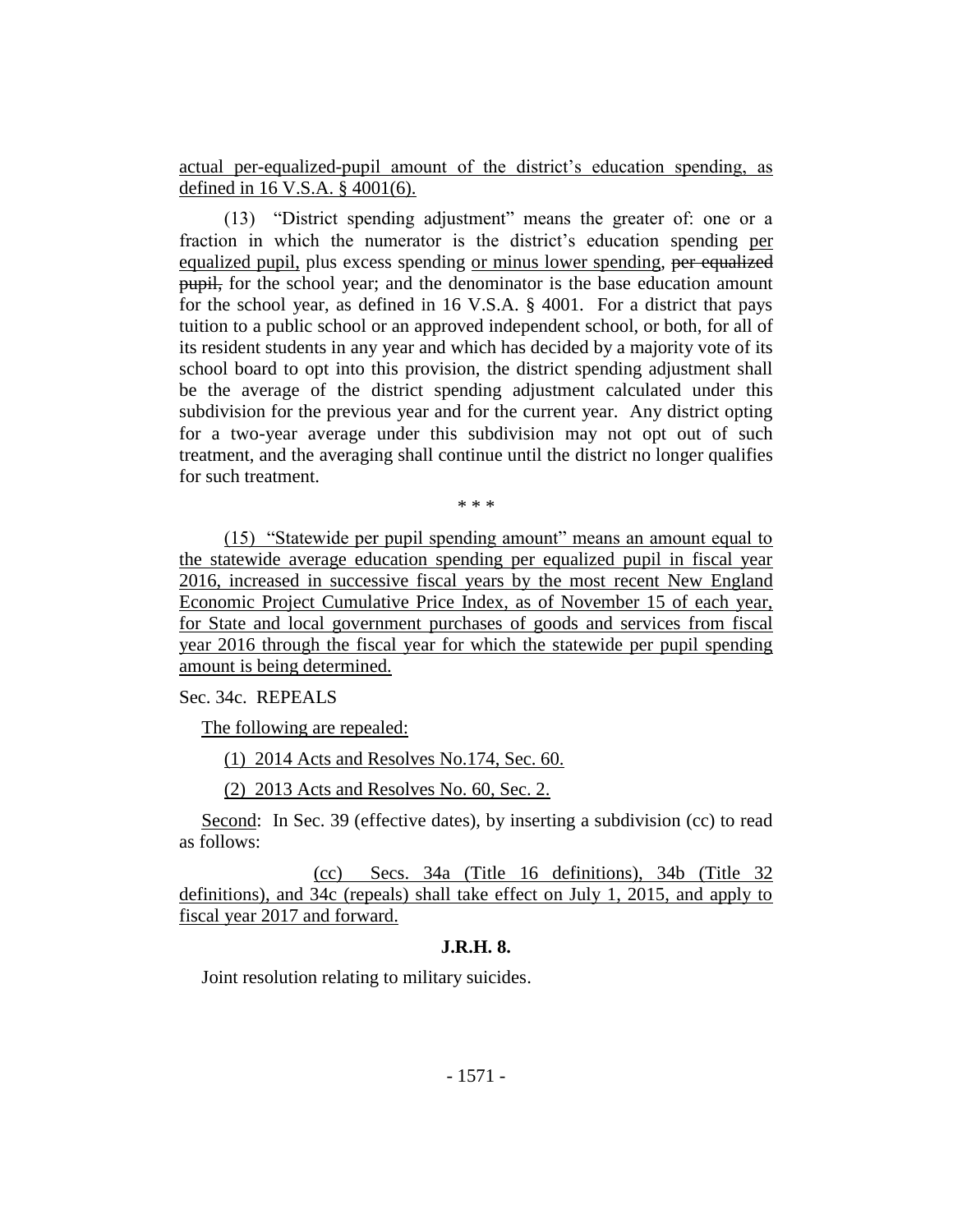#### **Second Reading**

#### **Favorable with Proposal of Amendment**

#### **H. 480.**

An act relating to making miscellaneous technical and other amendments to education laws.

#### **Reported favorably with recommendation of proposal of amendment by Senator Baruth for the Committee on Education.**

The Committee recommends that the Senate propose to the House to amend the bill by striking out all after the enacting clause and inserting in lieu thereof the following:

\* \* \* Elementary Education; Prekindergarten \* \* \*

Sec. 1. 16 V.S.A. § 11(a)(3) is amended to read:

(3) "Elementary education" means a program of public school education adapted to the needs of students in prekindergarten, kindergarten, and the first six grades.

\* \* \* School Boards; Designation; Technical Correction \* \* \*

Sec. 2. 16 V.S.A. § 563(31) is amended to read:

(31) Subject to the requirements of section 571 of this title, may enter into contracts with other school boards to provide joint programs, services, facilities, and professional or other staff. Nothing herein shall be construed to permit the designation by a school district that does not maintain a secondary school of another school district's secondary school as the secondary school of the district.

\* \* \* Sight and Hearing Testing; Equipment \* \* \*

Sec. 3. REPEAL

16 V.S.A. § 1421 (sight and hearing testing equipment) is repealed.

\* \* \* Vermont State Colleges; Technical Correction \* \* \*

Sec. 4. 16 V.S.A. § 2179 is amended to read:

# § 2179. NONAPPLICABILITY OF CERTAIN STATUTES

Except as expressly provided in this chapter, the Corporation, its officers and employees shall not be governed by:

\* \* \*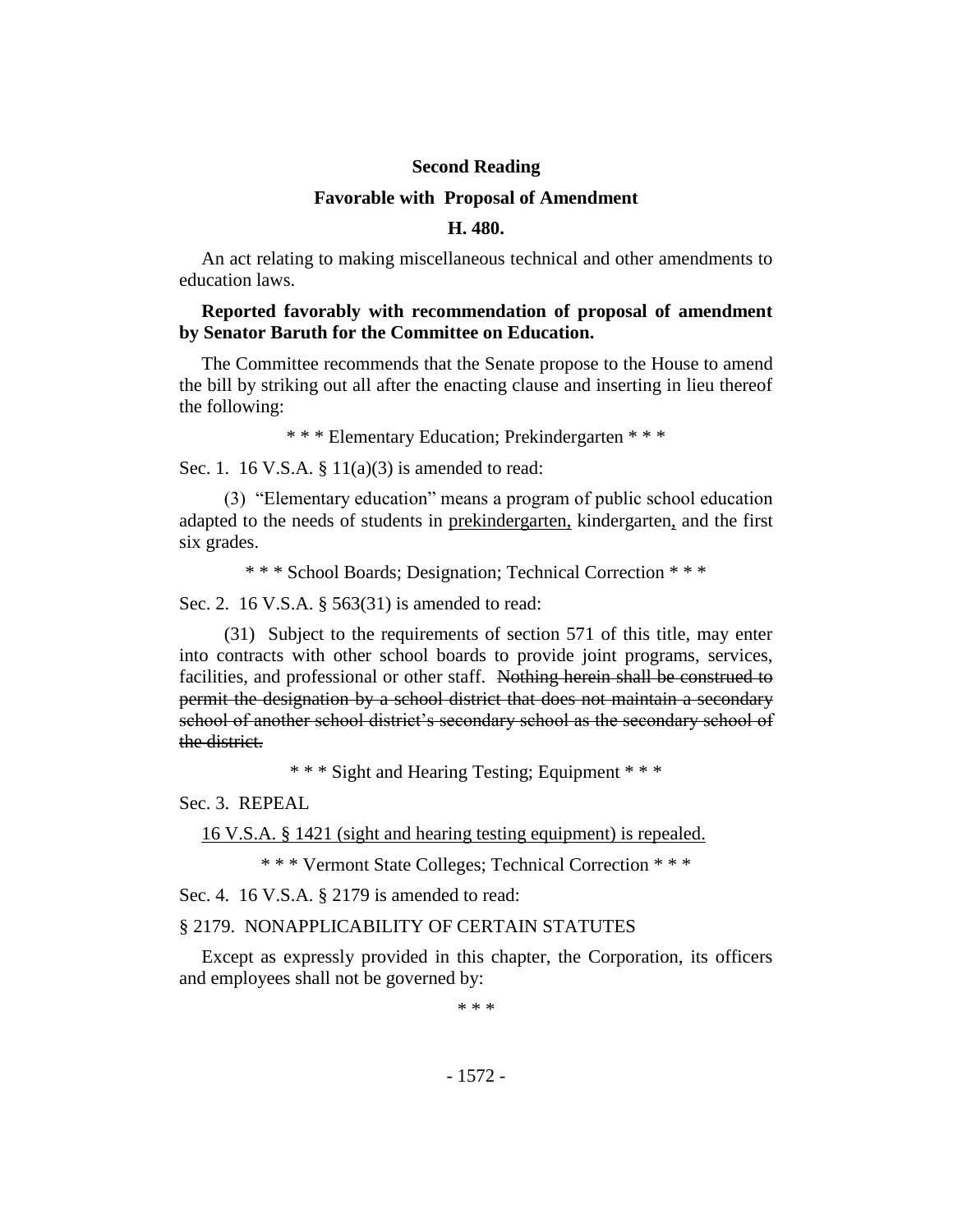(9) 21 V.S.A.  $\frac{8}{9}$  342(d)(c), dealing with required written employee authorization before an employer may pay wages through electronic funds transfer or other direct deposit systems to a checking, savings, or other deposit account maintained by the employee within or outside the State.

\* \* \* Tiered System of Supports \* \* \*

Sec. 5. 16 V.S.A. § 2902 is amended to read:

# § 2902. EDUCATIONAL SUPPORT SYSTEM TIERED SYSTEM OF SUPPORTS AND EDUCATIONAL SUPPORT TEAM

(a) Within each school district's comprehensive system of educational services, each public school shall develop and maintain an educational support system for students who require additional assistance in order a tiered system of academic and behavioral supports for the purpose of providing all students with the opportunity to succeed or to be challenged in the general education environment. For each school it maintains, a school district board shall assign responsibility for developing and maintaining the educational support system tiered system of supports either to the superintendent pursuant to a contract entered into under section 267 of this title or to the school principal. The educational support system school shall provide all students a full and fair opportunity to access the system of supports and achieve educational success. The tiered system of supports shall, at a minimum, include an educational support team and a range of support and remedial services, including, instructional and behavioral interventions, and accommodations that are available as needed for any student who requires support beyond what can be provided in the general education classroom, and may include intensive, individualized interventions for any student requiring a higher level of support.

(b) The educational support system tiered system of supports shall:

(1) Be integrated to the extent aligned as appropriate with the general education curriculum.

(2) Be designed to increase enhance the ability of the general education system to meet the needs of all students.

(3) Be designed to provide students the support needed necessary supports promptly, regardless of an individual student's eligibility for categorical programs.

(4) Provide clear procedures and methods for addressing student behavior that is disruptive to the learning environment and include educational options, support services, and consultation or training for staff where appropriate. Procedures may include removal of a student from the classroom or the school building for as long as appropriate, consistent with state and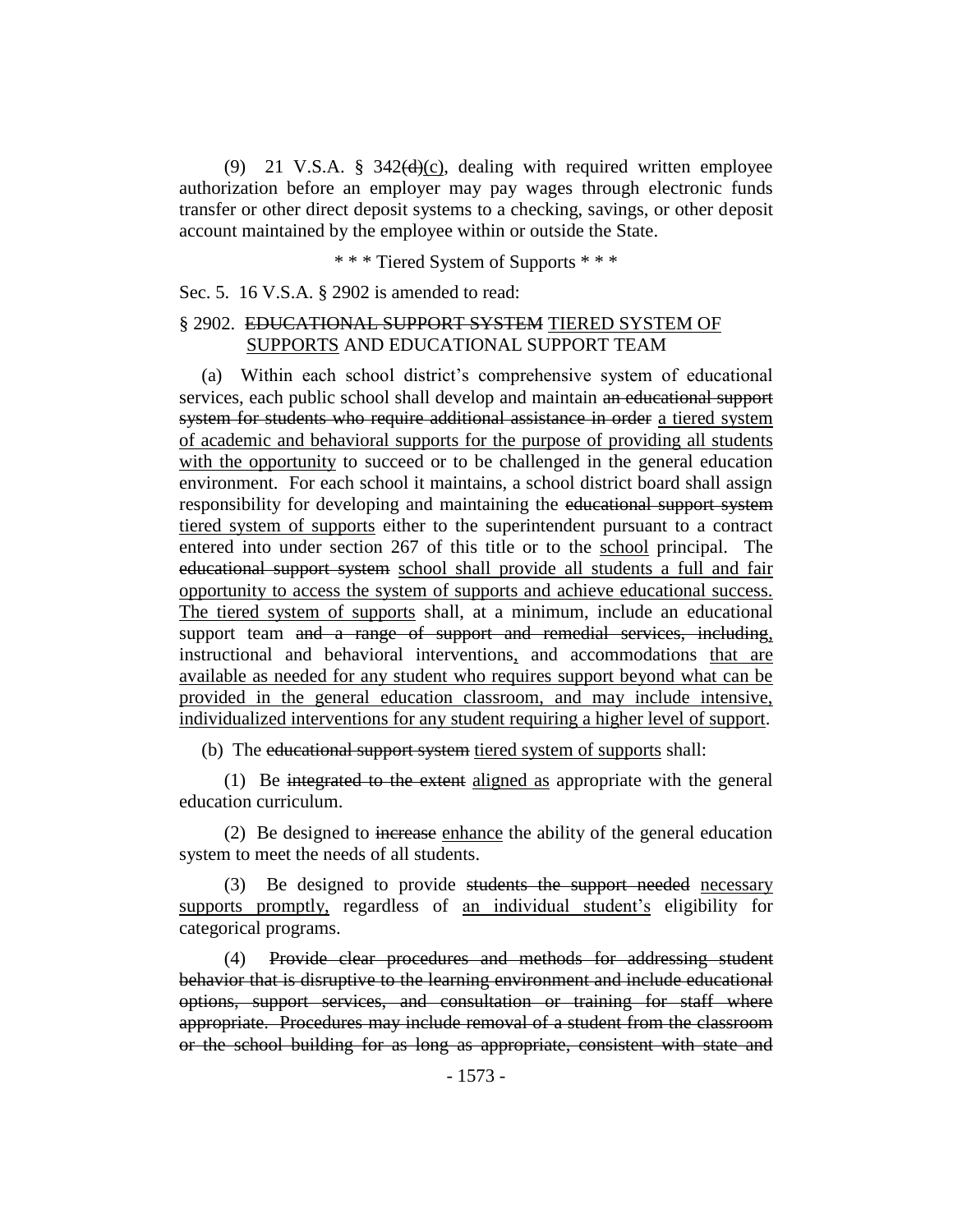federal law and the school's policy on student discipline, after reasonable effort has been made to support the student in the regular classroom environment Seek to identify and respond to students in need of support for at-risk behaviors and to students in need of specialized, individualized behavior supports.

(5) Ensure Provide all students with a continuum of evidence-based and research-based behavior practices that teach and encourage prosocial skills and behaviors schoolwide.

(6) Promote collaboration with families, community supports, and the system of health and human services.

\* \* \*

\* \* \* Small School Support; Outdated References \* \* \*

Sec. 6. REPEAL

16 V.S.A. § 4015(d) (small school support; references to two repealed provisions) is repealed.

\* \* \* Education Fund; Technical Correction \* \* \*

Sec. 7. 16 V.S.A. § 4025 is amended to read:

#### § 4025. EDUCATION FUND

(a) An Education Fund is established to comprise the following:

\* \* \*

(4) Revenue from the electric generating plant education property tax under 32 V.S.A. § 5402a. [Repealed.]

\* \* \*

\* \* \* Effective Date \* \* \*

Sec. 8. EFFECTIVE DATE

This act shall take effect on July 1, 2015.

(Committee vote: 5-0-1)

(For House amendments, see House Journal for March 20, 2015, page 612)

**Reported favorably by Senator MacDonald for the Committee on Finance.**

(Committee vote: 6-0-1)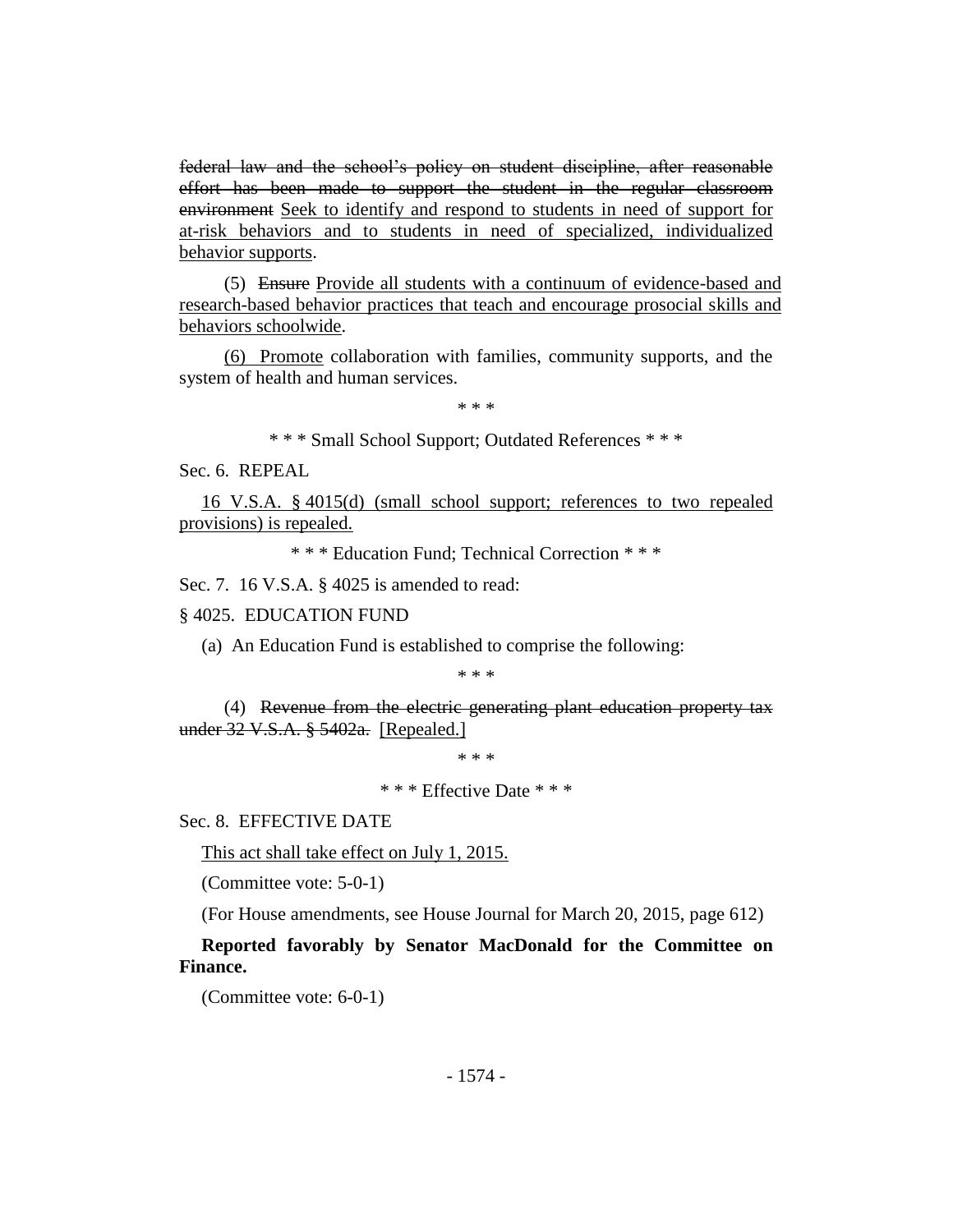# **Amendment to proposal of amendment of the Committee on Education to H. 480 to be offered by Senator Degree**

Senator Degree moves to amend the proposal of amendment of the Committee on Education by striking out Sec. 8 (effective date) in its entirety and inserting in lieu thereof two new sections to be Secs. 8 and 9 to read as follows:

\* \* \* Governance of the Vermont State Colleges; Technical Correction \* \* \*

Sec. 8. 16 V.S.A. § 2172(d) is amended to read:

(d) The Governor, in the case of gubernatorial-appointed trustees, or the Board of Trustees, in the case of Board-elected trustees:

(1) The Board of Trustees, after notice and a hearing, may remove a trustee for incompetency, failure to discharge duties, malfeasance, illegal acts, or other cases inimical to the welfare of the Corporation; and.

(2) Gubernatorial-appointed trustees shall serve at the pleasure of the Governor pursuant to 3 V.S.A. § 2004.

 $(3)$  in In the event of a vacancy occurring under this subsection, the Governor or the Board, as applicable, shall fill the vacancy pursuant to subsection (a) of this section.

\* \* \* Effective Dates \* \* \*

Sec. 9. EFFECTIVE DATES

(a) This section and Secs. 1–7 shall take effect on July 1, 2015.

(b) Sec. 8 (16 V.S.A. § 2172(d)) shall take effect on July 16, 2015.

#### **Amendment to proposal of amendment of the Committee on Education to H. 480 to be offered by Senator White**

Senator White moves to amend the proposal of amendment of the Committee on Education by adding a new section to be Sec. 4a to read as follows:

\* \* \* University of Vermont and State Agricultural College \* \* \*

Sec. 4a. 16 V.S.A. § 2285 is added to read:

## § 2285. NONAPPLICABILITY OF CERTAIN REQUIREMENTS FOR PAYMENT OF WAGES

Except as expressly provided in this chapter, the University of Vermont and State Agricultural College and its Board of Trustees, officers, and employees shall not be subject to the provisions of 21 V.S.A. § 342(c) that require written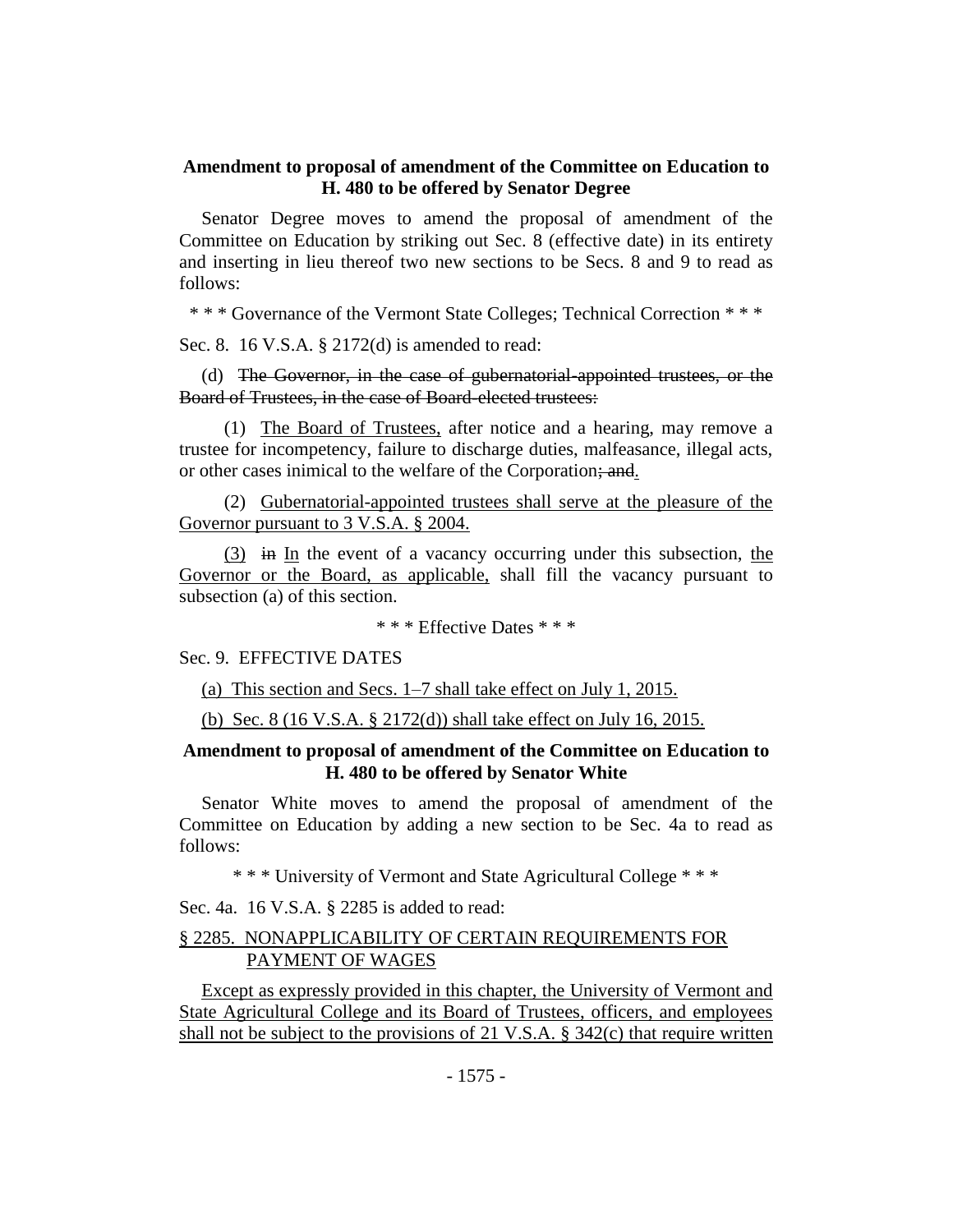employee authorization before an employer may pay wages through electronic funds transfer or other direct deposit systems to a checking, savings, or other deposit account maintained by the employee within or outside the State.

#### **H. 492.**

An act relating to capital construction and State bonding.

# **Reported favorably with recommendation of proposal of amendment by Senator Flory for the Committee on Institutions.**

The Committee recommends that the Senate propose to the House to amend the bill by striking out all after the enacting clause and inserting in lieu thereof the following:

\* \* \* Capital Appropriations \* \* \*

#### Sec. 1. LEGISLATIVE INTENT

(a) It is the intent of the General Assembly that of the \$157,207,752.00 authorized in this act, no more than \$80,068,449.00 shall be appropriated in the first year of the biennium, and the remainder shall be appropriated in the second year.

(b) It is the intent of the General Assembly that in the second year of the biennium, any amendments to the appropriations or authorities granted in this act shall take the form of a Capital Construction and State Bonding Adjustment Act. It is the intent of the General Assembly that unless otherwise indicated, all appropriations in this act are subject to capital budget adjustment.

#### Sec. 2. STATE BUILDINGS

(a) The following sums are appropriated to the Department of Buildings and General Services, and the Commissioner is authorized to direct funds appropriated in this section to the projects contained in this section; however, no project shall be canceled unless the Chairs of the Senate Committee on Institutions and the House Committee on Corrections and Institutions are notified before that action is taken.

(b) The following sums are appropriated in FY 2016:

| (1) Statewide, asbestos:                         | \$50,000.00    |
|--------------------------------------------------|----------------|
| (2) Statewide, building reuse and planning:      | \$75,000.00    |
| (3) Statewide, contingency:                      | \$100,000.00   |
| (4) Statewide, elevator repairs and replacement: | \$100,000.00   |
| (5) Statewide, major maintenance:                | \$8,210,287.00 |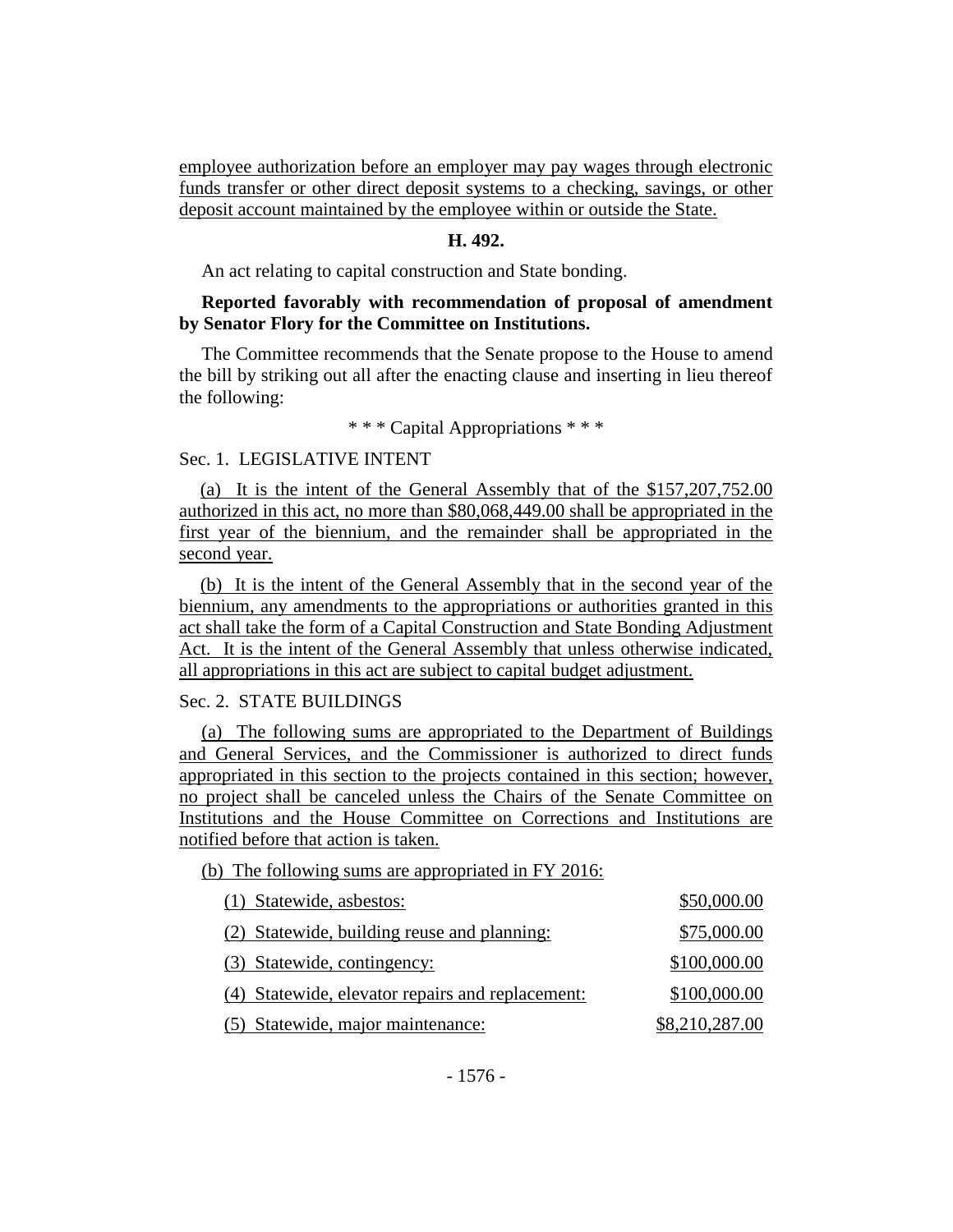(6) Statewide, BGS engineering and architectural project costs: \$3,567,791.00 (7) Statewide, physical security enhancements: \$200,000.00 (8) Burlington, 32 Cherry Street, HVAC controls upgrades: \$150,000.00 (9) Burlington, 108 Cherry Street, garage and structural audit: \$50,000.00 (10) Montpelier, 120 State Street, life safety and infrastructure improvements: \$300,000.00 (11) Montpelier, Department of Labor, parking lot expansion: \$450,000.00 (12) Middlesex, State Archives, renovations: \$660,000.00 (13) Newport, Northern State Correctional Facility, maintenance shop: \$450,000.00 (14) Randolph, Agency of Agriculture, Food and Markets and Agency of Natural Resources, collaborative laboratory, finalizing design and construction documents, bid proposal, and permitting: \$2,500,000.00 (15) Southern State Correctional Facility, construction of Phase I of the steamline replacement, design and cost estimation for Phase II: \$1,200,000.00 (16) Southern State Correctional Facility, copper waterline replacement and project-related <u>costs:</u>  $$1,829,086.00$ (17) St. Johnsbury, Caledonia Courthouse, stabilize foundation: \$1,700,000.00 (18) Pittsford, Training Center, electrical system upgrade: \$120,000.00 (19) Waterbury State Office Complex, complex restoration, and project-related costs:  $$19,151,826.00$ 

(20) White River Junction, Windsor Courthouse, design and planning for mechanical, electrical and plumbing, security and energy upgrades: \$300,000.00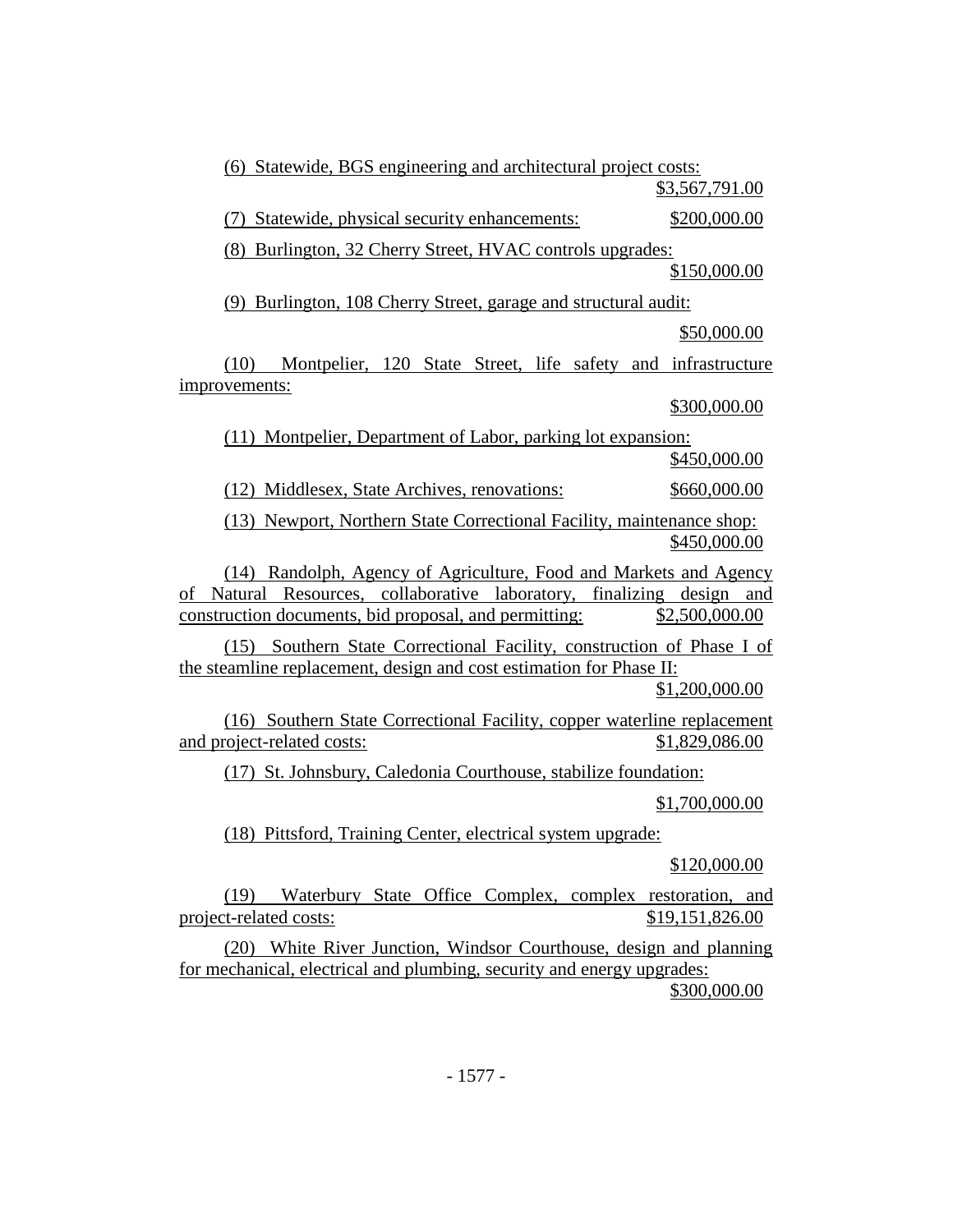| Colchester, Woodside Juvenile Rehabilitation Center, project<br>(21)                                                                                                                                                                                                           |                 |  |
|--------------------------------------------------------------------------------------------------------------------------------------------------------------------------------------------------------------------------------------------------------------------------------|-----------------|--|
| design and planning, and begin repairs and improvements:                                                                                                                                                                                                                       |                 |  |
|                                                                                                                                                                                                                                                                                | \$200,000.00    |  |
| (c) The following sums are appropriated in FY 2017:                                                                                                                                                                                                                            |                 |  |
| (1) Statewide, asbestos:                                                                                                                                                                                                                                                       | \$50,000.00     |  |
| (2) Statewide, building reuse and planning:                                                                                                                                                                                                                                    | \$75,000.00     |  |
| (3) Statewide, contingency:                                                                                                                                                                                                                                                    | \$100,000.00    |  |
| (4) Statewide, elevator repairs and replacement:                                                                                                                                                                                                                               | \$100,000.00    |  |
| (5) Statewide, major maintenance:                                                                                                                                                                                                                                              | \$8,000,000.00  |  |
| (6) Statewide, BGS engineering and architectural project costs:                                                                                                                                                                                                                |                 |  |
|                                                                                                                                                                                                                                                                                | \$3,677,448.00  |  |
| Statewide, physical security enhancements:<br>(7)                                                                                                                                                                                                                              | \$200,000.00    |  |
| Montpelier, 115 State Street, State House lawn, access<br>(8)<br>improvements and water intrusion:                                                                                                                                                                             | \$300,000.00    |  |
| Montpelier, 120 State Street, life safety and infrastructure<br>(9)<br>improvements:                                                                                                                                                                                           | \$1,000,000.00  |  |
| (10) Randolph, Agency of Agriculture, Food and Markets and Agency<br>of Natural Resources, collaborative laboratory, site construction:                                                                                                                                        | \$16,931,385.00 |  |
| (11) Southern State Correctional Facility, copper waterline replacement:                                                                                                                                                                                                       | \$1,100,000.00  |  |
| (12) Pittsford, Training Center, electrical system upgrade: \$500,000.00                                                                                                                                                                                                       |                 |  |
| (13) Statewide, strategic building realignments:                                                                                                                                                                                                                               | \$300,000.00    |  |
| Any funds remaining from the amount appropriated in subdivision<br>(d)<br>(b)(19) for restoration and projected-related costs at the Waterbury State Office<br>Complex shall be directed toward the beginning phases of design and fit up of<br>the Weeks and Hanks buildings. |                 |  |
| <u> Appropriation – FY 2016</u>                                                                                                                                                                                                                                                | \$41,363,990.00 |  |
| Appropriation - FY 2017                                                                                                                                                                                                                                                        | \$32,333,833.00 |  |
| <u> Total Appropriation – Section 2</u>                                                                                                                                                                                                                                        | \$73,697,823.00 |  |
| Sec. 3. ADMINISTRATION                                                                                                                                                                                                                                                         |                 |  |

(a) The following sums are appropriated to the Department of Taxes for the Vermont Center for Geographic Information for an ongoing project to update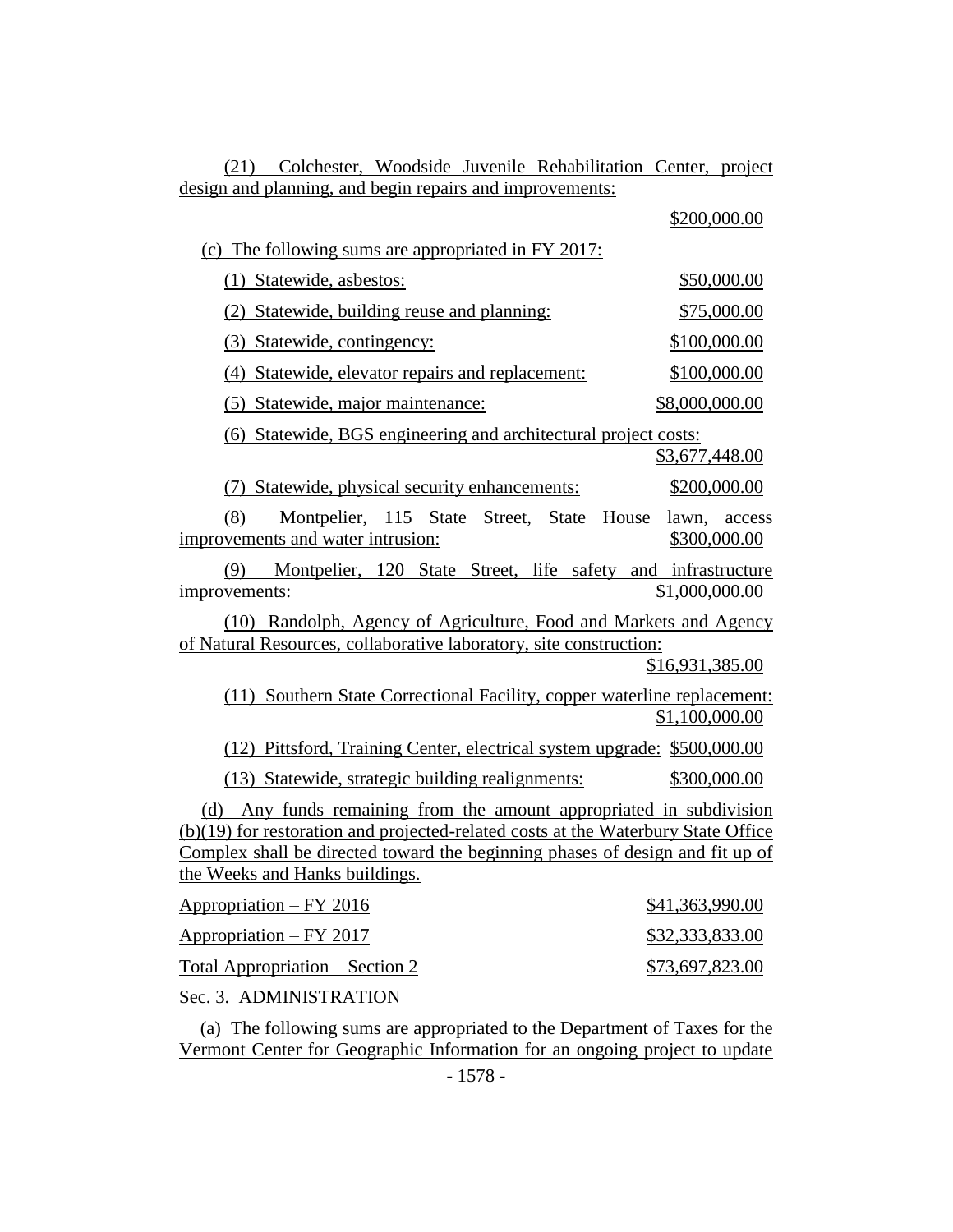statewide quadrangle maps through digital orthophotographic quadrangle mapping:

(1) \$125,000.00 is appropriated in FY 2016.

(2) \$125,000.00 is appropriated in FY 2017.

(b) The following sums are appropriated to the Department of Finance and Management for the ERP expansion project (Phase II):

(1) \$5,000,000.00 is appropriated in FY 2016.

(2) \$9,267,470.00 is appropriated in FY 2017.

(c) The sum of \$6,000,000.00 is appropriated in FY 2017 to the Agency of Human Services for the Health and Human Services Enterprise IT System.

| $Approxation - FY 2016$                 | \$5,125,000.00  |
|-----------------------------------------|-----------------|
| $Approxination - FY 2017$               | \$15,392,470.00 |
| <u> Total Appropriation – Section 3</u> | \$20,517,470.00 |

Sec. 4. HUMAN SERVICES

(a) The following sums are appropriated in FY 2016 to the Department of Buildings and General Services for the Agency of Human Services for the projects described in this subsection:

| (1) Corrections, perimeter intrusion: | \$100,000.00 |
|---------------------------------------|--------------|
| (2) Corrections, camera and systems:  | \$100,000.00 |

(3) Corrections, security upgrades and enhancements: \$100,000.00

(b) The following sums are appropriated in FY 2017 to the Department of Buildings and General Services for the Agency of Human Services for the projects described in this subsection:

| \$100,000.00 |
|--------------|
| \$100,000.00 |
| \$300,000.00 |
| \$200,000.00 |
| \$500,000.00 |
|              |

Sec. 5. JUDICIARY

(a) The sum of \$180,000.00 is appropriated in FY 2016 to the Department of Buildings and General Services for the Judiciary for ADA compliance at county courthouses.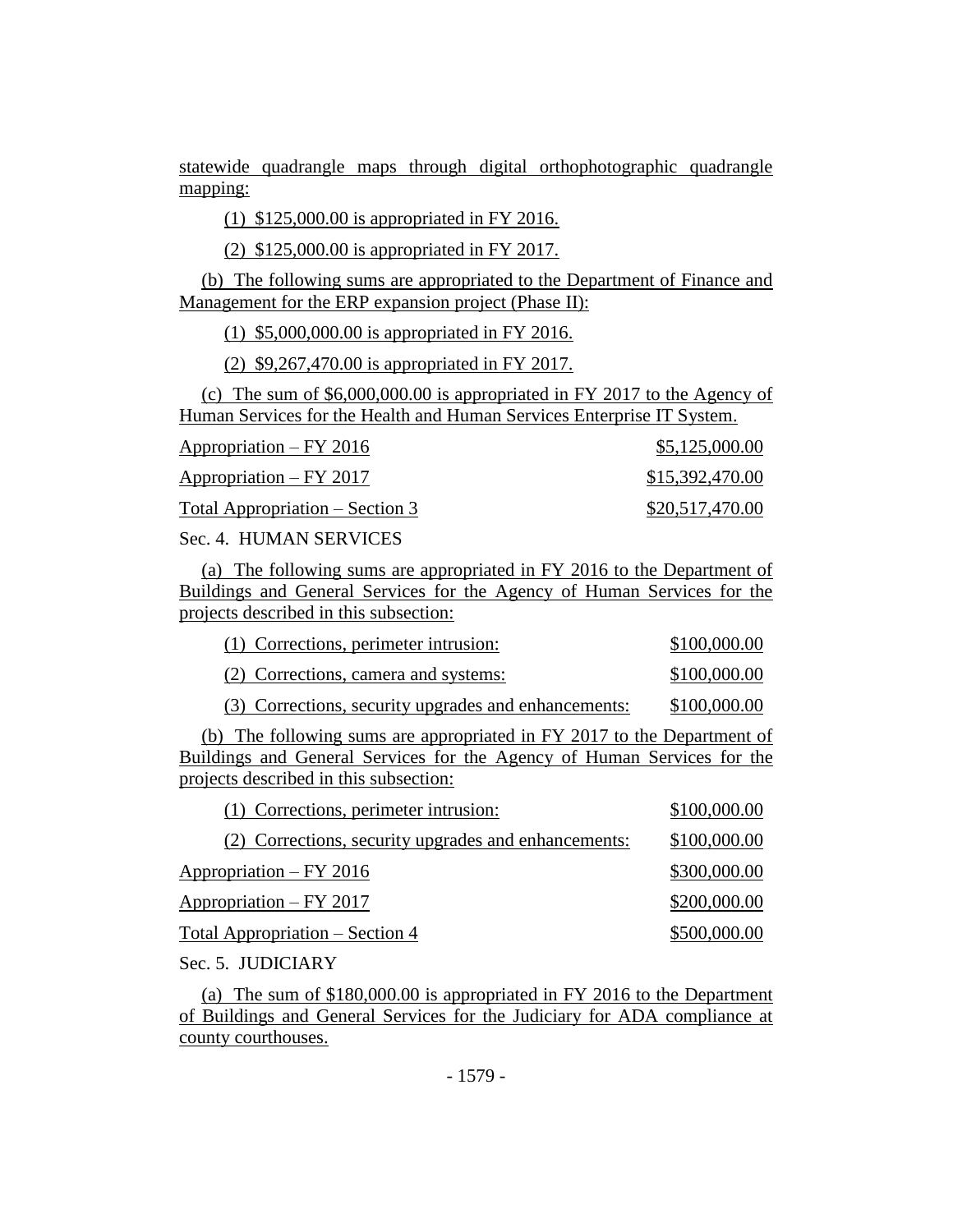(b) The following sums are appropriated in FY 2016 to the Judiciary:

| (1) Statewide court security systems and improvements:               | \$150,000.00   |
|----------------------------------------------------------------------|----------------|
| (2) Judicial case management system:                                 | \$750,000.00   |
| (c) The following sums are appropriated in FY 2017 to the Judiciary: |                |
| Statewide court security systems and improvements:                   | \$150,000.00   |
| (2) Judicial case management system:                                 | \$5,000,000.00 |
| $Approxination - FY 2016$                                            | \$1,080,000.00 |
| $Approxination - FY 2017$                                            | \$150,000.00   |
| Total Appropriation – Section 5                                      | \$6,230,000.00 |

Sec. 6. COMMERCE AND COMMUNITY DEVELOPMENT

(a) The following sums are appropriated in FY 2016 to the Department of Buildings and General Services for the Agency of Commerce and Community Development for the following projects described in this subsection:

| (1) Major maintenance at historic sites statewide: | \$200,000.00 |
|----------------------------------------------------|--------------|
|                                                    |              |

(2) Bennington Monument, elevator, roof repairs: \$118,000.00

(b) The following sums are appropriated in FY 2016 to the Agency of Commerce and Community Development for the following projects described in this subsection:

| (1) Underwater preserves:                                                                                                                      | \$30,000.00  |  |  |
|------------------------------------------------------------------------------------------------------------------------------------------------|--------------|--|--|
| (2) Placement and replacement of roadside historic markers:                                                                                    |              |  |  |
|                                                                                                                                                | \$15,000.00  |  |  |
| (3) Unmarked burial fund:                                                                                                                      | \$30,000.00  |  |  |
| The following sums are appropriated in FY 2017 to the Department of<br>Buildings and General Services for the Agency of Commerce and Community |              |  |  |
| Development for the following projects described in this subsection:                                                                           |              |  |  |
| (1) Major maintenance at historic sites statewide:                                                                                             | \$200,000.00 |  |  |
| (2) Bennington Monument, elevator, roof repairs:                                                                                               | \$50,000.00  |  |  |
|                                                                                                                                                |              |  |  |

(d) The following sums are appropriated in FY 2017 to the Agency of Commerce and Community Development for the following projects described in this subsection:

(1) Underwater preserves: \$30,000.00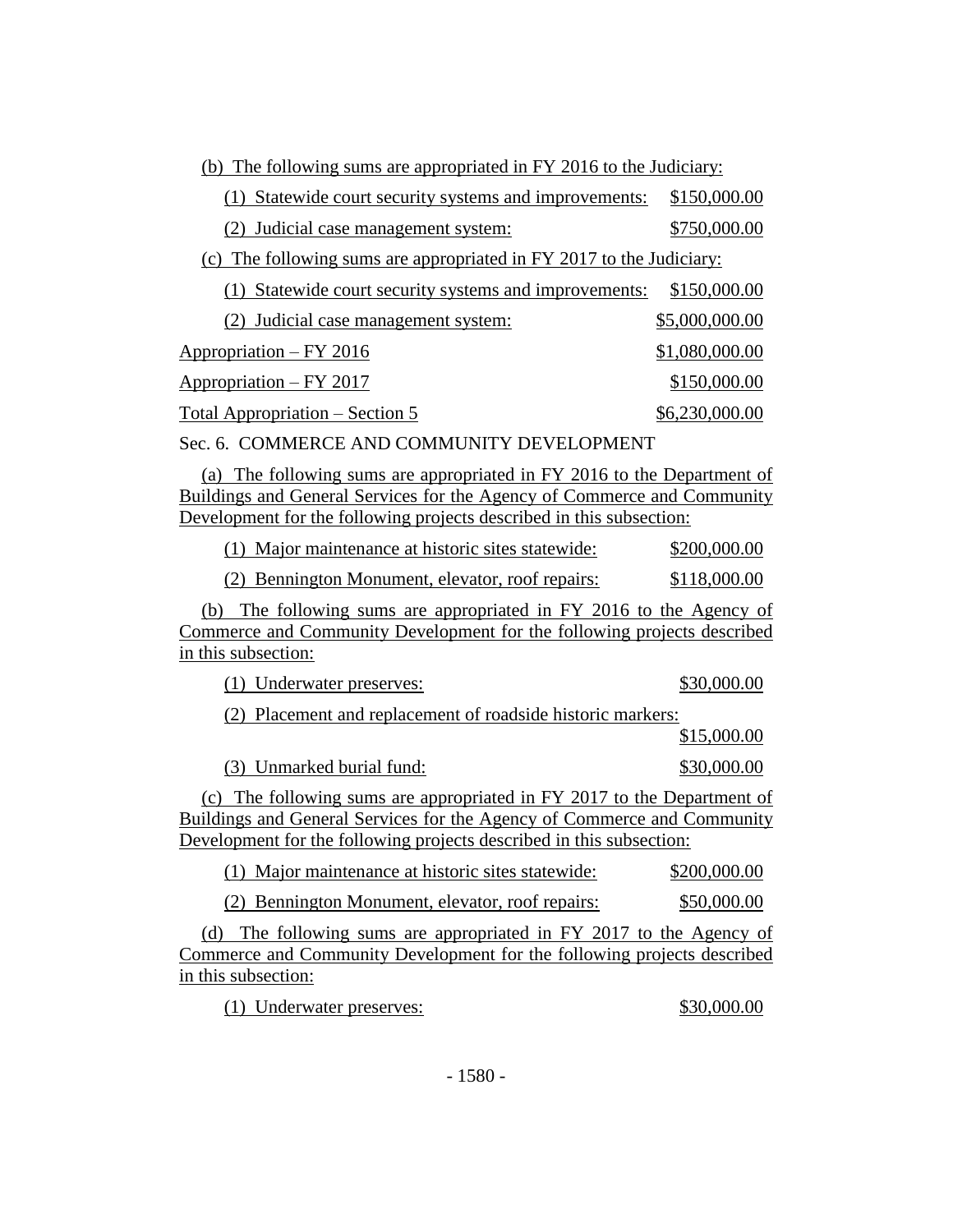(2) Placement and replacement of roadside historic markers:

|                                 | 41.0000.00   |
|---------------------------------|--------------|
| $Approxination - FY 2016$       | \$393,000.00 |
| Appropriation – FY 2017         | \$295,000.00 |
| Total Appropriation – Section 6 | \$688,000.00 |
|                                 |              |

\$15,000.00

Sec. 7. GRANT PROGRAMS

(a) The following sums are appropriated in FY 2016 for Building Communities Grants established in 24 V.S.A. chapter 137:

(1) To the Agency of Commerce and Community Development, Division for Historic Preservation, for the Historic Preservation Grant Program: \$225,000.00

(2) To the Agency of Commerce and Community Development, Division for Historic Preservation, for the Historic Barns Preservation Grant Program: \$225,000.00

(3) To the Vermont Council on the Arts for the Cultural Facilities Grant Program, the sum of which may be used to match funds that may be made available from the National Endowment for the Arts, provided that all capital funds are made available to the cultural facilities grant program: \$225,000.00

(4) To the Department of Buildings and General Services for the Recreational Facilities Grant Program:  $$225,000.00$ 

(5) To the Department of Buildings and General Services for the Regional Economic Development Grant Program: \$225,000.00

(b) The following sum is appropriated in FY 2016 to the Agency of Agriculture, Food and Markets for the Agricultural Fairs Capital Projects Competitive Grant Program: \$225,000.00

(c) The following sums are appropriated in FY 2017 for Building Communities Grants established in 24 V.S.A. chapter 137:

(1) To the Agency of Commerce and Community Development, Division for Historic Preservation, for the Historic Preservation Grant Program: \$225,000.00

(2) To the Agency of Commerce and Community Development, Division for Historic Preservation, for the Historic Barns Preservation Grant Program: \$225,000.00

(3) To the Vermont Council on the Arts for the Cultural Facilities Grant Program, the sum of which may be used to match funds that may be made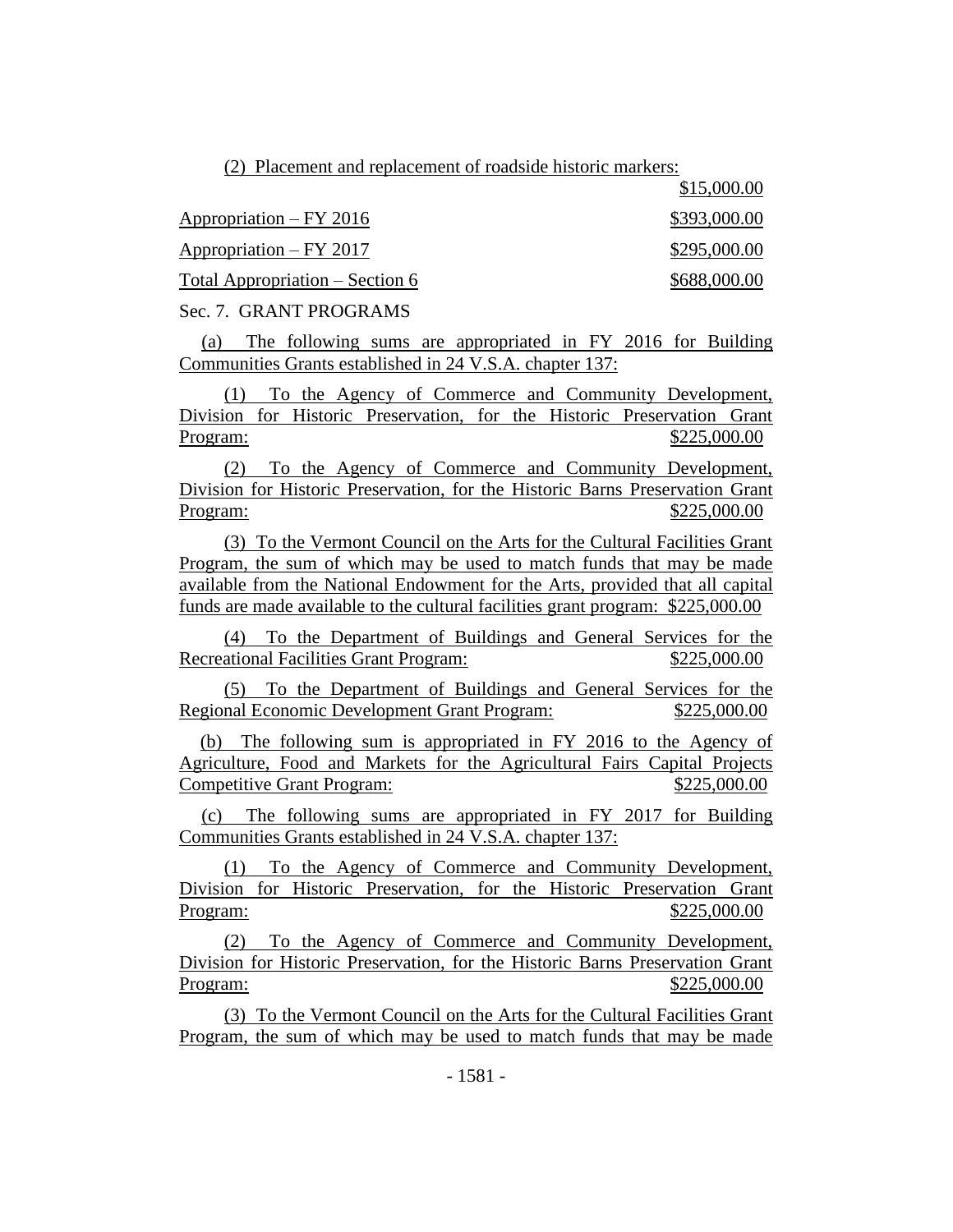available from the National Endowment for the Arts, provided that all capital funds are made available to the cultural facilities grant program: \$225,000.00

(4) To the Department of Buildings and General Services for the Recreational Facilities Grant Program:  $$225,000.00$ 

(5) To the Department of Buildings and General Services for the Regional Economic Development Grant Program: \$225,000.00

(d) The following sum is appropriated in FY 2017 to the Agency of Agriculture, Food and Markets for the Agricultural Fairs Capital Projects Competitive Grant Program:  $$225,000.00$ 

(e) The following amounts are appropriated in FY 2016 to the Department of Buildings and General Services for the Human Services and Educational Facilities Competitive Grant Program:

| (1) Human Services:         | \$120,000.00 |
|-----------------------------|--------------|
| (2) Educational Facilities: | \$120,000.00 |

(f) The following amounts are appropriated in FY 2016 to the Department of Buildings and General Services for the Human Services and Educational Facilities Competitive Grant Program:

| (1) Human Services:                           | \$110,000.00   |
|-----------------------------------------------|----------------|
| (2) Educational Facilities:                   | \$110,000.00   |
| Appropriation – FY 2016                       | \$1,590,000.00 |
| Appropriation – FY 2017                       | \$1,570,000.00 |
| <u><b>Total Appropriation – Section 7</b></u> | \$3,160,000.00 |

Sec. 8. EDUCATION

(a) The following sums are appropriated in FY 2016 to the Agency of Education for funding the State share of completed school construction projects pursuant to 16 V.S.A. § 3448 and emergency projects:

| (1) Emergency projects:                                                                                                    | \$82,188.00    |
|----------------------------------------------------------------------------------------------------------------------------|----------------|
| (2) School construction projects:                                                                                          | \$3,975,500.00 |
| (b) The sum of $$60,000.00$ is appropriated in FY 2017 to the Agency of<br>Education for State aid for emergency projects. |                |
| Appropriation – FY 2016                                                                                                    | \$4,057,688.00 |
| Appropriation – FY 2017                                                                                                    | \$60,000.00    |

Total Appropriation – Section 8  $$4,117,688.00$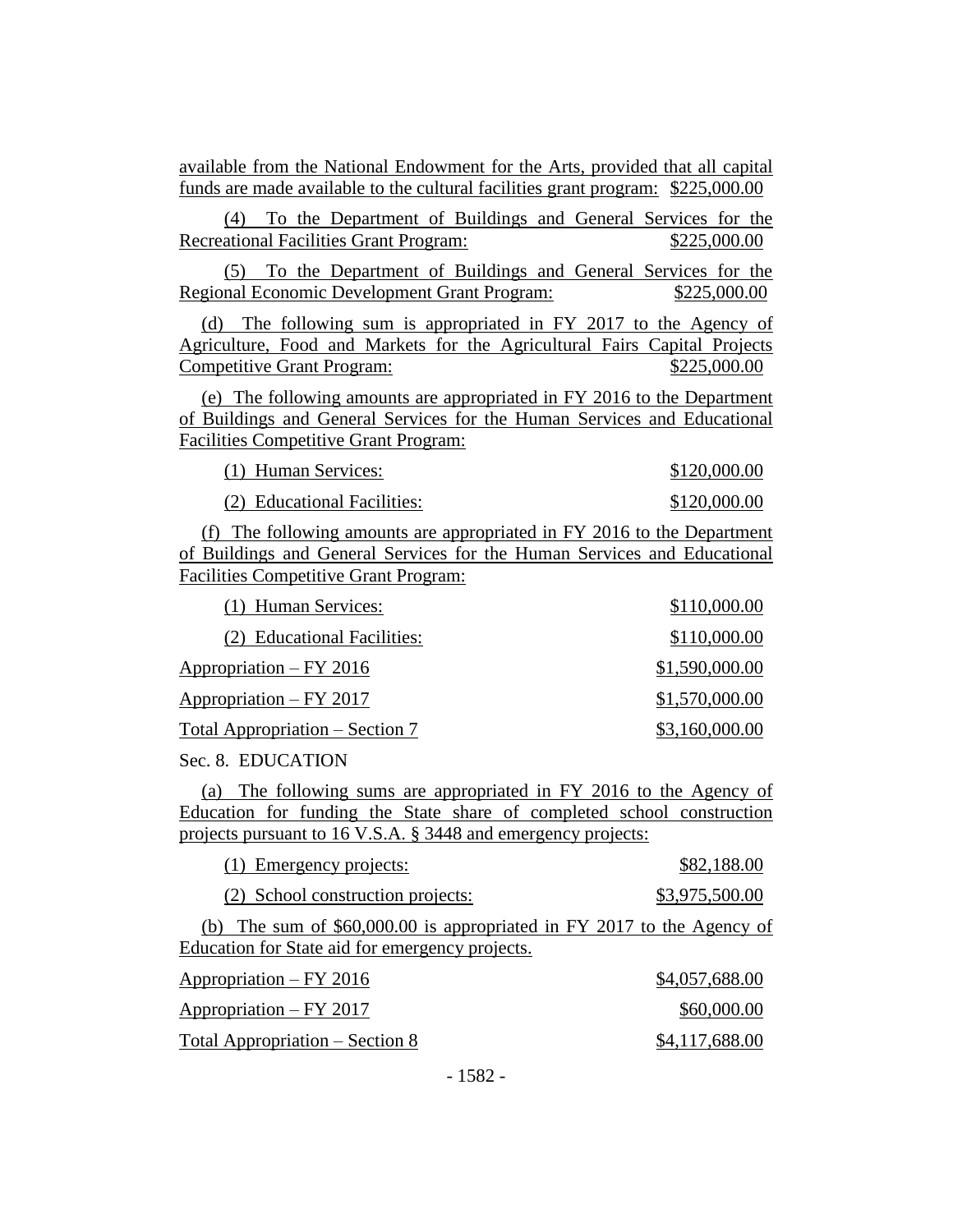Sec. 9. UNIVERSITY OF VERMONT

(a) The sum of \$1,400,000.00 is appropriated in FY 2016 to the University of Vermont for construction, renovation, and major maintenance.

(b) The sum of \$1,400,000.00 is appropriated in FY 2017 to the University of Vermont for construction, renovation, and major maintenance.

 $Total Approximation - Section 9$  \$2,800,000.00

Sec. 10. VERMONT STATE COLLEGES

(a) The following sums are appropriated in FY 2016 to the Vermont State Colleges:

(1) Construction, renovation, and major maintenance: \$1,400,000.00

(2) Engineering technology laboratories, plan, design, and upgrade:

\$1,000,000.00

(b) The following sums are appropriated in FY 2017 to the Vermont State Colleges:

(1) Construction, renovation, and major maintenance: \$1,400,000.00

(2) Laboratory, plan, design, and upgrade: \$500,000.00

(c) It is the intent of the General Assembly that the amount appropriated in subdivision (b)(2) of this section shall be used as a challenge grant to raise funds to upgrade engineering technology laboratories at the Vermont Technical College. The funds shall only become available after the Vermont Technical College has notified the Chairs of the House Committee on Corrections and Institutions and the Senate Committee on Institutions and the Commissioner of Finance and Management that \$500,000.00 in committed funds has been raised to match the appropriation in subdivision  $(b)(2)$  of this section and finance additional costs of comprehensive laboratory improvements.

| $Approxation - FY 2016$          | \$2,400,000.00 |
|----------------------------------|----------------|
| Appropriation - FY 2017          | \$1,900,000.00 |
| Total Appropriation – Section 10 | \$4,300,000.00 |

Sec. 11. NATURAL RESOURCES

(a) The following sums are appropriated in FY 2016 to the Agency of Natural Resources for the Department of Environmental Conservation for the projects described in this subsection:

(1) the Water Pollution Control Fund, Clean Water State/EPA Revolving Loan Fund (CWSRF) match: \$1,300,000.00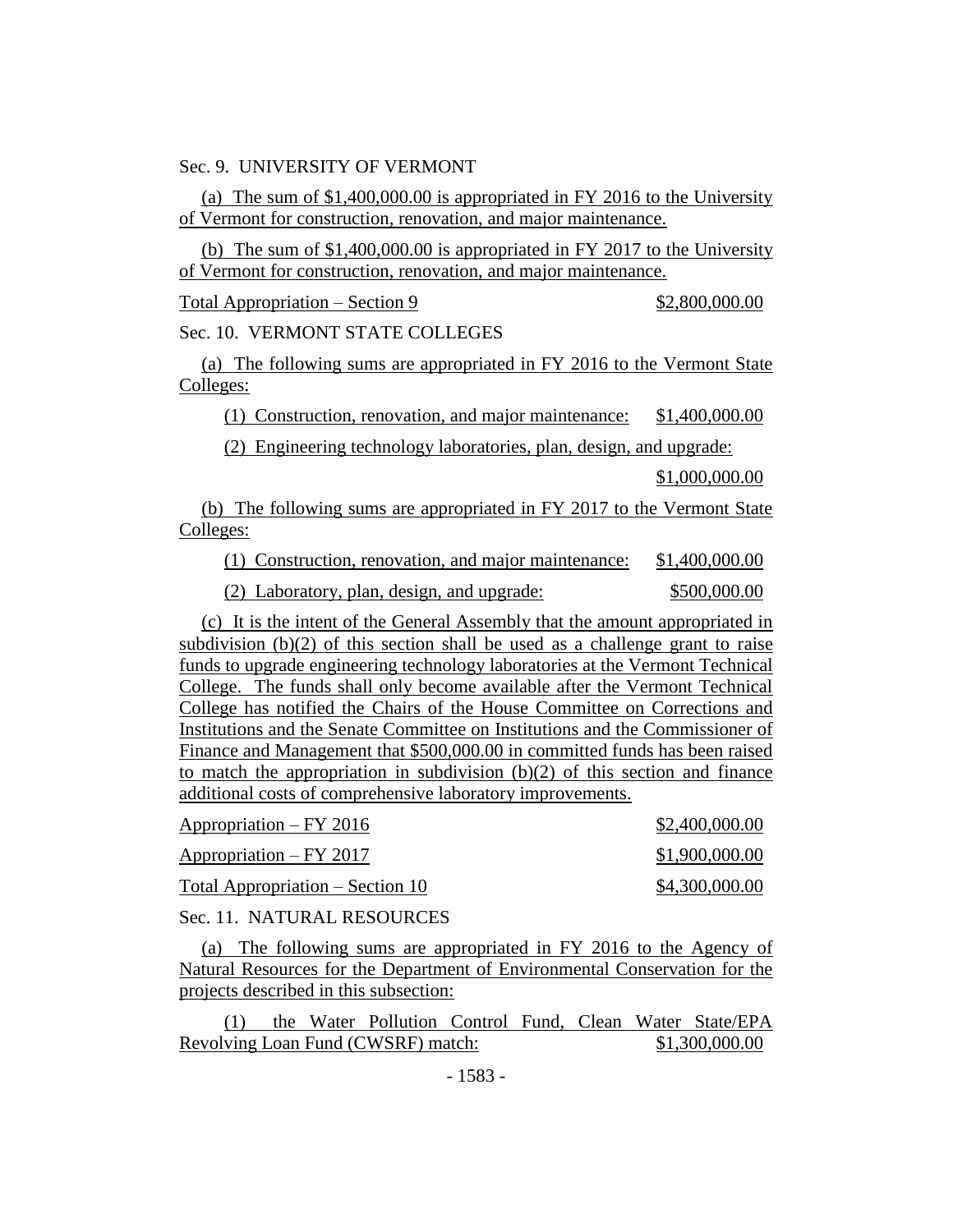(2) the Water Pollution Control Fund, administrative support – engineering, oversight, and program management:  $$300,000.00$ 

(3) Drinking Water Supply, Drinking Water State Revolving Fund:

\$1,750,834.00

(4) Drinking Water Supply, engineering oversight and project management: \$300,000.00

(5) EcoSystem restoration and protection: \$3,750,000.00

(6) Dam safety and hydrology projects: \$538,580.00

(7) Municipal Pollution Control Grants, principal and interest associated with funding for the Pownal project: \$530,000.00

(8) Municipal Pollution Control Grants, Waterbury waste treatment facility for phosphorous removal:  $$379,929.00$ 

(9) Municipal Pollution Control Grants, pollution control projects and planning advances for feasibility studies: \$392,258.00

(b) The following sums are appropriated in FY 2016 to the Agency of Natural Resources for the Department of Forests, Parks and Recreation for the projects described in this subsection:

(1) Infrastructure rehabilitation, including statewide small scale rehabilitation, wastewater repairs, preventive improvements and upgrades of restrooms and bathhouses, and statewide small-scale road rehabilitation projects: \$3,000,000.00

(2) Guilford, Sweet Pond: \$90,000.00

(c) The following sums are appropriated in FY 2016 to the Agency of Natural Resources for the Department of Fish and Wildlife:

(1) General infrastructure projects: \$1,125,000.00

(2) Lake Champlain Walleye Association, Inc. to upgrade: \$25,000.00

(d) The following sums are appropriated in FY 2017 to the Agency of Natural Resources for the Department of Environmental Conservation for the projects described in this subsection:

(1) the Water Pollution Control Fund for the Clean Water State/EPA Revolving Loan Fund (CWSRF) match: \$1,300,000.00

(2) the Water Pollution Control Fund, administrative support – engineering, oversight, and program management:  $$300,000.00$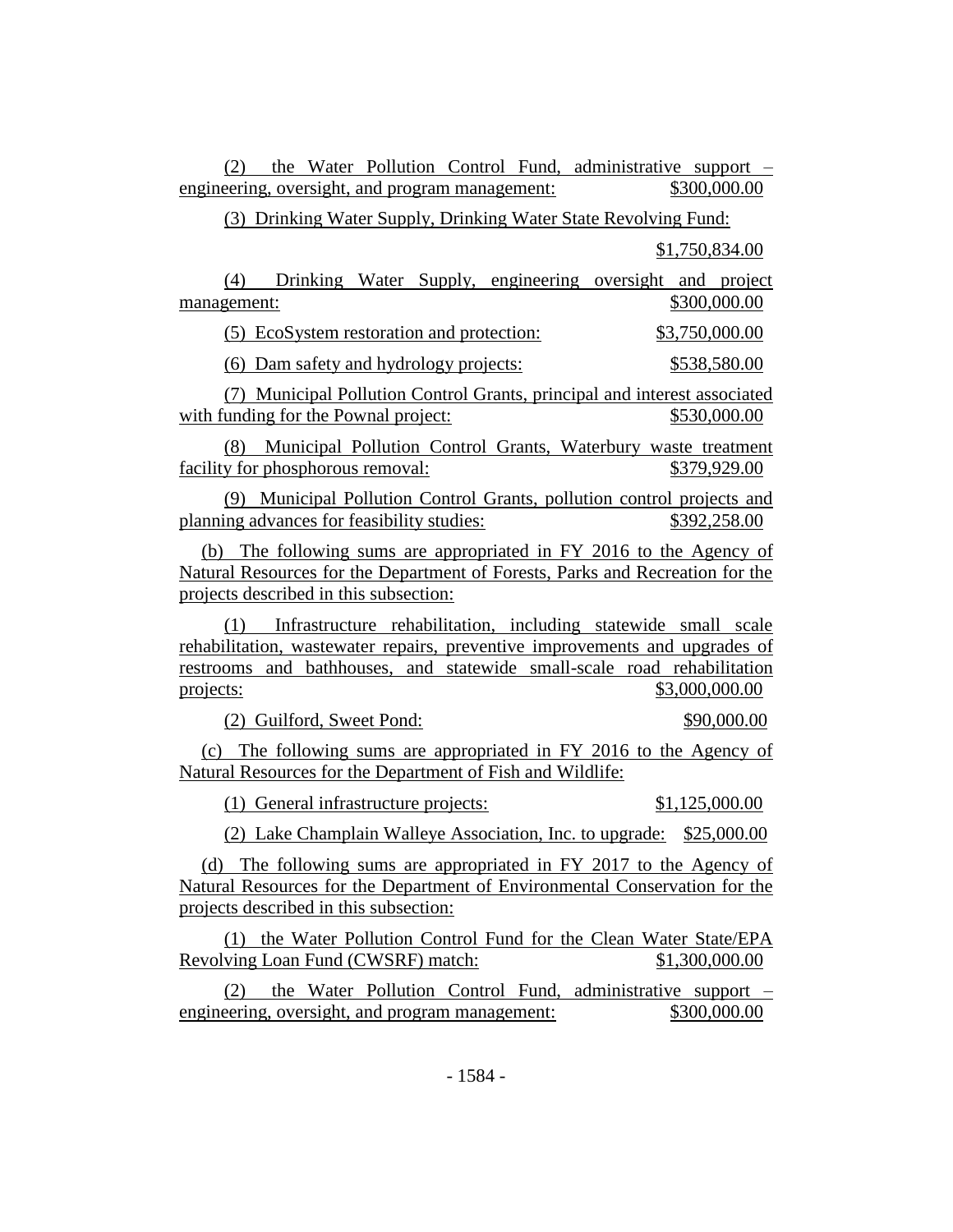(3) the Drinking Water Supply, Drinking Water State Revolving Fund: \$2,538,000.00

| the Drinking Water Supply, engineering oversight and project<br>(4) |                |
|---------------------------------------------------------------------|----------------|
| management:                                                         | \$300,000.00   |
| (5) EcoSystem restoration and protection:                           | \$3,750,000.00 |
| <u>(6) Dam safety and hydrology projects:</u>                       | \$750,000.00   |

(e) The following sums are appropriated in FY 2017 to the Agency of Natural Resources for the Department of Forests, Parks and Recreation for the projects described in this subsection:

(1) Infrastructure rehabilitation, including statewide small scale rehabilitation, wastewater repairs, preventive improvements and upgrades of restrooms and bathhouses, and statewide small-scale road rehabilitation projects: \$3,000,000.00

(2) Guilford, Sweet Pond: \$405,000.00

(f) The following sums are appropriated in FY 2017 to the Agency of Natural Resources for the Department of Fish and Wildlife:

| (1) General infrastructure projects:                                 |                 | \$875,000.00    |
|----------------------------------------------------------------------|-----------------|-----------------|
| (2) Lake Champlain Walleye Association, Inc. to upgrade: \$25,000.00 |                 |                 |
| Appropriation – FY 2016                                              | \$13,481,601.00 |                 |
| Appropriation – FY 2017                                              | \$13,243,000.00 |                 |
| Total Appropriation – Section 11                                     |                 | \$26,724,601.00 |
|                                                                      |                 |                 |

Sec. 12. MILITARY

(a) The following sums are appropriated in FY 2016 to the Department of Military for the projects described in this subsection:

(1) Maintenance, renovations, roof replacements, ADA renovations, and energy upgrades at State armories. To the extent feasible, these funds shall be used to match federal funds:  $$750,000.00$ 

(2) Randolph, Vermont Veterans' Memorial Cemetery, agricultural mitigation for the proposed cemetery expansion:  $$59,759.00$ 

(b) The sum of \$750,000.00 is appropriated in FY 2017 to the Department of Military for maintenance, renovations, roof replacements, ADA renovations, and energy upgrades at State armories. To the extent feasible, these funds shall be used to match federal funds.

Appropriation – FY 2016 \$809,759.00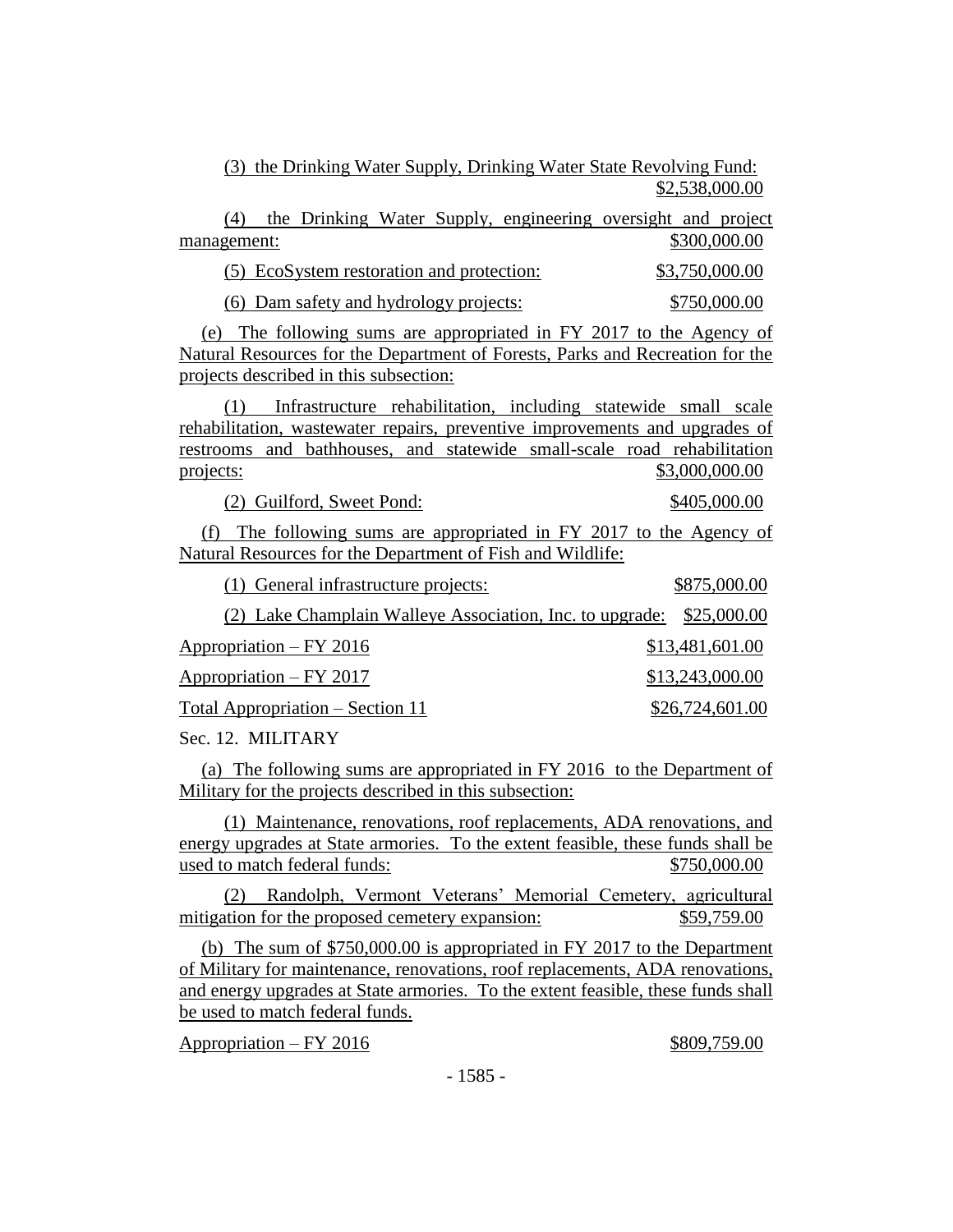| $Approxation - FY 2017$          | \$750,000.00   |
|----------------------------------|----------------|
| Total Appropriation – Section 12 | \$1,559,759.00 |

Sec. 13. PUBLIC SAFETY

(a) The sum of \$300,000.00 is appropriated in FY 2016 to the Department of Buildings and General Services for the State's share of the Vermont Emergency Service Training Facility for site location and foundation construction of the new burn building at the Robert H. Wood Vermont Fire Academy. The Department of Public Safety may accept federal funds to support this project.

(b) The funds appropriated in subsection (a) of this section shall only become available after the Department of Public Safety has notified the Chairs of the House Committee on Corrections and Institutions and the Senate Committee on Institutions of receipt of the federal match for the project.

Total Appropriation – Section 13  $$300,000.00$ 

Sec. 14. AGRICULTURE, FOOD AND MARKETS

(a) The following sums are appropriated in FY 2016 to the Agency of Agriculture, Food and Markets for the projects described in this subsection:

(1) Best Management Practices and Conservation Reserve Enhancement Program: \$1,752,412.00

(2) Vermont Exposition Center Building, upgrades: \$200,000.00

(3) Community and nonprofit agricultural water quality projects: \$250,000.00

(b) The following sums are appropriated in FY 2017 to the Agency of Agriculture, Food and Markets for the projects described in this subsection:

(1) Best Management Practices and Conservation Reserve Enhancement Program: \$1,800,000.00

(2) Vermont Exposition Center Building, upgrades: \$115,000.00

(c) On or before January 15, 2016, the Secretary of Agriculture, Food and Markets shall report to the House Committee on Corrections and Institutions and the Senate Committee on Institutions on the projects funded from the appropriation in subdivision (a)(3) of this section.

| $Approxation - FY 2016$          | \$2,202,412.00 |
|----------------------------------|----------------|
| $Approxation - FY 2017$          | \$1,915,000.00 |
| Total Appropriation – Section 14 | \$4,117,412.00 |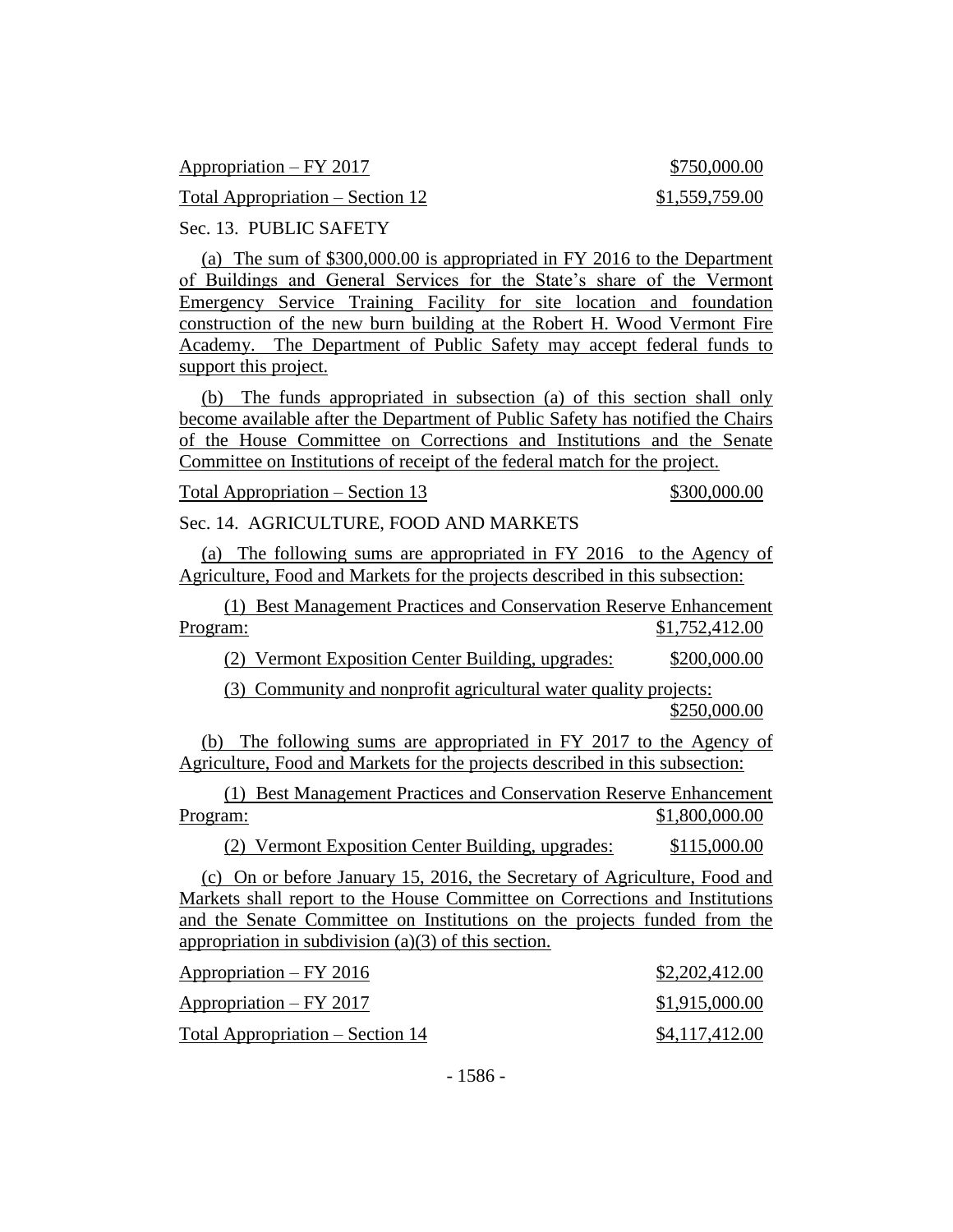#### Sec. 15. VERMONT RURAL FIRE PROTECTION

(a) The sum of \$125,000.00 is appropriated in FY 2016 to the Department of Public Safety for the Vermont Rural Fire Protection Task Force for the dry hydrant program.

(b) The sum of \$125,000.00 is appropriated in FY 2017 to the Department of Public Safety for the Vermont Rural Fire Protection Task Force for the project described in subsection (a) of this section.

Total Appropriation – Section 15 \$250,000.00

Sec. 16. VERMONT VETERANS' HOME

The sum of \$500,000.00 is appropriated in FY 2016 to the Vermont Veterans' Home for an electronic medical records system. These funds shall be used to match federal funds and shall only become available after the Veterans' Home notifies the Chairs of the House Committee on Corrections and Institutions and the Senate Committee on Institutions and the Commissioner of Finance and Management that the electronic medical records system is in compliance with the criteria for creating and maintaining connectivity established by the Vermont Information Technology Leaders pursuant to 18 V.S.A. § 9352(i).

Total Appropriation – Section 16  $$500,000.00$ 

#### Sec. 17. VERMONT HISTORICAL SOCIETY

The sum of \$50,000.00 is appropriated in FY 2016 to the Department of Buildings and General Services for the Vermont Historical Society (VHS) for a matching grant to reduce debt at the Vermont History Center in Barre. The funds shall only become available after the VHS notifies the Department that the funds have been matched.

Total Appropriation – Section 17  $$50,000.00$ 

Sec. 18. VERMONT HOUSING AND CONSERVATION BOARD

(a) The following amounts are appropriated in FY 2016 to the Vermont Housing and Conservation Board.

| (1) Statewide, water quality improvement projects: | \$2,750,000.00 |
|----------------------------------------------------|----------------|
|----------------------------------------------------|----------------|

(2) Housing: \$1,800,000.00

(b) The following amounts are appropriated in FY 2017 to the Vermont

Housing and Conservation Board.

| (1) Statewide, water quality improvement projects: | \$1,000,000.00 |
|----------------------------------------------------|----------------|
| $(2)$ Housing:                                     | \$1,800,000.00 |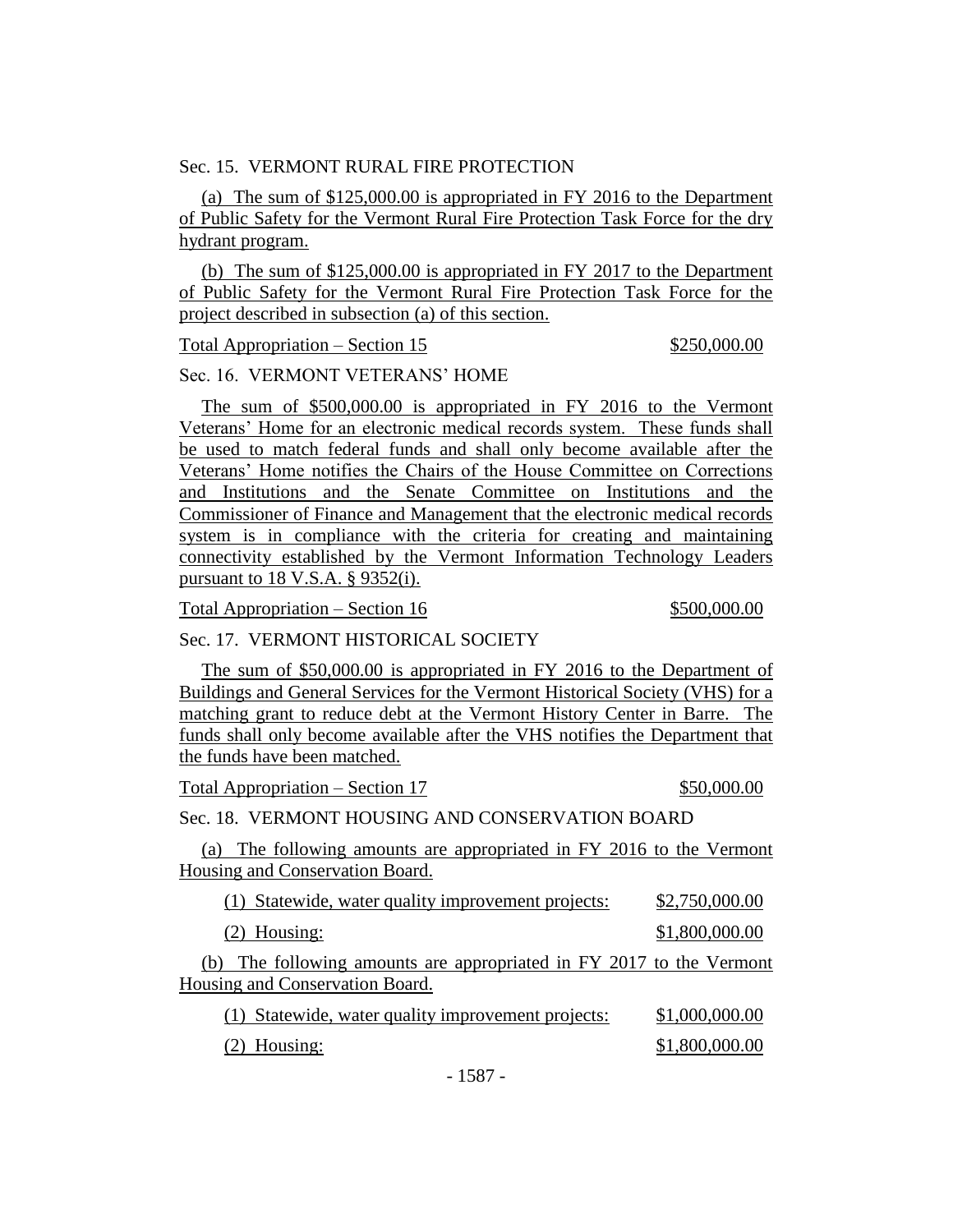| $Approxation - FY 2016$          | \$4,550,000.00 |
|----------------------------------|----------------|
| $Approxation - FY 2017$          | \$2,800,000.00 |
| Total Appropriation – Section 18 | \$7,350,000.00 |

Sec. 19. VERMONT INTERACTIVE TECHNOLOGIES

\$220,000.00 is appropriated in FY 2016 to the Vermont State Colleges on behalf of Vermont Interactive Technologies (VIT) for all costs associated with the dissolution of VIT's operations.

Total Appropriation – Section 19  $$220,000.00$ 

Sec. 20. GENERAL ASSEMBLY

(a) The sum of \$120,000.00 is appropriated in FY 16 to the Office of Legislative Council budget on behalf of the Office of the Secretary of the Senate and the Office of the Clerk of the House for upgrades to the legislative international roll call (IRC) program. All work on the project described in this section shall be under the direction of the Secretary of the Senate, the Clerk of the House, and the Office of the Legislative Council's Deputy Director of Information Technology.

(b) The sum of \$5,000.00 is appropriated in FY 17 to the Sergeant at Arms for security upgrades in the State House.

| Appropriation – FY 2016          | \$120,000.00 |
|----------------------------------|--------------|
| $Appropriation - FY 2017$        | \$5,000.00   |
| Total Appropriation – Section 20 | \$125,000.00 |

\* \* \* Financing this Act \* \* \*

#### Sec. 21. REALLOCATION OF FUNDS; TRANSFER OF FUNDS

(a) The following sums are reallocated to the Department of Buildings and General Services from prior capital appropriations to defray expenditures authorized in Sec. 2 of this act:

(1) of the amount appropriated in 2010 Acts and Resolves No. 161, Sec. 1 (Bennington State Office Building): \$49,062.60

(2) of the amount appropriated in 2010 Acts and Resolves No. 161, Sec. 16 (Ag various projects): \$352,412.25

(3) of the amount appropriated in 2011 Acts and Resolves No. 40, Sec. 2(b) (State House committee renovations):  $$28,702.15$ 

(4) of the amount appropriated in 2011 Acts and Resolves No. 40, Sec. 13 (Public Safety review of State Police facilities): \$5,000.00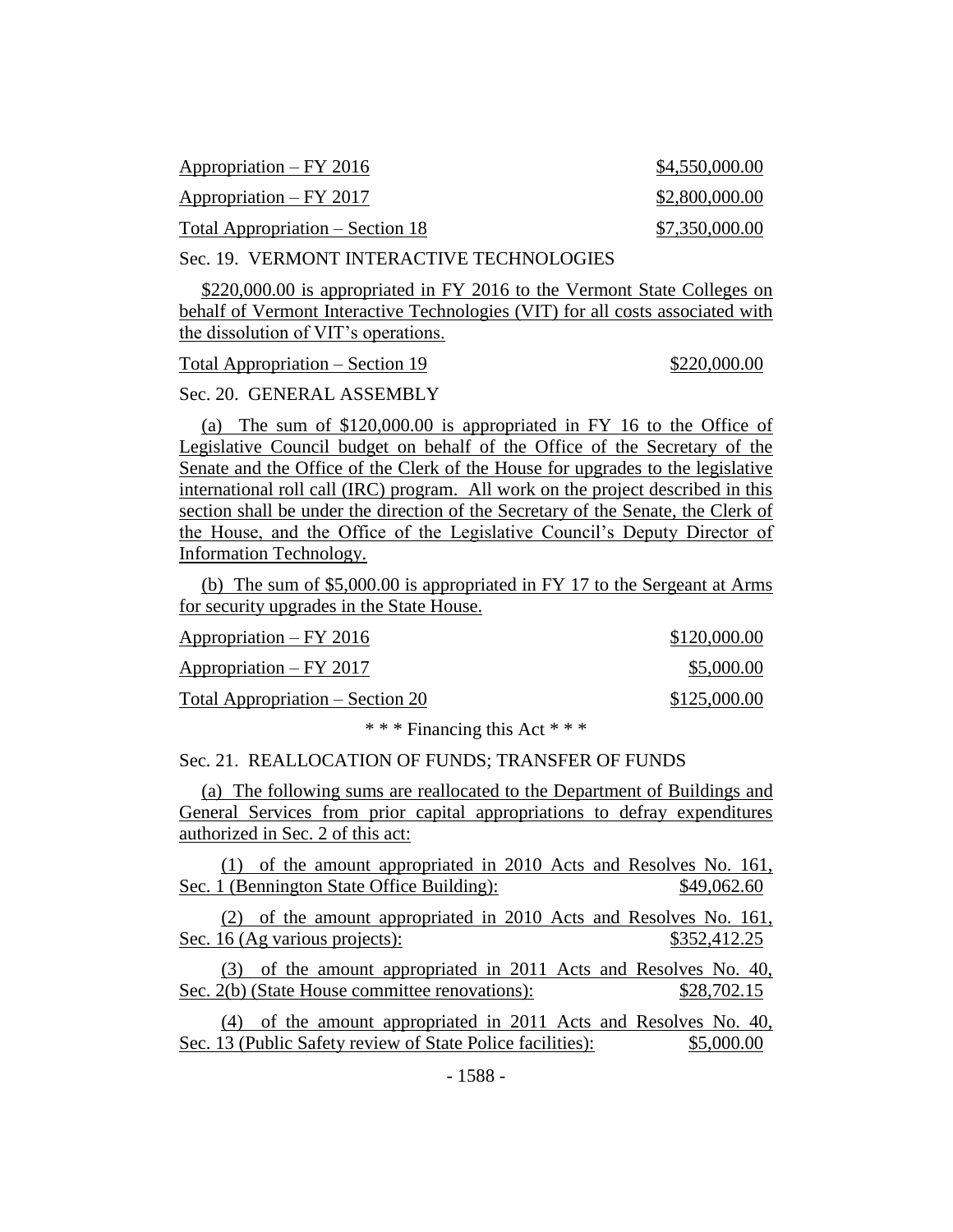(5) of the amount appropriated in 2011 Acts and Resolves No. 40, Sec. 17 (VT Public TV):  $$856.00$ 

(6) of the amount appropriated in 2013 Acts and Resolves No. 51, Sec. 2 (BGS engineering staff):  $$58,236.66$ 

(7) of the amount appropriated in 2013 Acts and Resolves No. 51, Sec. 2 (133 State Street foundation and parking lot): \$156,642.16

(8) of the amount appropriated in 2013 Acts and Resolves No. 51, Sec. 4 (DOC facilities assessment): \$19,913.12

(9) of the amount appropriated in 2013 Acts and Resolves No. 51, Sec. 18a (E-911): \$9,940.00

(10) of the amount appropriated in 2013 Acts and Resolves No. 51, Sec. 15 (VT Public TV):  $\text{80.21}$ 

(b) The following unexpended funds appropriated to the Agency of Natural Resources for capital construction projects are reallocated to the Department of Buildings and General Services to defray expenditures authorized in Sec. 2 of this act:

(1) of the amount appropriated in 2009 Acts and Resolves No. 43, Sec. 14 (Fish and Wildlife):  $\frac{1}{2}$  \$0.07

(2) of the amount appropriated in 2010 Acts and Resolves No. 161, Sec. 12 (DEC Water Pollution Control):  $$6,981.00$ 

(3) of the amount appropriated in 2011 Acts and Resolves No. 40, Sec. 12, as amended by 2012 Acts and Resolves No. 104, Sec. 8 (drinking water project): \$35,483.32

(4) of the amount appropriated in 2011 Acts and Resolves No. 40, Sec. 12 (Fish and Wildlife, Roxbury): \$128,802.00

(5) of the amount appropriated in 2011 Acts and Resolves No. 40, Sec. 12, as amended by 2012 Acts and Resolves No. 104, Sec 8 (Fish and Wildlife, Roxbury):  $$87,204.00$ 

(c) The following sums are reallocated to the Department of Buildings and General Services to defray expenditures authorized in Sec. 2 of this act:

(1) of the proceeds from the sale of property authorized by 1996 Acts and Resolves No. 102, Sec. 1 (Duxbury land sale): \$45,556.36

(2) of the proceeds from the sale of property authorized by 2009 Acts and Resolves No. 43, Sec. 25 (Building 617, Essex): \$7,078.21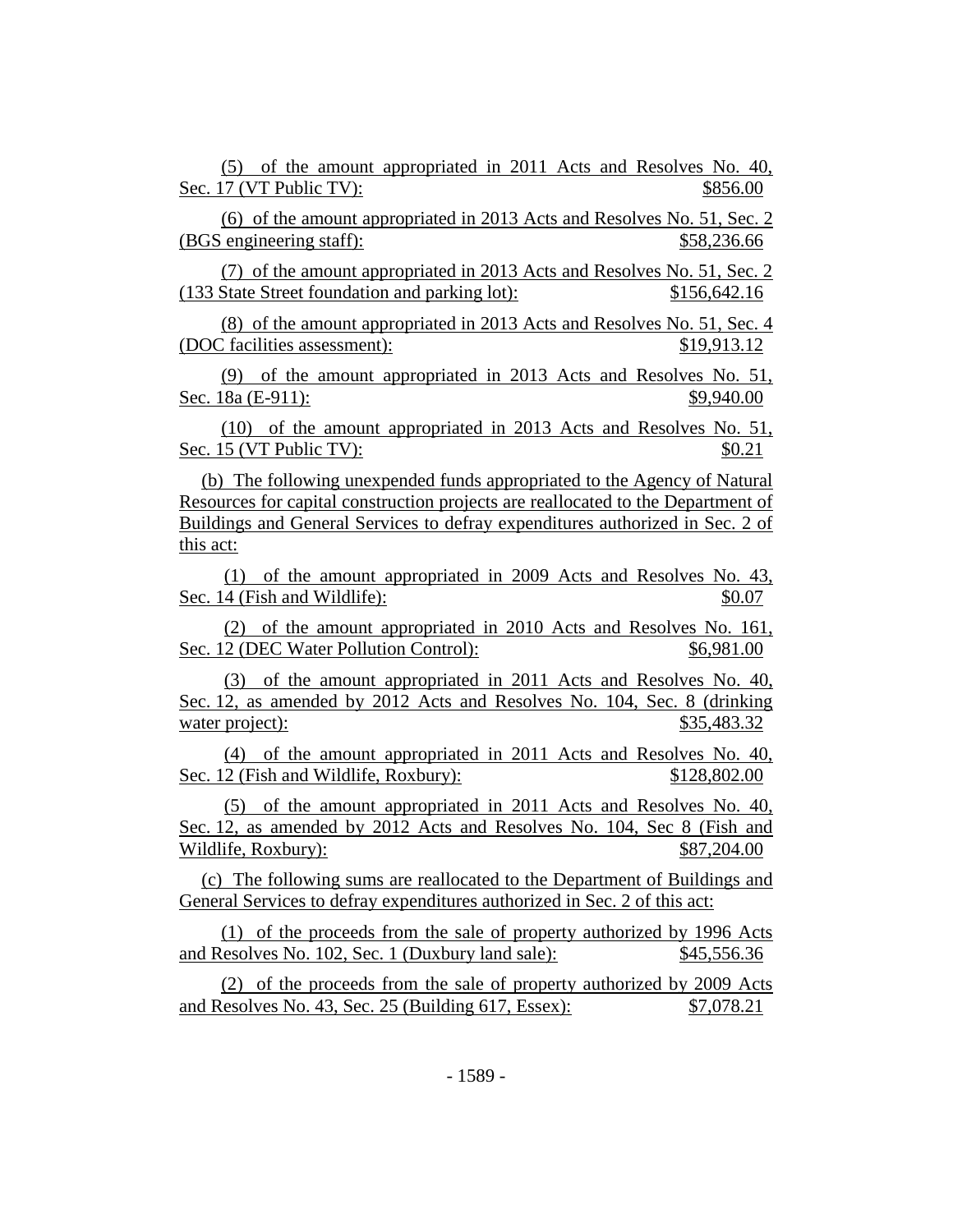(3) of the proceeds from the sale of property authorized by 2009 Acts and Resolves No. 43, Sec. 25 (1193 North Avenue, Burlington): \$353,785.97

(4) of the proceeds from the sale of property authorized by 2011 Acts and Resolves No. 40, Sec. 2, as amended by 2012 Acts and Resolves No. 104, Sec. 3 (121 and 123 South Main Street, Waterbury): \$75,000.00

(5) of the proceeds from the sale of property authorized by 2011 Acts and Resolves No. 40, Sec. 2, as amended by 2012 Acts and Resolves No. 104, Sec. 3 (Ladd Hall, Waterbury):  $$228,000.00$ 

Total Reallocations and Transfers – Section 21 \$1,648,656.08

Sec. 22. GENERAL OBLIGATION BONDS AND APPROPRIATIONS

(a) The State Treasurer is authorized to issue general obligation bonds in the amount of \$144,000,000.00 for the purpose of funding the appropriations of this act. The State Treasurer, with the approval of the Governor, shall determine the appropriate form and maturity of the bonds authorized by this section consistent with the underlying nature of the appropriation to be funded. The State Treasurer shall allocate the estimated cost of bond issuance or issuances to the entities to which funds are appropriated pursuant to this section and for which bonding is required as the source of funds, pursuant to 32 V.S.A. § 954.

(b) The State Treasurer is further authorized to issue additional general obligation bonds in the amount of \$11,559,096.05 that were previously authorized but unissued under 2014 Acts and Resolves No. 178 for the purpose of funding the appropriations of this act.

Total Revenues – Section 22 \$155,559,096.05

\* \* \* Policy \* \* \*

\* \* \* Buildings and General Services \* \* \*

Sec. 23. LEASING PROPERTY; FAIR MARKET VALUE

(a) It is the intent of the General Assembly that any leases for State-owned space in any State-owned building, structure, or other real property under the jurisdiction of the Commissioner of Buildings and General Services that are in existence prior to the effective date of this act shall be renewed at fair market value by July 1, 2019.

(b) The Commissioner of Buildings and General Services shall evaluate whether to sell any State-owned building, structure, or other real property that is being leased under fair market value.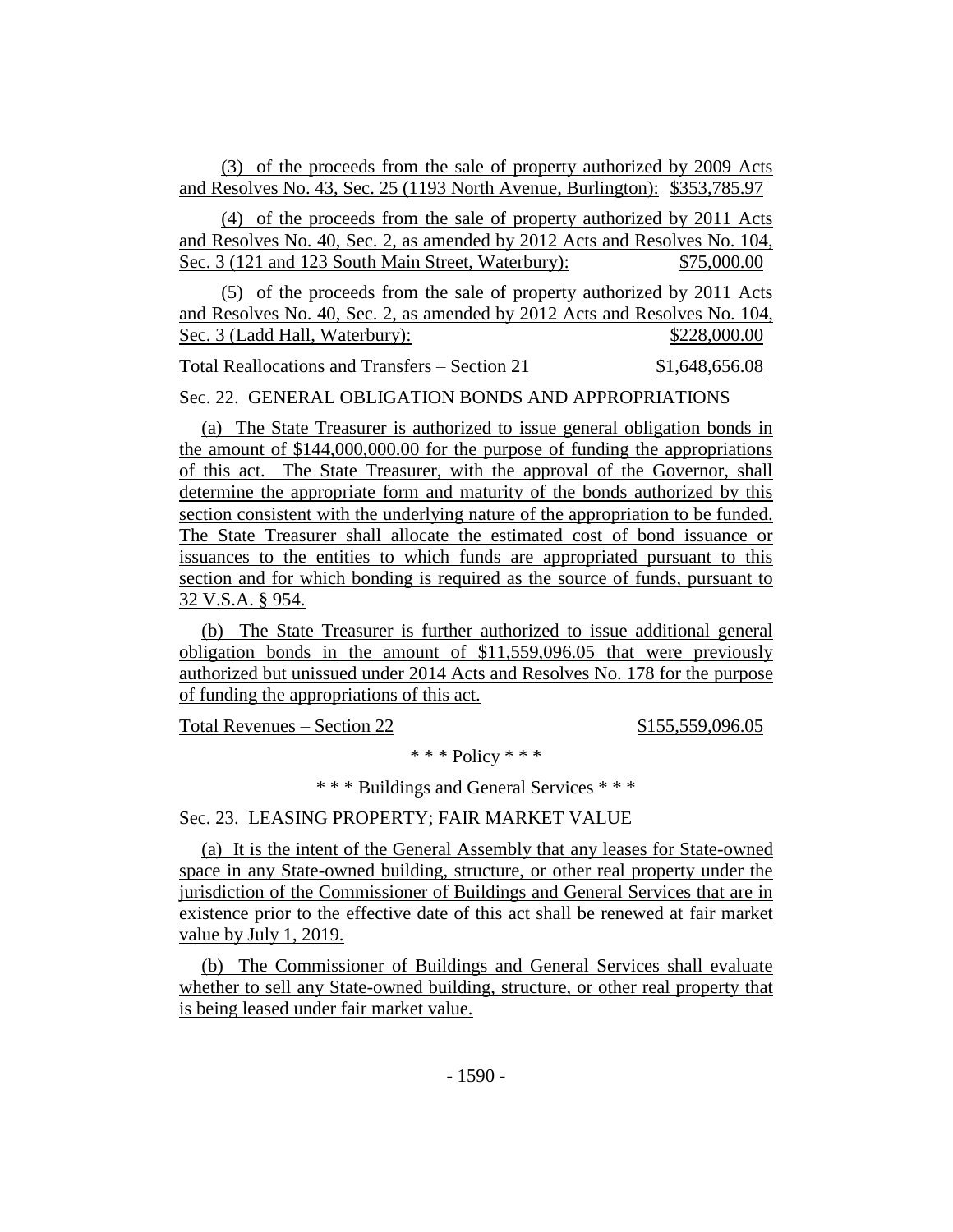# Sec. 24. AGENCY OF AGRICULTURE, FOOD AND MARKETS AND AGENCY OF NATURAL RESOURCES LABORATORY

Notwithstanding the authority contained in 29 V.S.A. § 164, the Department of Buildings and General Services shall enter into a ground lease or other similar legal instrument with Vermont Technical College for the purpose of locating the Agency of Agriculture, Food and Markets and Agency of Natural Resources' collaborative laboratory on the Vermont Technical College campus in Randolph, Vermont.

Sec. 25. NAMING OF STATE BUILDINGS AND FACILITIES

On or before January 15, 2016, the Commissioner of Buildings and General Services and the State Librarian shall recommend to the House Committee on Corrections and Institutions and the Senate Committee on Institutions an appropriate State agency or department to name State buildings and facilities.

Sec. 26. 29 V.S.A. § 821(a) is amended to read:

(a) State buildings.

\* \* \*

(13) "Vermont Agriculture and Environmental Laboratory" shall be the name of the State laboratory in Randolph.

\* \* \*

Sec. 27. 2014 Acts and Resolves No. 178, Sec. 37 is amended to read:

Sec. 37. COUNTY COURTHOUSES; PLAN

(a) Pursuant to the restructuring of the Judiciary in 2009 Acts and Resolves No. 154, the Court Administrator and, in consultation with the Commissioner of Buildings and General Services, shall evaluate:

(1) the scope of the State's responsibility for maintaining county courthouses, including Americans with Disabilities Act (ADA) compliance and;

(2) whether an emergency fund is necessary for construction or renovation projects at county courthouses;

(3) the current ownership and maintenance responsibilities for each county courthouse; and

(4) parameters for determining the county's share of maintaining county courthouses in the future.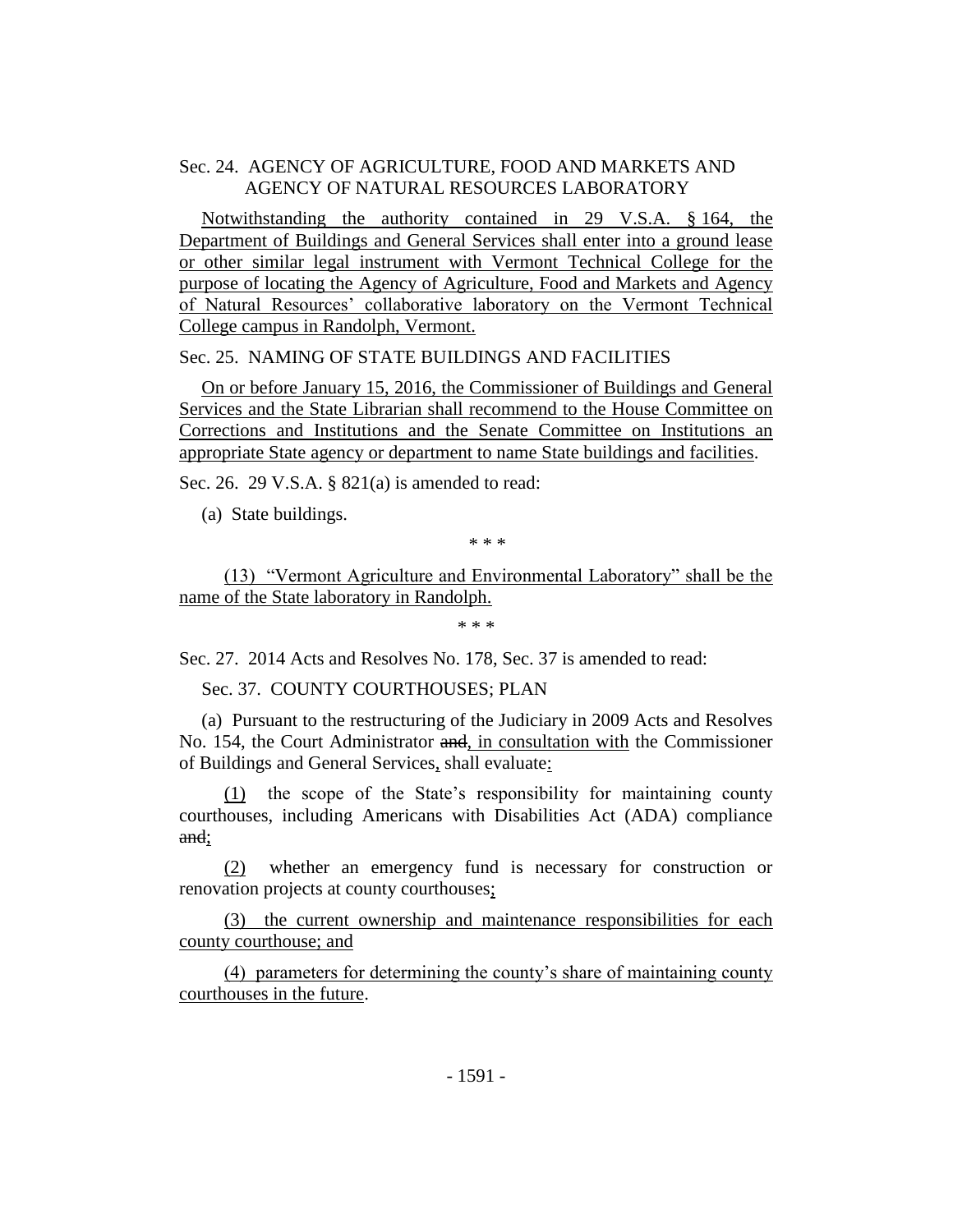(b) On or before January 15, 2015 2016, the Judiciary shall report to the House Committee on Corrections and Institutions and the Senate Committee on Institutions with the results of the evaluation.

Sec. 28. 2014 Acts and Resolves No. 178, Sec. 17 is amended to read:

Sec. 17. 2011 Acts and Resolves No. 40, Sec. 26(c) is amended to read:

(c) The Notwithstanding 29 V.S.A. § 166, the Commissioner of Buildings and General Services is authorized to do any or all of the following with respect to the Vermont health laboratory located at 195 Colchester Avenue in Burlington:

(1) investigate all potential uses of the land and building, including redeveloping the land, provided that it is consistent with existing deed covenants; and

(2) enter into agreements and execute any necessary documentation to release or extinguish any of the existing deed covenants with respect to the land; and

(3) convey by quitclaim deed any interest in the building as is with no warranties and no representations as to conditions to the University of Vermont.

Sec. 29. 2013 Acts and Resolves No. 51, Sec. 2, as amended by 2014 Acts and Resolves No. 178, Sec. 1, is amended to read:

Sec. 1. 2013 Acts and Resolves No. 51, Sec. 2 is amended to read:

Sec. 2. STATE BUILDINGS

\* \* \*

(c) The following sums are appropriated in FY 2015:

\* \* \*

(13) Permanent secure residential facility, proposal for siting and design (as described in Sec. 40 of this act): \$50,000.00

Sec. 30. SECURE RESIDENTIAL FACILITY; PLAN FOR SITING AND DESIGN

(a) The Secretary of Human Services shall conduct an examination of the needs of the Agency of Human Services for siting and designing a secure residential facility. The examination shall analyze the operating costs for the facility, including the staffing, size of the facility, the quality of care supported by the structure, and the broadest options available for the management and ownership of the facility.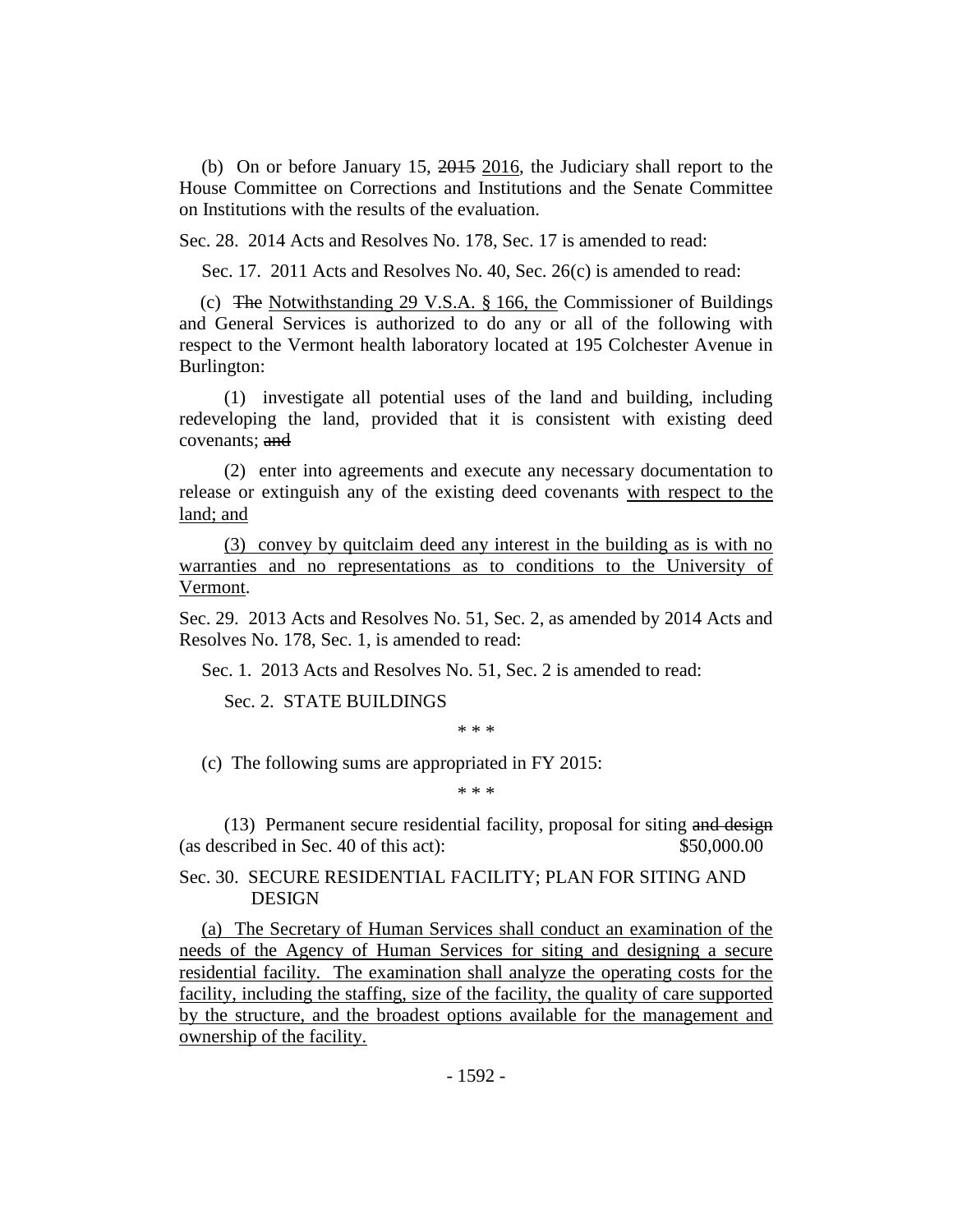(b) The funds appropriated in 2013 Acts and Resolves No. 51, Sec. 2, as amended by 2014 Acts and Resolves No. 178, Sec. 1, and Sec. 28 of this act, shall only become available to the Department of Buildings and General Services after the Secretary of Human Services notifies the Commissioner of Finance and Management that the examination described in subsection (a) of this section is completed.

(c) On or before February 1, 2016, the Secretary of Human Services shall present the results of the examination described in subsection (a) of this section to the House Committees on Appropriations, on Corrections and Institutions, and on Human Services, and the Senate Committees on Appropriations, on Health and Welfare, and on Institutions.

Sec. 31. 29 V.S.A. § 156 is added to read:

# § 156. CITY OF MONTPELIER DISTRICT HEAT PLANT MAINTENANCE RESERVE FUND

(a) There is established a special fund pursuant to 32 V.S.A. chapter 7, subchapter 5 known as the City of Montpelier District Heat Plant Maintenance Reserve Fund.

(b) The Fund shall comprise payments from the City of Montpelier for the City's share of the maintenance of the District Heat Plant.

(c) Monies in the Fund shall be available to the Commissioner of Buildings and General Service for the maintenance of the District Heat Plant upon commencement of the District Heat Plant's operations.

(d) The Commissioner of Finance and Management may draw warrants for disbursements from this Fund in anticipation of receipts. Any remaining balance at the end of the fiscal year shall be carried forward in the Fund.

# Sec. 32. LAND TRANSFER; DUXBURY; MEMORANDUM OF UNDERSTANDING

(a) The Commissioner of Forests, Parks, and Recreation shall enter into a memorandum of understanding (MOU) with the Town of Duxbury regarding the Town's use of any State-owned parcel in Camel's Hump State Park that may be conveyed to the Town.

(b) On or before January 15, 2016, the Commissioner of Forests, Parks and Recreation shall report to the House Committee on Corrections and Institutions and the Senate Committee on Institutions on the status of the MOU described in subsection (a) of this section.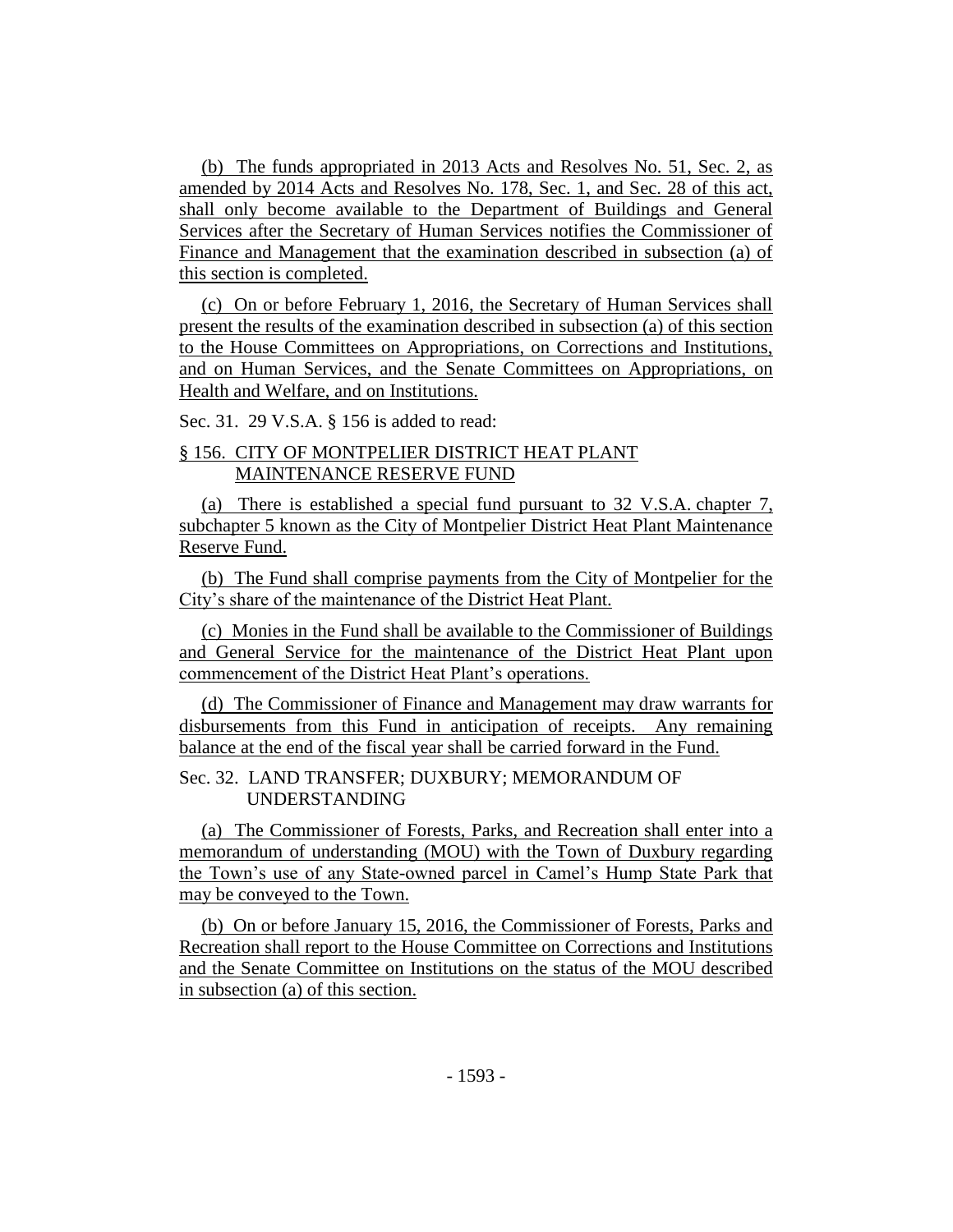#### \* \* \* Education \* \* \*

#### Sec. 33. SCHOOL CONSTRUCTION AID AWARDS

It is the intent of the General Assembly that the House Committees on Corrections and Institutions and on Education, and the Senate Committees on Institutions and on Education develop a plan to evaluate strategically the statutory process set forth in 16 V.S.A. § 3448 for awarding State aid for school construction.

#### Sec. 34. VERMONT INTERACTIVE TECHNOLOGIES

(a) On or before January 15, 2016, the Secretary of Administration and the Executive Director of the Vermont Interactive Technologies (VIT), or its successor entity, shall examine and submit a report to the House Committee on Corrections and Institutions and the Senate Committee on Institutions on the ownership of all VIT property funded in whole or in part by a capital construction act.

(b) During the 2016 legislative session, the General Assembly shall determine the ownership of VIT's property based on the report described in subsection (a) of this section. No State or private entity shall assume ownership of the property until the General Assembly makes this determination.

\* \* \* Information Technology \* \* \*

#### Sec. 35. JUDICIARY; CASE MANAGEMENT SYSTEM; REPORT

Prior to finalizing vendor selection for the case management system described in Sec. 5 of this act, the Judiciary shall present a report to the House Committee on Corrections and Institutions, the Senate Committee on Institutions, and the Joint Legislative Criminal Justice Oversight Committee established in the Fiscal Year 2016 Appropriations Act. The report shall include a description of the Judiciary's process and rationale for choosing the vendor, whether the Judiciary incorporated any recommendations from the Special Committee on the Utilization of Information Technology in Government established in the Fiscal Year 2016 Appropriations Act, and whether any efforts were made to integrate the case management system with any systems implemented by the Department of State's Attorneys and Sheriffs and the Office of the Defender General. The reporting requirement of this section may be satisfied by providing testimony to the Committees.

#### Sec. 36. INFORMATION TECHNOLOGY REVIEW

(a) The Executive Branch shall transfer, upon request, one vacant position for use in the Legislative Joint Fiscal Office (JFO) for a two-year staff position, or the JFO shall hire a consultant, to provide support to the General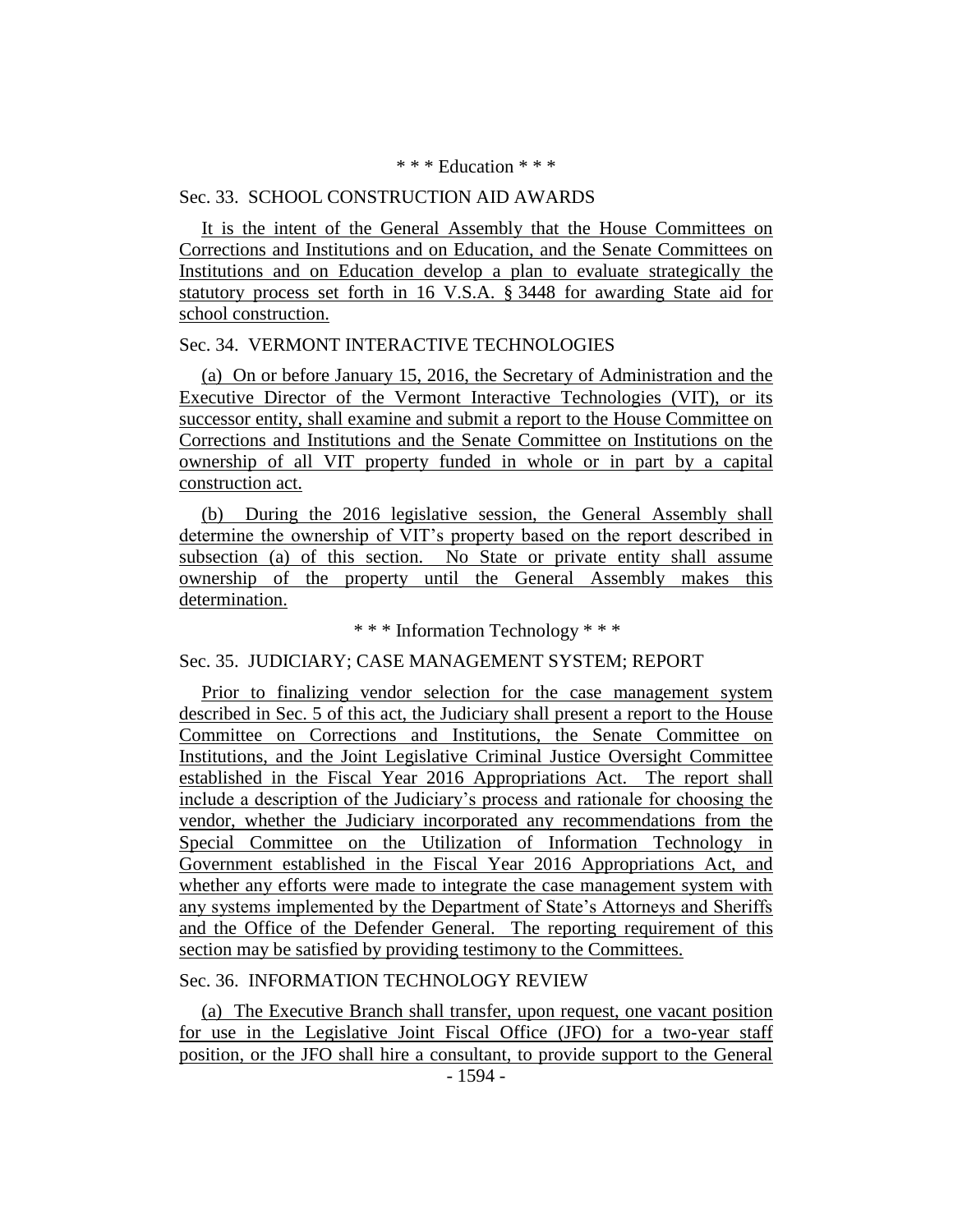Assembly to conduct independent reviews of State information technology projects and operations.

(b) The Secretary of Administration and the Chief Information Officer shall:

(1) provide to the JFO access to the reviews conducted by Independent Verification and Validation (IVV) firms hired to evaluate the State's current and planned information technology project, as requested; and

(2) ensure that IVV firms' contracts allow the JFO to make requests for information related to the projects that they are reviewing and that such requests are provided to the JFO in a confidential manner.

(c) The JFO shall enter into a memorandum of understanding with the Executive Branch relating to any work conducted by IVV firms that shall protect security and confidentiality.

(d) In fiscal years 2016 and 2017, the JFO is authorized to use up to \$250,000.00 of the amounts appropriated in Sec. 3(b) and (c) of this act to fund activities described in this section.

(e) On or before January 15, 2017, the Secretary of Administration and the JFO shall submit reports to the House Committee on Corrections and Institutions and the Senate Committee on Institutions on the effectiveness of the position described in subsection (a) of this section and whether the process of conducting independent legislative reviews of State information technology projects and operations should be continued.

# \* \* \* Judiciary \* \* \*

# Sec. 37. LAMOILLE COUNTY COURTHOUSE; MEMORANDUM OF UNDERSTANDING; OPERATING AGREEMENT

(a) The Department of Buildings and General Services and the Lamoille County side judges, in consultation with the Judiciary, shall enter into a Memorandum of Understanding (MOU) regarding the construction, operation, and maintenance of the Lamoille County Courthouse. The MOU shall establish:

(1) the procedures for the operation of the Courthouse and the division of responsibilities between the State and the County; and

(2) the legal framework for ensuring that the State maintains an ownership interest in the new additions to the Courthouse, and receives a percentage of the sale price, or value in the building, equal to the percentage of capital funding appropriated to the Courthouse in the event the County decides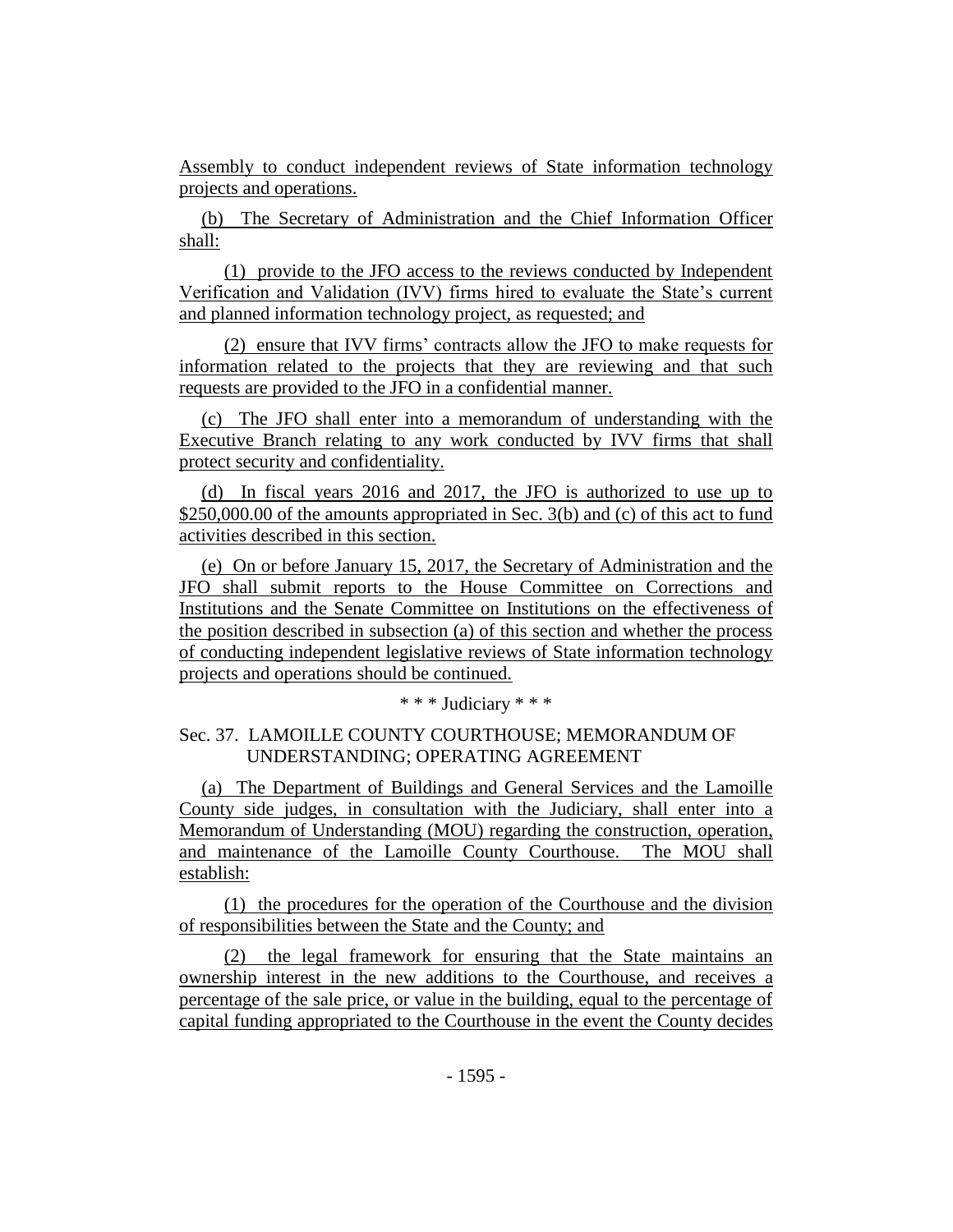to sell the building or to cease operations of the building as a Courthouse, or the State ceases to use the Courthouse for Superior Court functions.

(b) Any amounts repaid to the State under subsection (a) of this section shall not be in excess of the amount of the original State capital appropriation, and shall be appropriated to future capital construction acts.

(c) The Judiciary and the Lamoille County side judges shall enter into an operating agreement regarding the internal functions and use of space within the Lamoille County Courthouse.

(d) The MOU described in subsection (a) of this section and the operating agreement described in subsection (b) of this section shall be executed prior to the State's occupancy of the Courthouse.

# \* \* \* Military \* \* \*

# Sec. 38. DEPARTMENT OF MILITARY; CEMETERY EXPANSION **PROJECT**

The Department of Military may accept federal grants, gifts, or donations to support the cemetery expansion project at the Vermont Veterans' Memorial Cemetery in Randolph, Vermont.

\* \* \* Natural Resources \* \* \*

Sec. 39. 24 V.S.A. § 4753a(e) is amended to read:

(e) Loan forgiveness; drinking water.

(1) Notwithstanding any other provision of law regarding loan forgiveness, upon the award of a loan from the Vermont Environmental Protection Agency Drinking Water State Revolving Fund (DWSRF), the Secretary of Natural Resources, in a manner that is consistent with federal grant provisions, may forgive up to 100 percent of a loan if the award is made for a project on the priority list and the project is capitalized, at least in part, from funds derived from a federal DWSRF capitalization grant that includes provisions authorizing loan forgiveness. Such loan forgiveness shall be based on the loan value, but funds to be forgiven shall only consist of federal funds, except where the loan is used as a match to other federal grants requiring nonfederal funds as a match.

(2) Notwithstanding any other provision of law regarding loan forgiveness, upon the award of a loan from the Vermont Drinking Water State Revolving Loan Fund, the Secretary of Natural Resources may provide loan forgiveness for preliminary engineering and final design costs when a municipality undertakes such engineering on behalf of a household that has been disconnected involuntarily from a public water supply system for reasons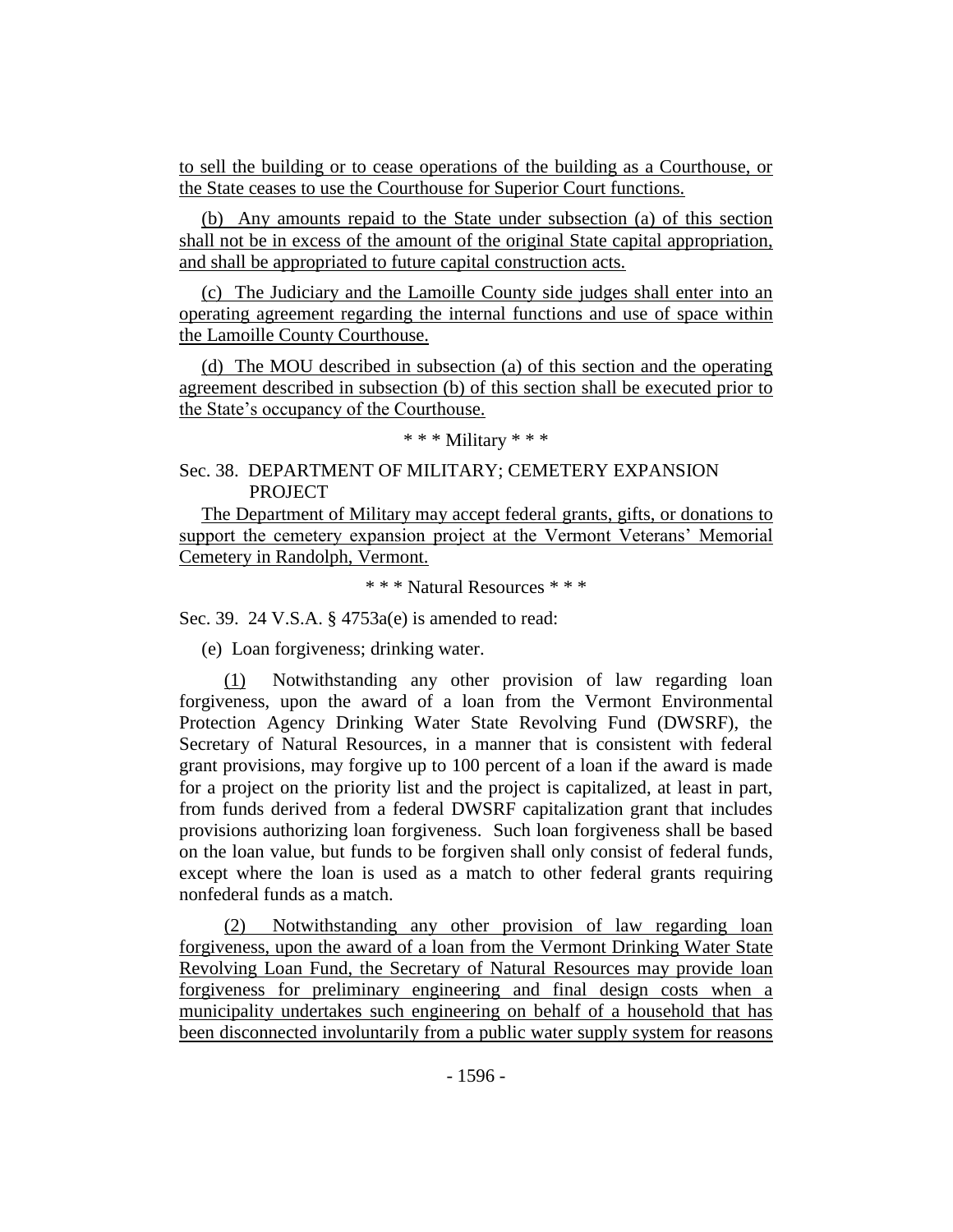other than nonpayment of fees, provided it is not the same municipality that is disconnecting the household.

Sec. 40. 24 V.S.A. § 4755(a) is amended to read:

(a) Except as provided by subsection (c) of this section, the bond bank may make loans to a municipality on behalf of the state State for one or more of the purposes set forth in section 4754 of this chapter. Each of such loans shall be made subject to the following conditions and limitations:

(1) no loan shall be made for any purpose permitted under this chapter other than from the revolving fund in which the same purpose is included;

(2) the total amount of loan out of a particular revolving fund shall not exceed the balance of that fund;

(3) the loan shall be evidenced by a municipal bond, payable by the municipality over a term not to exceed 20 30 years, or the projected useful life of the project, which is less, except:

(A) and without there shall be no deferral of payment except as provided, unless authorized by 10 V.S.A.  $\frac{8}{5}$  1624(b) and § 1624a, or;

(B) the term of the loan shall not exceed 20 years when required by 10 V.S.A. § 1624(b); and

(C) the loan may be evidenced by any other permitted debt instrument payable as permitted by chapter 53 of this title;

\* \* \*

Sec. 41. 24 V.S.A. § 4756 is amended to read:

#### § 4756. ELIGIBILITY CERTIFICATION

(a) No construction loan or loan for the purchase of land or conservation easements to a municipality shall be made under this chapter, nor shall any part of any revolving fund which is designated for project construction be expended under section 4757 of this title, until such time as:

\* \* \*

(b) The bond bank may make loans to a municipality for the preparation of final engineering plans and specifications subject to the following conditions and limitations:

(1) The loan shall be evidenced by a note, executed by the municipality, payable over a term not to exceed 20 30 years at zero percent interest in equal annual payments.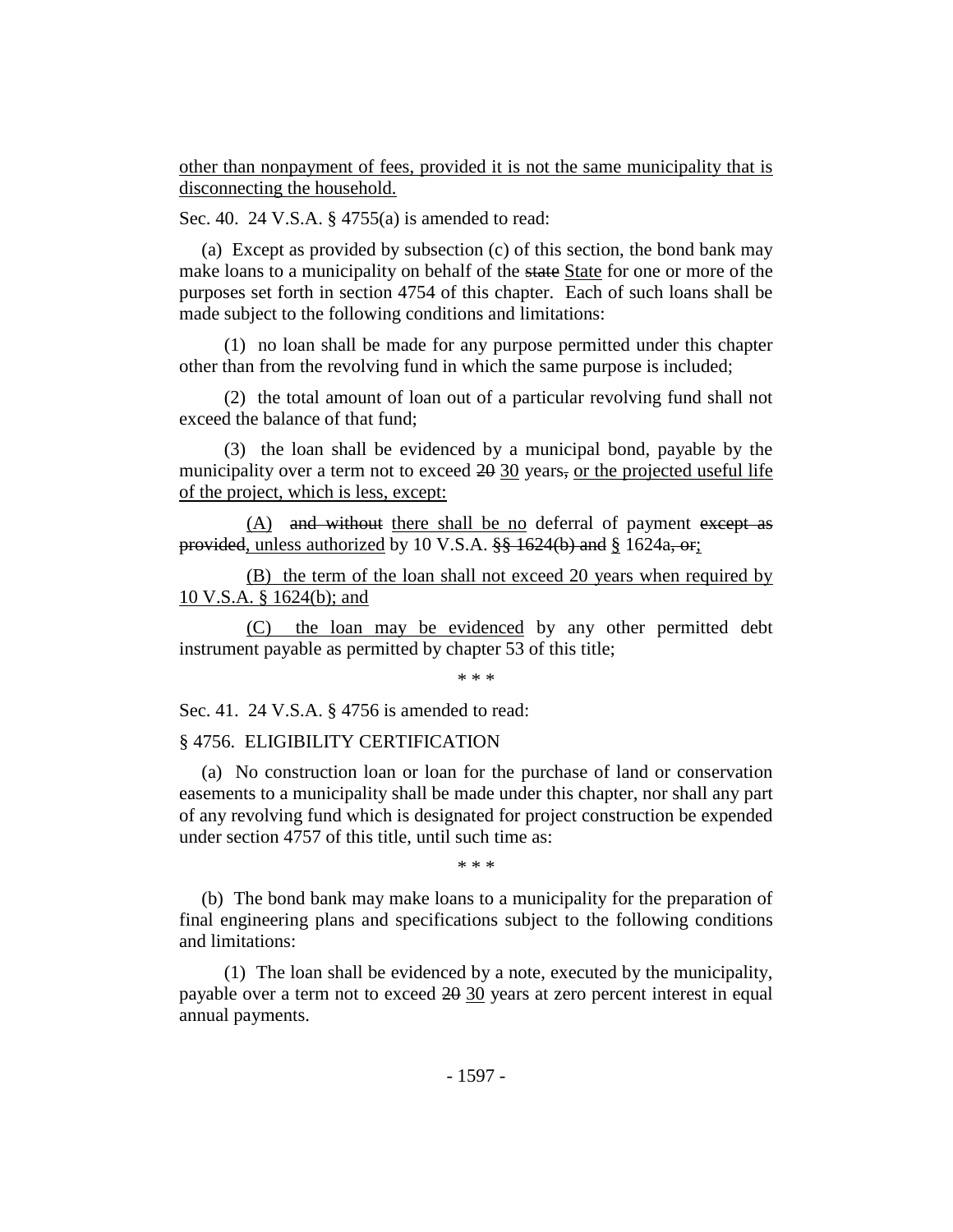(2) The secretary of natural resources Secretary of Natural Resources shall have certified to the bond bank that the project:

(A) has priority for award of a planning loan;

(B) for which final engineering plans are to be prepared, is described in a preliminary engineering plan or facilities plan that has been approved by the secretary Secretary; and

(C) is in conformance with applicable state State and federal law and regulations promulgated thereunder.

\* \* \*

# \* \* \* Public Safety \* \* \*

Sec. 42. TRAINING CENTER; FINDINGS, PURPOSE, AND INTENT

(a) The General Assembly finds that the Robert H. Wood, Jr. Criminal Justice and Fire Service Training Center of Vermont (the Training Center) is an asset to the State because it provides multiple agencies with the space to train people who protect the lives of Vermonters. These agencies presently include the Vermont Criminal Justice Training Council, the Vermont Fire Service Training Council, the Department of Public Safety, the Department of Corrections, and the Department of Motor Vehicles.

(b) The purpose of Sec. 43 of this act is to create a committee to govern the access to, the use and future needs of, and the capital investments in Training Center facilities so that agencies continue to enjoy access to it and so that members of the public may also be able to use the Training Center. While this committee is established to oversee Training Center facilities, it is the General Assembly's intent that this committee shall not have jurisdiction over any training content provided at the Training Center.

Sec. 43. 29 V.S.A. chapter 19 is added to read:

# CHAPTER 19. TRAINING CENTER GOVERNANCE COMMITTEE

# § 841. COMMITTEE CREATION

(a) Creation. There is created the Training Center Governance Committee to manage access to the facilities of the Robert H. Wood Jr. Criminal Justice and Fire Service Training Center of Vermont (Training Center), located in Pittsford, Vermont.

(b) Membership. The Committee shall be composed of the following eight members:

(1) the Executive Director of the Vermont Criminal Justice Training Council;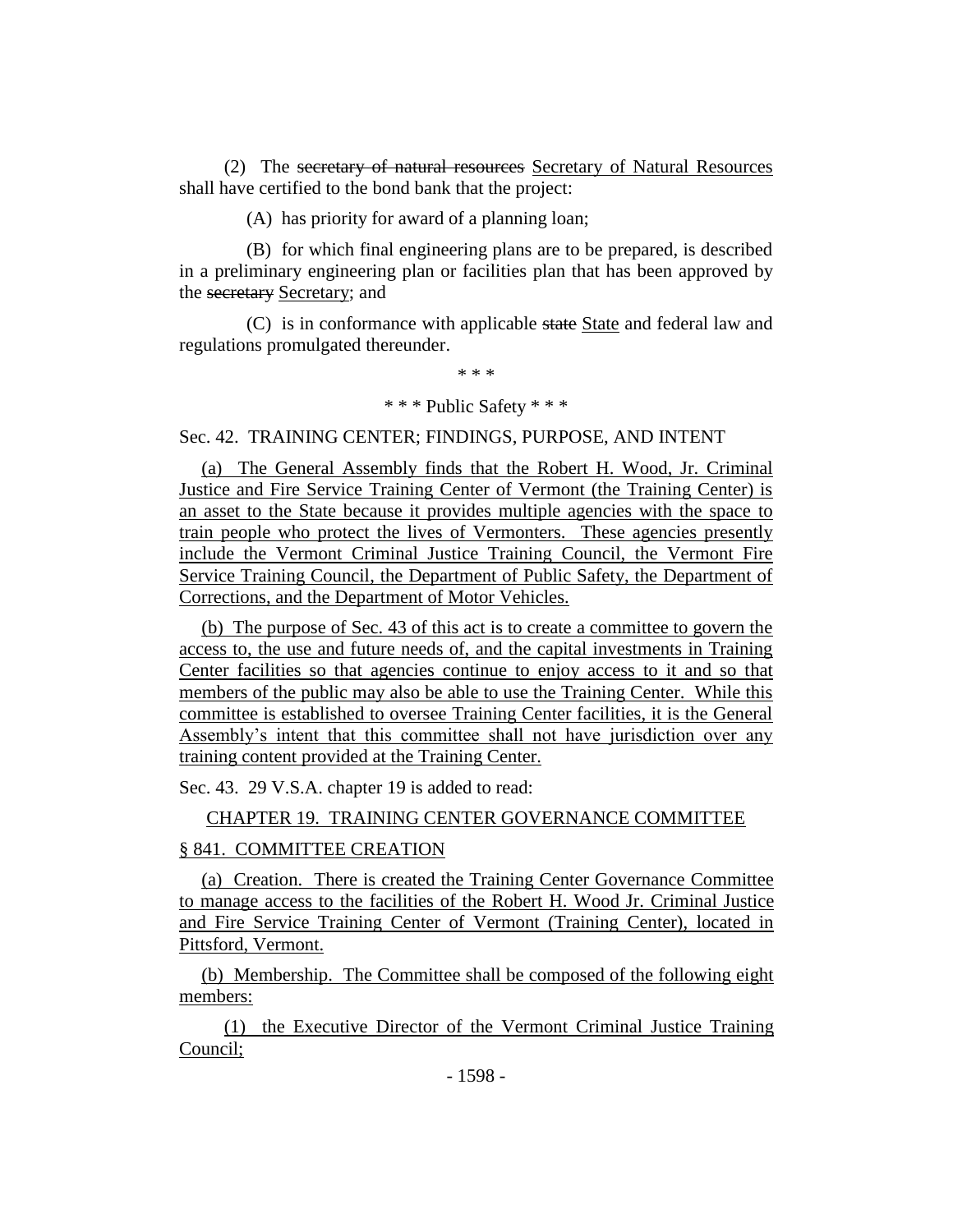(2) the Chair of the Vermont Fire Service Training Council;

(3) an employee of the Department of Buildings and General Services, appointed by the Commissioner of the Department;

(4) the Chair of the Vermont Criminal Justice Training Council;

(5) the Chief Training Officer of the Vermont Fire Academy;

(6) an employee of the Department of Corrections, appointed by the Commissioner of the Department;

(7) the Director of the Division of Fire Safety; and

(8) a member of the State Police, appointed by the Commissioner of Public Safety.

(c) Powers and duties. The Committee shall:

(1) Use and access. Govern the use of and access to the Training Center. In so governing, the Committee shall take into consideration the needs of the State's various agencies and members of the public in using the Training Center's facilities.

(2) Future needs and capital investments.

(A) plan for the future capital needs of the Training Center;

(B) submit a capital program plan to the Department of Buildings and General Services for the capital construction bill set forth in 32 V.S.A. § 701a and report to the General Assembly as necessary on any recommended legislative action for capital needs; and

(C) on an ongoing basis, monitor the effectiveness of any capital investments related to training needs.

(3) Performance analysis. Establish policies to ensure the facility training needs of those persons that use the Training Center are cost-effectively met, and establish performance measures for assessing on an ongoing basis how well those needs are met.

(4) Budget and rates.

(A) manage the operating budget for the facilities at the Training Center;

(B) set the rates for use of space at the Training Center;

(C) enter into and administer new contracts on behalf of the Training Center regarding the operations of the Training Center; and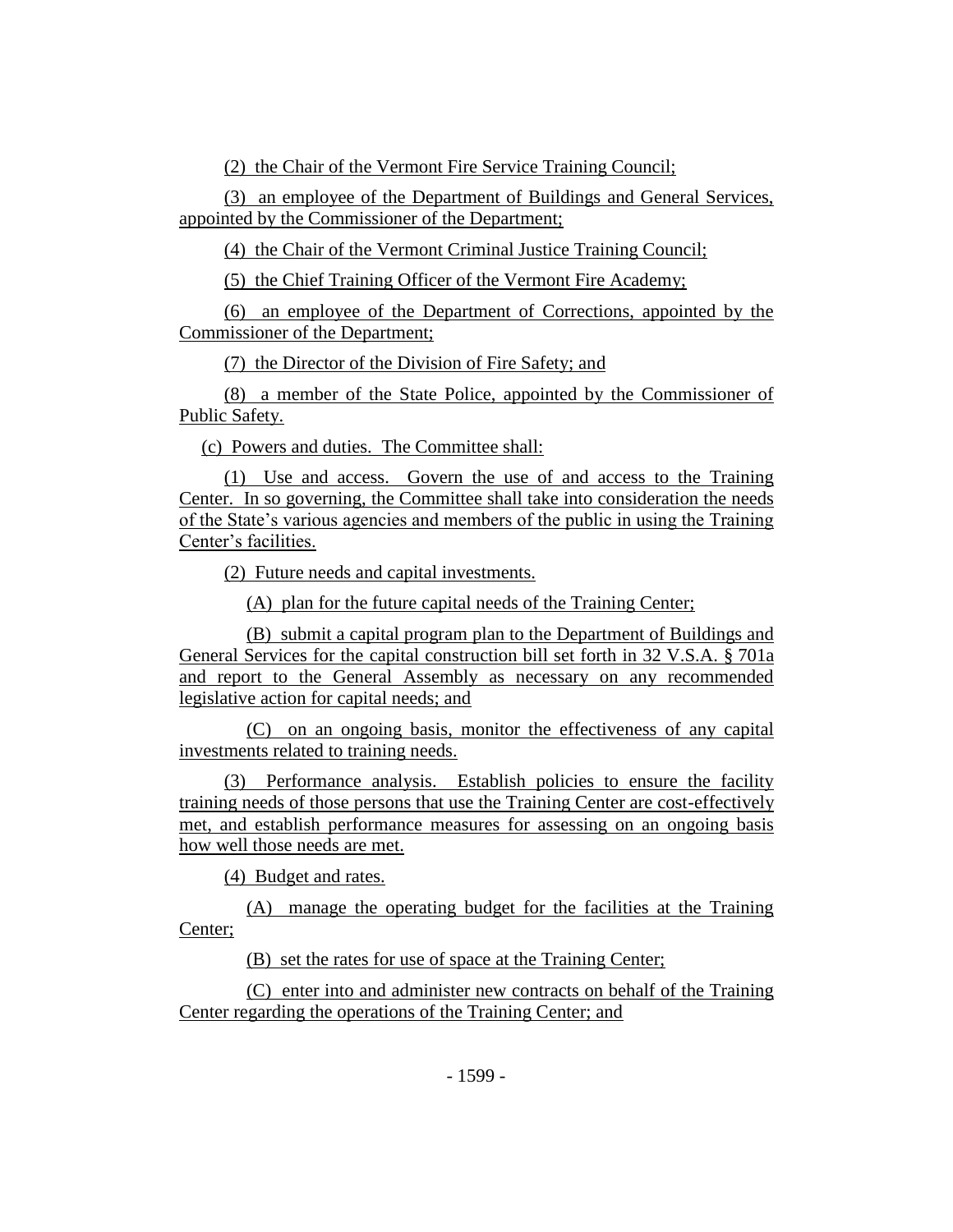(D) develop approaches to budgeting and paying for space that encourage collaboration among those persons that use the Training Center, and address future major maintenance needs.

(d) Meetings.

(1) The Committee shall meet no fewer than four times per year.

(2) A majority of the membership shall constitute a quorum.

(3) The Committee shall elect a chair and may adopt rules of procedure.

(e) Reimbursement. Members of the Committee who are not employees of the State and who are not otherwise compensated or reimbursed for their attendance shall be entitled to per diem compensation and reimbursement of expenses pursuant to 32 V.S.A. § 1010.

# Sec. 44. INITIAL MEETING OF GOVERNANCE COMMITTEE; TRANSITIONAL PROVISION

(a) The Commissioner of Buildings and General Services shall call the initial meeting of the Training Center Governance Committee set forth in Sec. 43 of this act, to be held on or before September 30, 2015.

(b) The Training Center Governance Committee shall be responsible for requests for use of the Robert H. Wood, Jr. Criminal Justice and Fire Service Training Center of Vermont made on and after the initial Committee meeting, but shall permit any scheduled use of the Training Center made prior to that date.

(c) The Training Center Governance Committee shall have access to any contracts regarding the operations of the Training Center that are in existence prior to the date of the initial Committee meeting.

Sec. 45. TRAINING CENTER GOVERNANCE COMMITTEE; REPORT

On or before February 1, 2016, the Training Center Governance Committee set forth in Sec. 43 of this act shall report to the General Assembly regarding the operation of its powers and duties to date and recommend any further legislative action it finds necessary.

\* \* \* Security \* \* \*

# Sec. 46. STATE HOUSE SECURITY

(a) The Sergeant at Arms, in consultation with the Chair of the Capitol Complex Working Group established in 2014 Acts and Resolves No. 178, Sec. 26, is authorized to create a security and safety protocol for the State House, conduct trainings for the State House and One Baldwin Street, and install security cameras at the exterior entrances of the State House. The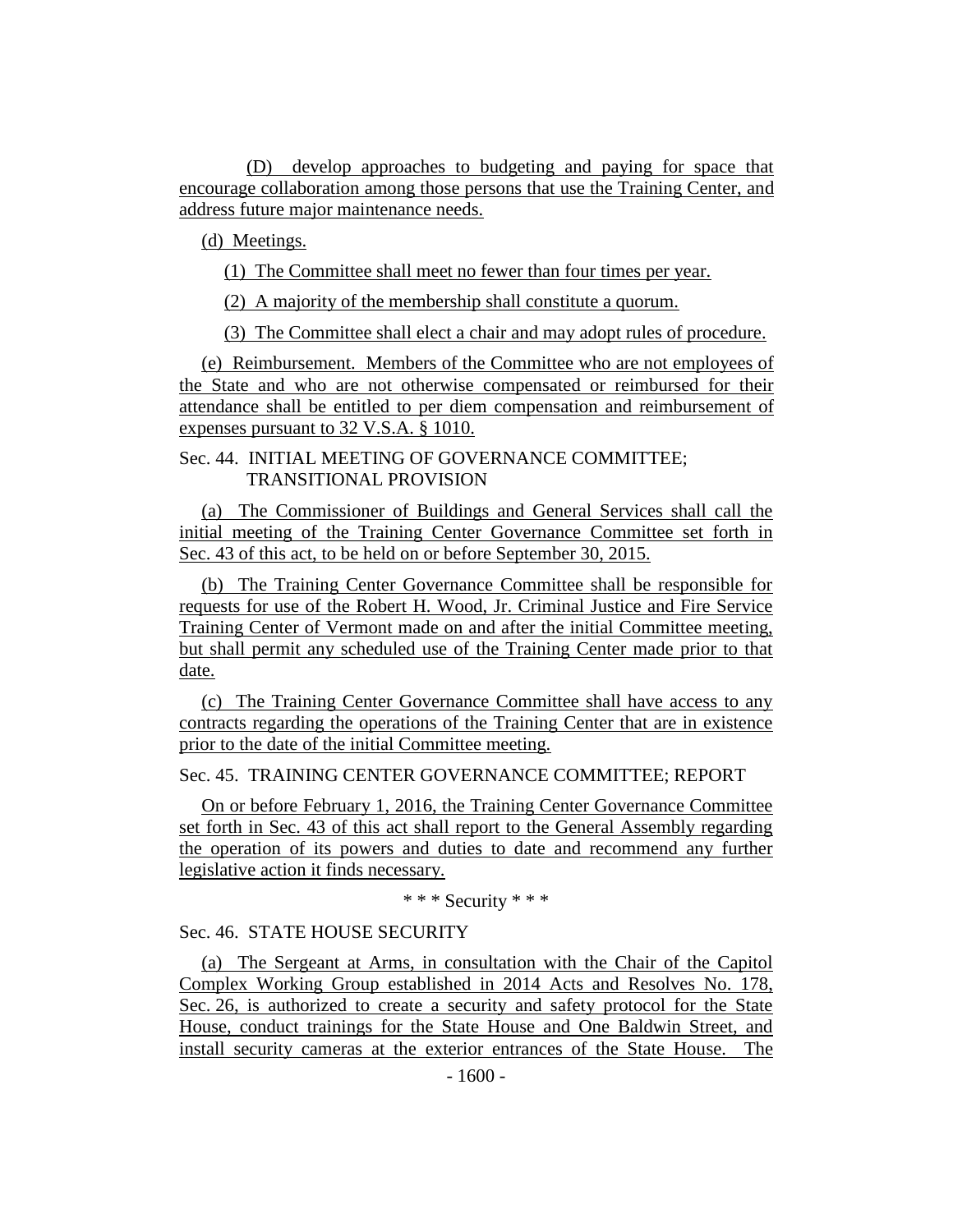Sergeant at Arms may retain consultant services to complete the work described in this subsection. Any consultants retained pursuant to this subsection shall be hired by the Joint Fiscal Office and shall work through the Joint Fiscal Office under the direction of the Sergeant at Arms and the Chair of the Working Group.

(b) The Sergeant at Arms is authorized to use funds appropriated in 2013 Acts and Resolves No. 51, Sec. 2(c)(17), as amended by 2014 Acts and Resolves No. 178, Sec. 1 and Sec. 20(b) of this act, to directly conduct the work described in subsection (a) of this section or retain consultant services through the Joint Fiscal Office to conduct the work described in subsection (a) of this section.

(c) Prior to the installation, the Sergeant at Arms, in consultation with the Chair of the Working Group, shall establish a policy for the use of the security cameras described in subsection (a) of this section. The policy shall include requirements on limiting access rights to the camera and video feed, and retaining video feed for a minimum of seven days and a maximum of 30 days.

\* \* \* Effective Date \* \* \*

Sec. 47. EFFECTIVE DATE

This act shall take effect on passage.

(Committee vote: 5-0-0)

(For House amendments, see House Journal for April 2, 2015, page 951)

# **Reported favorably with recommendation of proposal of amendment by Senator Kitchel for the Committee on Appropriations.**

The Committee recommends that the Senate propose to the House to amend the bill as recommended by the Committee on Institutions with the following amendments thereto:

First: In Sec. 20, General Assembly, in the last sentence of subsection (a), by striking out "Office of the Legislative Council's Deputy Director of Information Technology" and inserting Office of the Legislative Council

Second: In Sec. 32, Land Transfer; Duxbury; Memorandum of Understanding, in subsection (a), after "The Commissioner of Forests, Parks, and Recreation", by striking out "shall" and inserting may

Third: In Sec. 46, State House Security, in subsection (c), after "retaining video feed", by striking out "for a minimum of seven days and a maximum of 30 days"

(Committee vote: 7-0-0)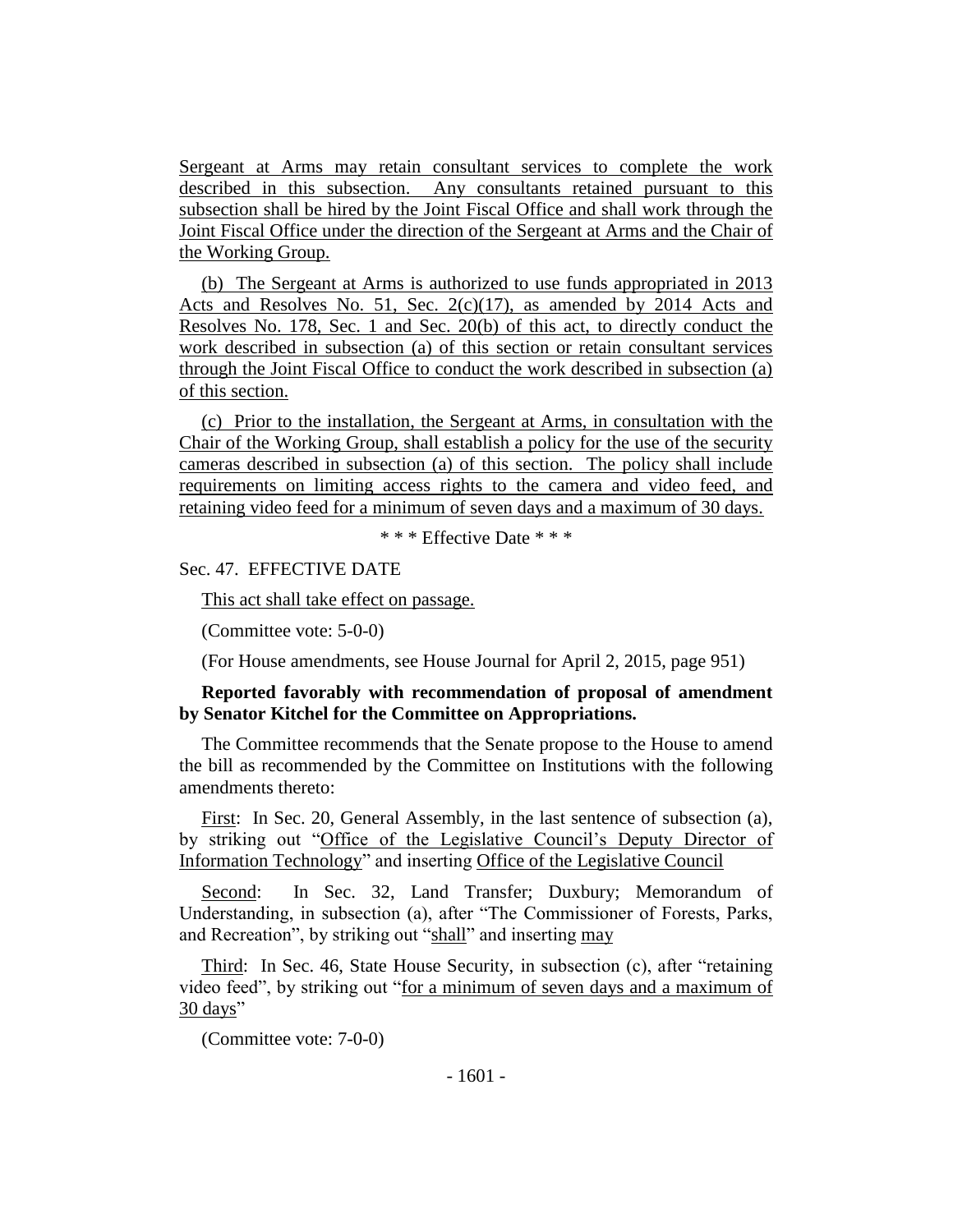# **Amendments to proposal of amendment of the Committee on Institutions to H. 492 to be offered by Senators Flory, Balint, Mazza, McAllister, and Rodgers**

Senators Flory, Balint, Mazza, McAllister, and Rodgers move to amend the proposal of amendment of the Committee on Institutions as follows:

First: In Sec. 5, Judiciary, in subsection (c), after "Appropriation – FY 2017", by striking out "\$150,000.00" and inserting \$5,150,000.00

Second: In Sec. 7, Grant Programs, in subsection (f), after "FY", by striking out "2016" and inserting 2017

Third: In Sec. 10, Vermont State Colleges, in subdivision (b)(2), by striking out "Laboratory" and inserting Engineering technology laboratories

Fourth: In Sec. 11, Natural Resources, in subdivisions (c)(2) and (f)(2), after "to upgrade", by inserting and repair the walleye rearing, restoration, and stocking infrastructure

Fifth: In Sec. 18, Vermont Housing and Conservation Board, in subdivision (a)(1), by striking out " $2,750,000.00$ " and inserting  $1,500,000.00$ , and adding a subdivision (a)(3) to read as follows:

(3) Statewide, water quality improvement or other conservation and agriculture projects:  $$1,250,000.00$ 

#### **NOTICE CALENDAR**

#### **Second Reading**

#### **Favorable**

#### **H. 497.**

An act relating to approval of amendments to the charter of the Town of Colchester.

# **Reported favorably by Senator Collamore for the Committee on Government Operations.**

(Committee vote: 5-0-0)

(For House amendments, see House Journal of May 5, 2015, pages 1564 - 1565)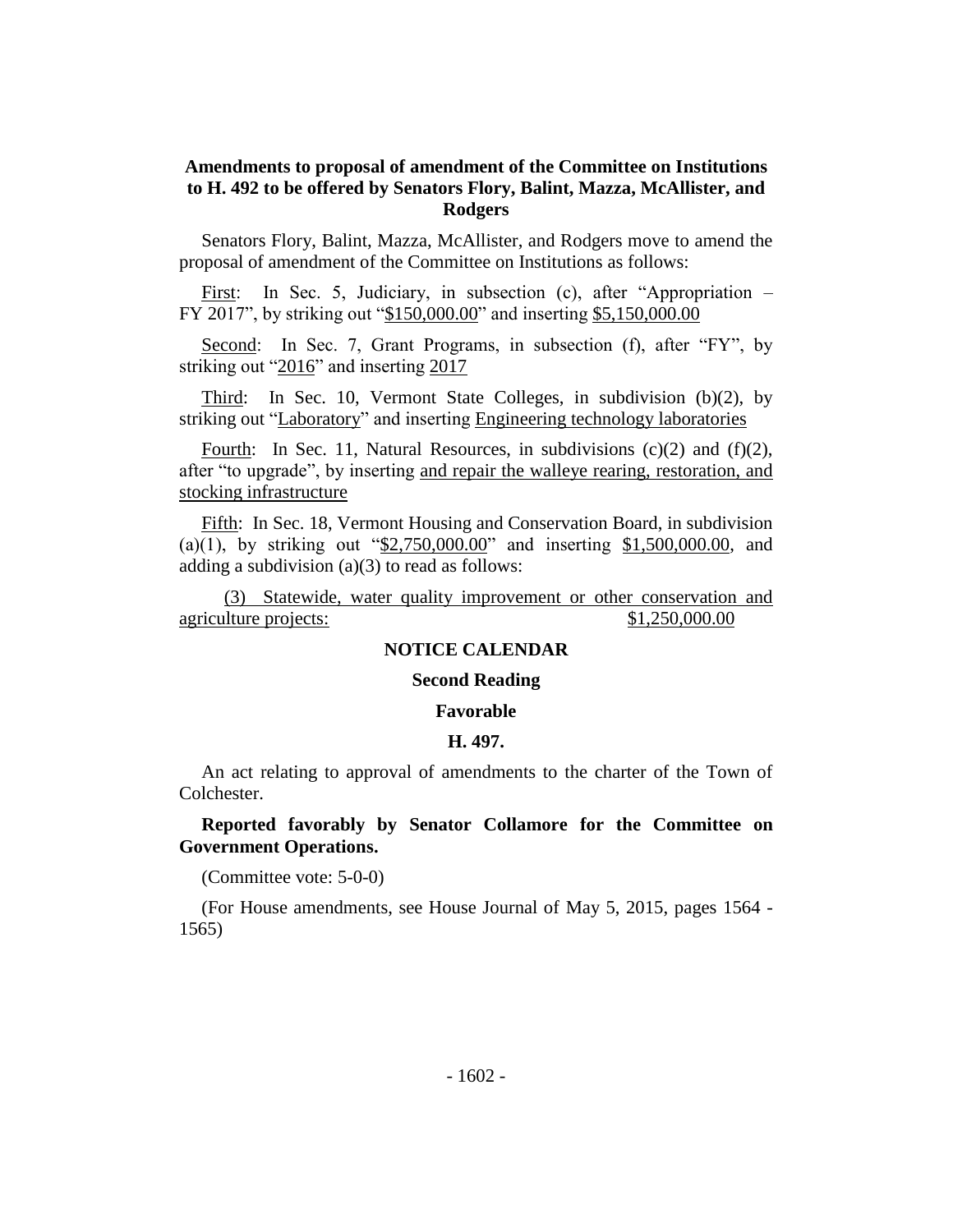#### **H. 503.**

An act relating to approval of amendments to the charter of the City of Burlington.

**Reported favorably by Senator Pollina for the Committee on Government Operations.**

(Committee vote: 5-0-0)

(No House amendments)

#### **H. 504.**

An act relating to approval of the adoption and codification of the charter of the Town of Waitsfield.

**Reported favorably by Senator Pollina for the Committee on Government Operations.**

(Committee vote: 5-0-0)

(No House amendments)

#### **Favorable with Proposal of Amendment**

#### **H. 11.**

An act relating to the membership of the Commission on Alzheimer's Disease and Related Disorders.

# **Reported favorably with recommendation of proposal of amendment by Senator Pollina for the Committee on Health & Welfare.**

The Committee recommends that the Senate propose to the House to amend the bill in Sec. 1, 18 V.S.A. § 3085a, by striking out subsection (c) in its entirety and inserting in lieu thereof the following:

(c) Eight of the members appointed by the Governor shall serve terms of two years and eight of the members shall serve terms of three years. Members shall serve until their successors are appointed. Members first appointed to the Commission prior to January 1, 2015, may apply to serve no more than one additional term of either two or three years following the expiration of their current term. Members first appointed to the Commission after January 1, 2015, shall serve a maximum of two terms. A member appointed to fill a vacancy occurring other than by expiration of a term shall be appointed only for the unexpired portion of the term, and if the unexpired portion of the term is less than or equal to one year, the member appointed to fill the vacancy occurring other than by expiration of a term may thereafter apply to serve a maximum of two additional terms.

(Committee vote: 5-0-0)

(For House amendments, see House Journal for March 31, 2015, page 689)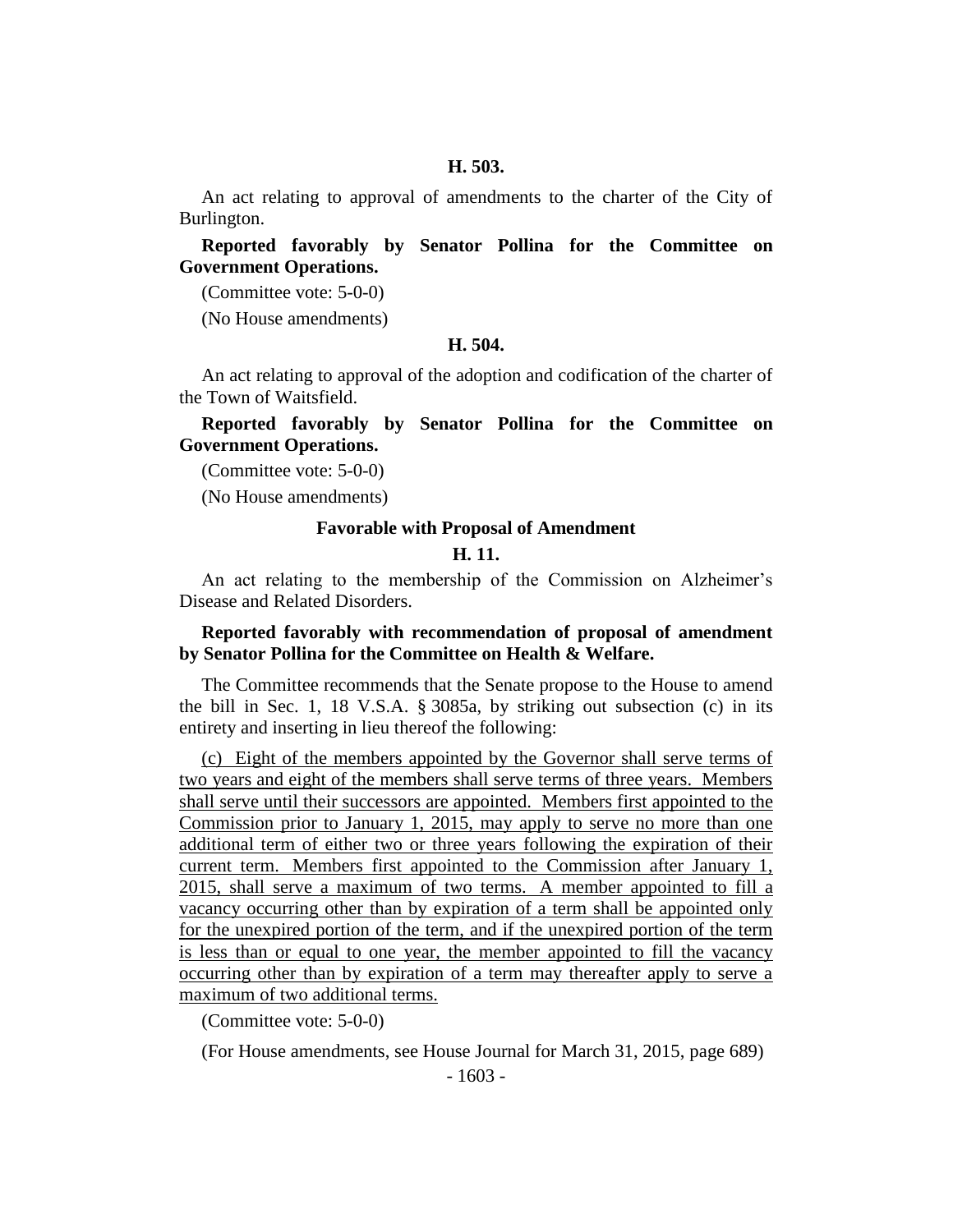# **Reported favorably with recommendation of proposal of amendment by Senator Snelling for the Committee on Appropriations.**

The Committee recommends that the Senate propose to the House to amend the bill as recommended by the Committee on Health & Welfare with the following amendments thereto:

First: In Sec. 1, by striking out subsection (b) in its entirety and inserting in lieu thereof the following:

(b) The Commission shall be composed of 17 18 members: the Commissioner Commissioners of Disabilities, Aging, and Independent Living and of Health or a designee designees, one Senator chosen by the Committee on Committees of the Senate, one Representative chosen by the Speaker of the House, and 14 16 members appointed by the Governor. The members appointed by the Governor shall represent the following groups and organizations: physicians, social workers, nursing home managers, including the administrators of the Vermont Veterans' Home, the clergy, adult day center providers, the business community, registered nurses, residential care home operators, family care providers, the home health agency, the legal profession, mental health service providers, the area agencies on aging, University of Vermont's Center on Aging, the Support and Services at Home (SASH) program, and the Alzheimer's Association. The members appointed by the Governor shall represent, to the degree possible, the five regions of the State.

Second: In Sec. 1, by striking out subsection (d) in its entirety and inserting in lieu thereof the following:

(d) Legislative members shall be entitled to compensation and expenses as provided in 2 V.S.A. § 406 for no more than six meetings per year; the remaining members Members of the Commission who are not employees of the State of Vermont and who are not otherwise compensated or reimbursed for their attendance shall be entitled to compensation and expenses as provided in 32 V.S.A.  $\S$  1010 for no more than  $s$ ix four meetings per year. Payment to legislative members shall be from the appropriation to the Legislature. Payment to the remaining members shall be from the appropriation to the Department of Disabilities, Aging, and Independent Living.

(Committee vote: 7-0-0)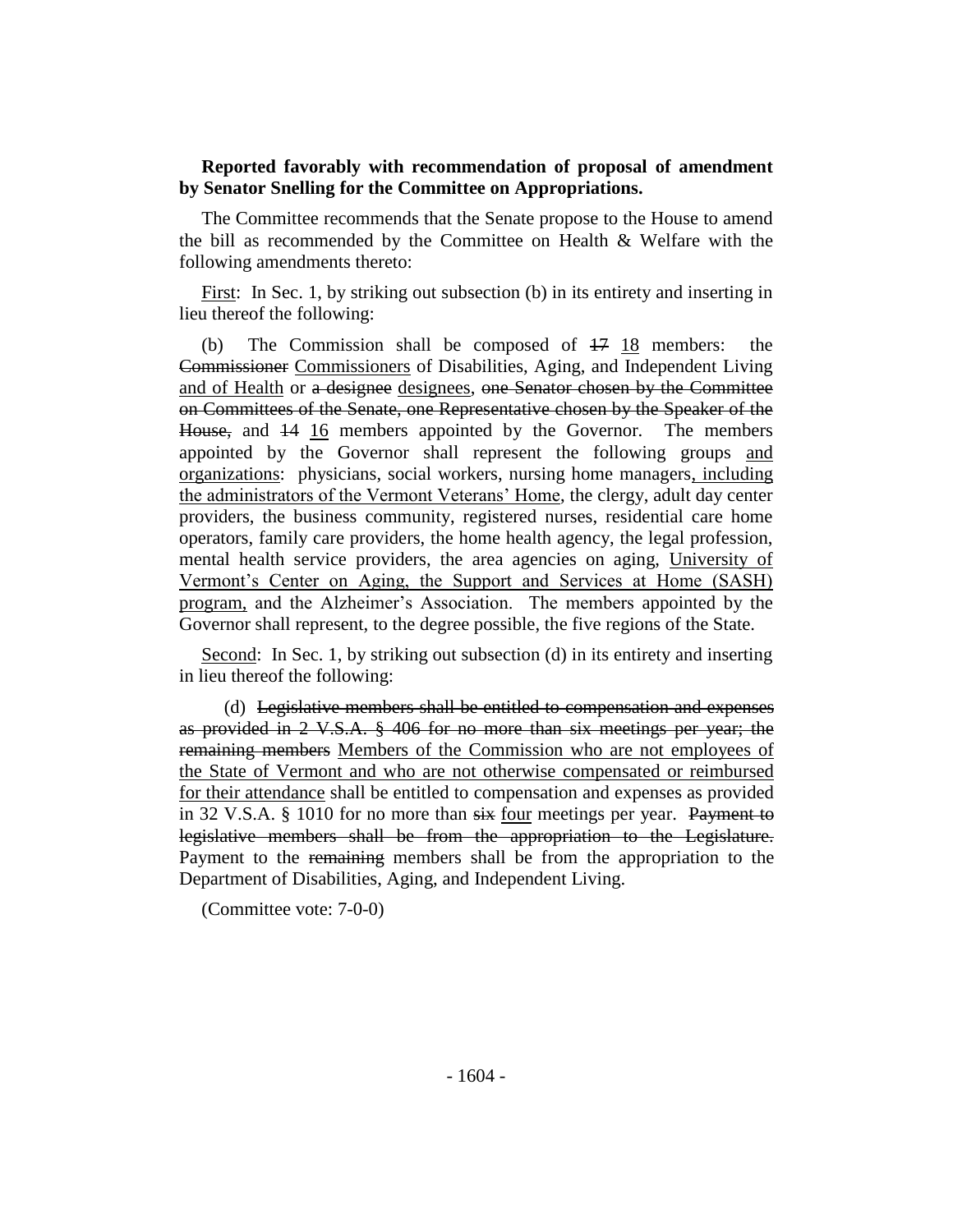#### **House Proposal of Amendment**

# **S. 93**

An act relating to lobbying disclosures.

The House proposes to the Senate to amend the bill by striking out all after the enacting clause and inserting in lieu thereof the following:

# Sec. 1. FINDINGS

(a) The effective public disclosure of the identity and extent of the efforts of registered lobbyists, lobbying firms, and lobbyist employers to influence Vermont's legislators during the legislative session will increase public confidence in the integrity of the governmental process.

(b) Responsible representative government requires public awareness of the efforts of registered lobbyists, lobbying firms, and lobbyist employers to influence the public decision-making process in the Legislative Branch of Vermont's government.

(c) Requiring registered lobbyists, lobbying firms, and lobbyist employers to report significant advertisements and advertising campaigns that are intended, designed, or calculated to influence legislative action or to solicit others to influence legislative action enables the public and legislators to evaluate better the pressures and content of the message when considering that action.

(d) The lack of detail in current required lobbying disclosure filings does not provide the public and legislators with enough relevant information about who is attempting to influence the legislative process through advertising, and the timing of current required lobbying disclosure filings prevents the public and legislators from evaluating the pressures and content of lobbying advertising at the time public policy is being debated. The requirement in this act to report significant lobbying advertisements and advertising campaigns within 48 hours provides the public and legislators with specific and timely information regarding who is spending money to influence the legislative process, and the amount being spent to do so.

(e) Requiring registered lobbyists, lobbying firms, and lobbyist employers to designate clearly the name of the lobbyist, lobbying firm, or lobbyist employer paying for an advertisement within the advertisement allows the public and legislators to determine who is attempting to influence the legislative process through advertising, to evaluate the pressures and content of lobbying advertising at the time when public policy is being debated, to trace coordinated advertising buys, and to track such spending over time.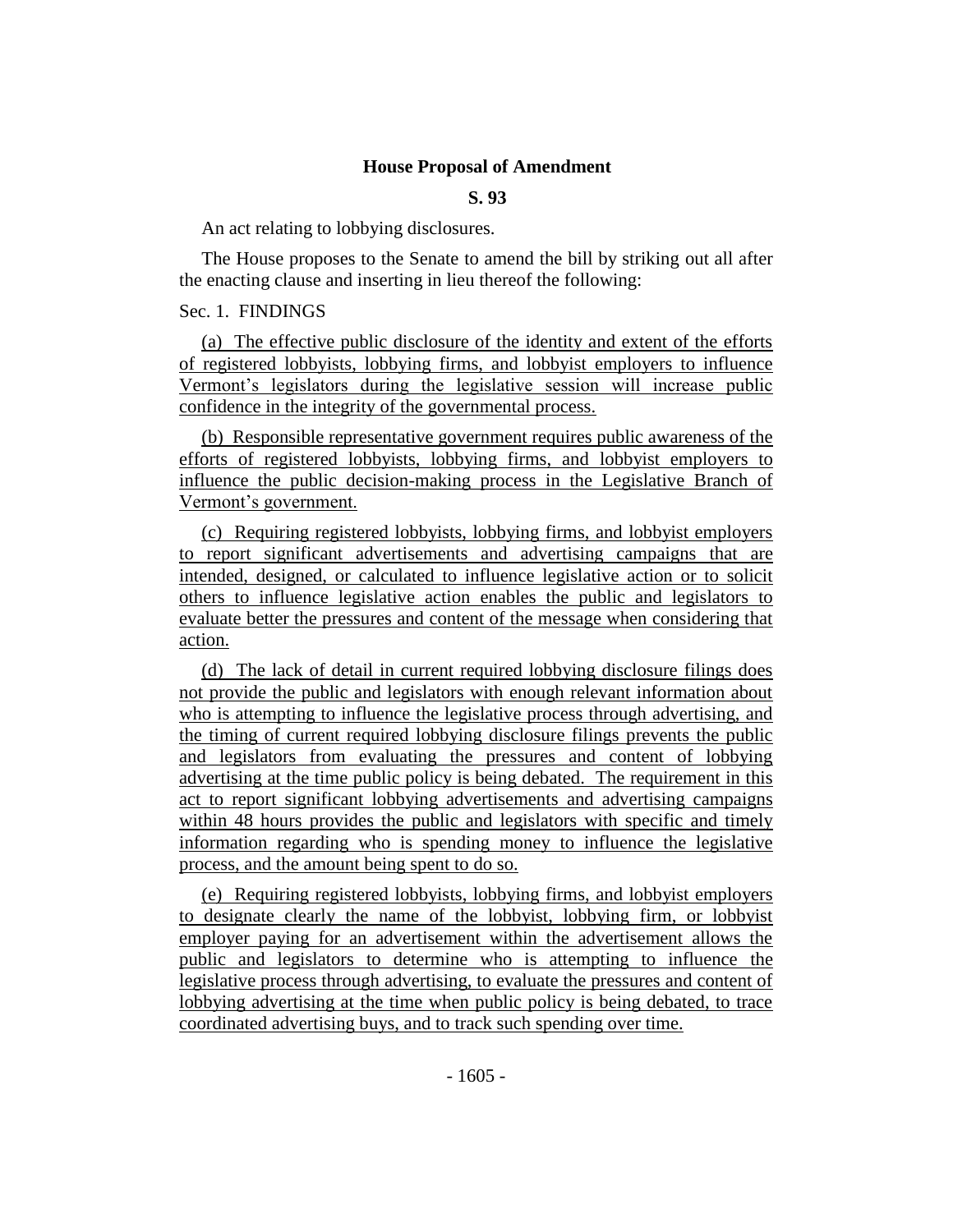(f) Prohibiting lobbyists, lobbying firms, and lobbyist employers from contributing to legislative leadership political committees while the General Assembly is in session ensures that the prohibition on contributions to legislators set forth in 2 V.S.A. § 266 (prohibited conduct) is not circumvented, since legislative leadership political committees are intertwined with legislators in those political committees' support of legislators.

Sec. 2. 2 V.S.A. § 264c is added to read:

# § 264c. IDENTIFICATION IN AND REPORT OF CERTAIN LOBBYING ADVERTISEMENTS

(a) Identification.

(1) An advertisement that is intended, designed, or calculated to influence legislative action or to solicit others to influence legislative action and that is made at any time prior to final adjournment of a biennial or adjourned legislative session shall contain the name of any lobbyist, lobbying firm, or lobbyist employer that made an expenditure for the advertisement and language that the advertisement was paid for, or paid in part, by the lobbyist, lobbying firm, or lobbyist employer; provided, however:

(A) if there are more than three such names, only the three lobbyists, lobbying firms, or lobbyist employers that made the largest expenditures for the advertisement shall be required to be identified; and

(B) if a lobbyist or lobbying firm made the expenditure on behalf of a lobbyist employer, the identification information set forth in subdivision (1) of this subsection shall be in the name of that lobbyist employer.

(2) This identification information shall appear prominently and in a manner such that a reasonable person would clearly understand by whom the expenditure has been made.

(b) Report.

(1) In addition to any other reports required to be filed under this chapter, a lobbyist, lobbying firm, or lobbyist employer shall file an advertisement report with the Secretary of State if he, she, or it makes an expenditure or expenditures:

(A) for any advertisement that is described in subsection (a) of this section and that has a cost totaling \$1,000.00 or more; or

(B) for any advertising campaign that contains advertisements described in subsection (a) of this section and that has a cost totaling \$1,000.00 or more.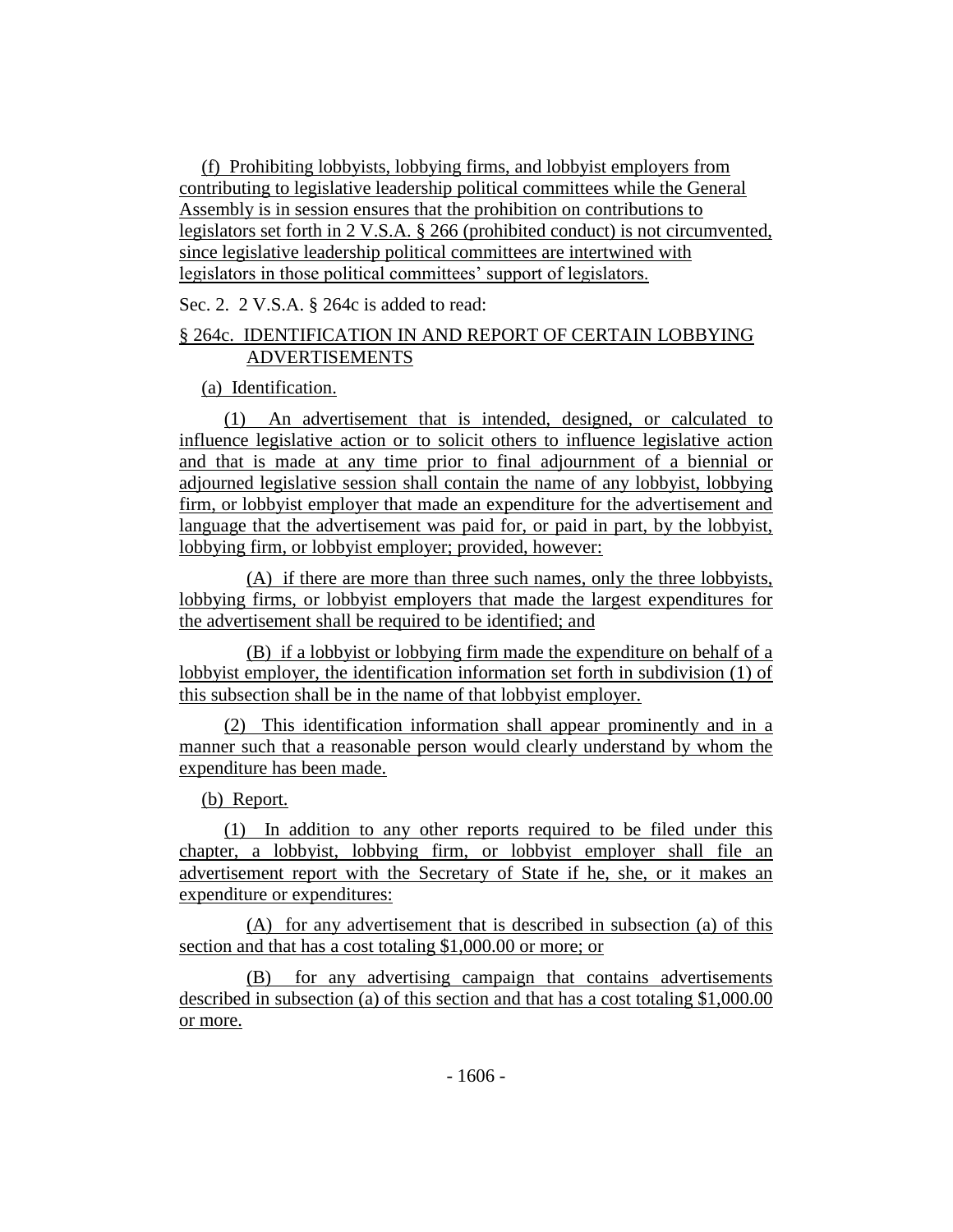(2) The report shall be made for each advertisement or advertising campaign described in subdivision (1) of this subsection and shall identify the lobbyist, lobbying firm, or lobbyist employer that made the expenditure; the amount and date of the expenditure and to whom it was paid; and a brief description of the advertisement or advertising campaign.

(3) The report shall be filed within 48 hours of the expenditure or the advertisement or advertising campaign, whichever occurs first.

(4) If a lobbyist or lobbying firm made an expenditure described in subdivision (1) of this subsection on behalf of a lobbyist employer and that lobbyist or lobbying firm filed the report required by this subsection, the report shall specifically identify the employer on whose behalf the expenditure was made.

(c) Definitions. As used in this section:

(1) "Advertisement" means a television commercial, radio commercial, mass mailing, mass electronic or digital communication, literature drop, newspaper or periodical advertisement, banner, sign, robotic phone call, or telephone bank. As used in this subdivision, "telephone bank" means more than 500 telephone calls of an identical or substantially similar nature that are made to the general public within any 30-day period.

(2) "Advertising campaign" means advertisements substantially similar in nature, regardless of the media in which they are placed.

Sec. 3. 2 V.S.A. § 264 is amended to read:

# § 264. REPORTS OF EXPENDITURES, COMPENSATION, AND GIFTS; EMPLOYERS; LOBBYISTS

(a) Every employer and every lobbyist registered or required to be registered under this chapter shall file disclosure reports with the Secretary of State as follows:

(1) on or before January 15, for the preceding period beginning on September 1 and ending with December 31;

(2) on or before February 15, for the preceding period beginning on January 1 and ending with January 31;

(3) on or before March 15, for the preceding period beginning on February 1 and ending with the last day of February;

(4) on or before April 25 15, for the preceding period beginning on January 1 March 1 and ending with March 31;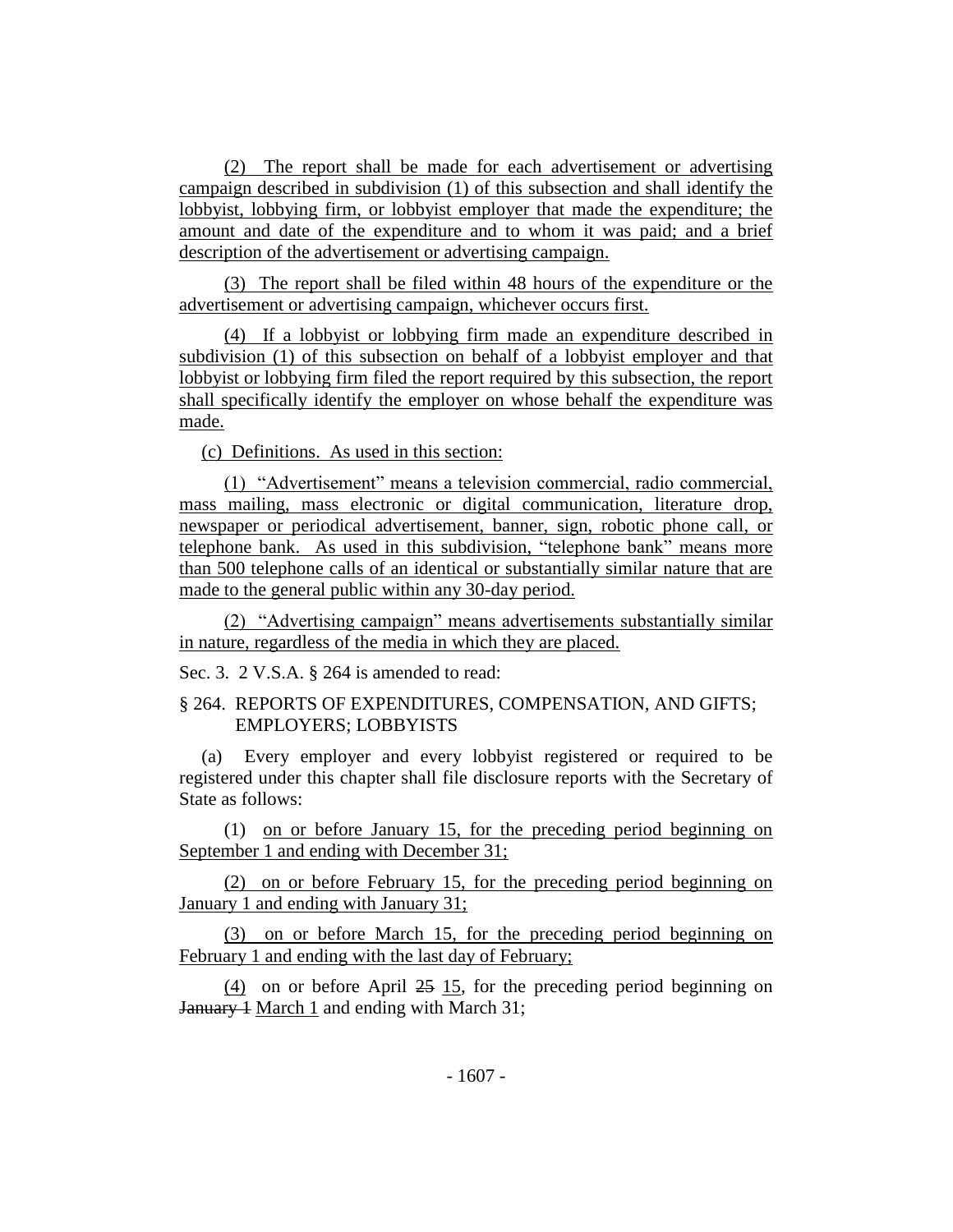$(2)(5)$  on or before May 15, for the preceding period beginning on April 1 and ending with April 30;

(6) on or before June 15, for the preceding period beginning on May 1 and ending with May 31; and

 $(7)$  on or before July 25 September 15, for the preceding period beginning on April June 1 and ending with June 30 August 31;

(3) on or before January 25, for the preceding period beginning on July 1 and ending with December 31.

(b) An employer shall disclose for the period of the report the following information:

(1) A total of all lobbying expenditures made by the employer in each of the following categories:

(A) Advertising, including television, radio, print, and electronic media.

(B) Expenses incurred for telemarketing, polling, or similar activities if the activities are intended, designed, or calculated, directly or indirectly, to influence legislative or administrative action. The report shall specify the amount, the person to whom the amount was paid, and a brief description of the activity.

(C) Contractual agreements in excess of \$100.00 per year or direct business relationships that are in existence or were entered into within the previous 12 months between the employer and:

(i) a legislator or administrator;

(ii) a legislator's or administrator's spouse; or

(iii) a legislator's or administrator's dependent household member.

(D) The total amount of any other lobbying expenditures.

\* \* \*

(4) Contractual agreements in excess of \$100.00 per year or direct business relationships that are in existence or were entered into within the previous 12 months between the employer and:

(A) a legislator or administrator;

(B) a legislator's or administrator's spouse; or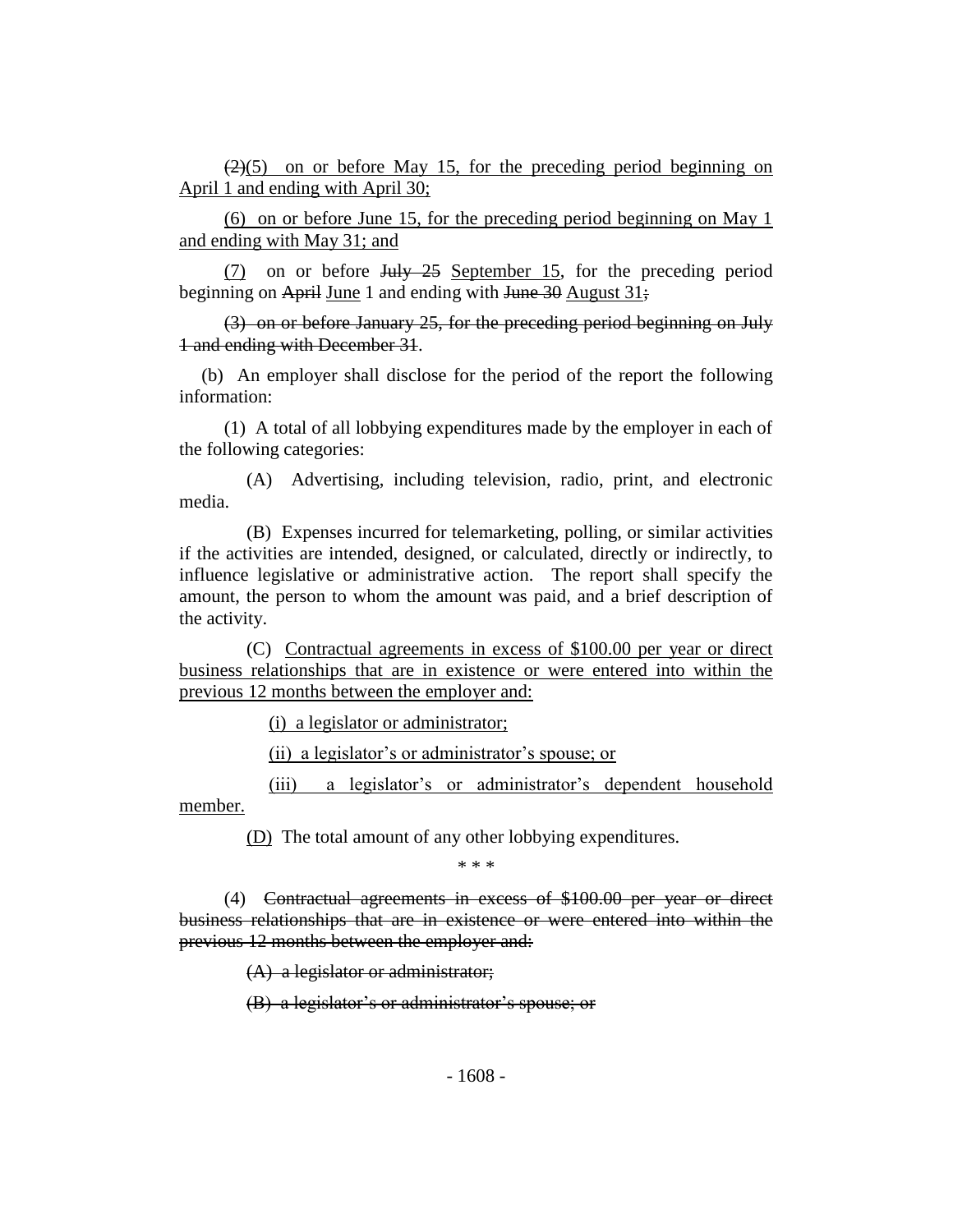(C) a legislator's or administrator's dependent household member. [Repealed.]

(c) A lobbyist shall disclose for the period of the report the following information:

(1) A total of all lobbying expenditures made by the lobbyist in each of the following categories:

(A) Advertising, including television, radio, print, and electronic media.

(B) Expenses incurred for telemarketing, polling, or similar activities if the activities are intended, designed, or calculated, directly or indirectly, to influence legislative or administrative action. The report shall specify the amount, the person to whom the amount was paid, and a brief description of the activity.

(C) Contractual agreements in excess of \$100.00 per year or direct business relationships that are in existence or were entered into within the previous 12 months between the lobbyist and:

(i) a legislator or administrator;

(ii) a legislator's or administrator's spouse; or

(iii) a legislator's or administrator's dependent household member.

(D) The total amount of any other lobbying expenditures.

\* \* \*

(4) Contractual agreements in excess of \$100.00 per year or direct business relationships that are in existence or were entered into within the previous 12 months between the lobbyist and:

(A) a legislator or administrator;

(B) a legislator's or administrator's spouse; or

(C) a legislator's or administrator's dependent household member. [Repealed.]

\* \* \*

(h) Disclosure reports shall be made on forms published by the Secretary of State and shall be signed by the employer or lobbyist. The Secretary of State shall make those forms available to registered employers and lobbyists on the Secretary's website not later than 30 days before each filing deadline. [Repealed.]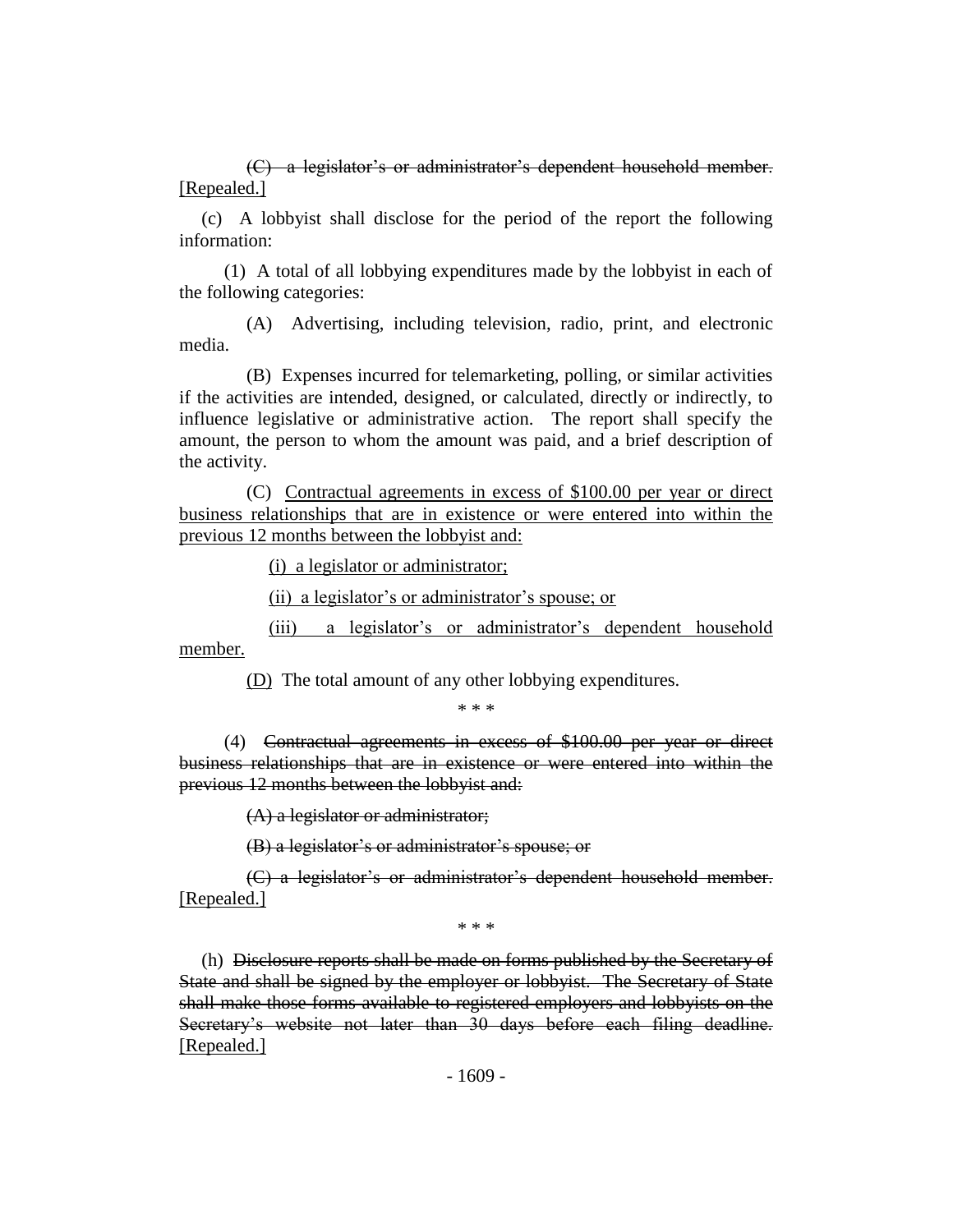Sec. 4. 2 V.S.A. § 264b is amended to read:

#### § 264b. LOBBYING FIRM LISTINGS; REPORTS OF EXPENDITURES, COMPENSATION, AND GIFTS; LOBBYING FIRMS

\* \* \*

(b) Every lobbying firm shall file a disclosure report on the same day as lobbyist disclosure reports are due under subsection 264(a) of this title which shall include:

(1) A total of all lobbying expenditures made by the lobbying firm in each of the following categories:

(A) Advertising, including television, radio, print, and electronic media.

(B) Expenses incurred for telemarketing, polling, or similar activities if the activities are intended, designed, or calculated, directly or indirectly, to influence legislative or administrative action. The report shall specify the amount, the person to whom the amount was paid, and a brief description of the activity.

(C) Contractual agreements in excess of \$100.00 per year or direct business relationships that are in existence or were entered into within the previous 12 months between the lobbying firm and:

(i) a legislator or administrator;

(ii) a legislator's or administrator's spouse; or

(iii) a legislator's or administrator's dependent household member.

(D) The total amount of any other lobbying expenditures.

\* \* \*

(4) Contractual agreements in excess of \$100.00 per year or direct business relationships that are in existence or were entered into within the previous 12 months between the lobbying firm and:

(A) a legislator or administrator;

(B) a legislator's or administrator's spouse or civil union partner; or

(C) a legislator's or administrator's dependent household member. [Repealed.]

Sec. 5. 2 V.S.A. § 265 is amended to read: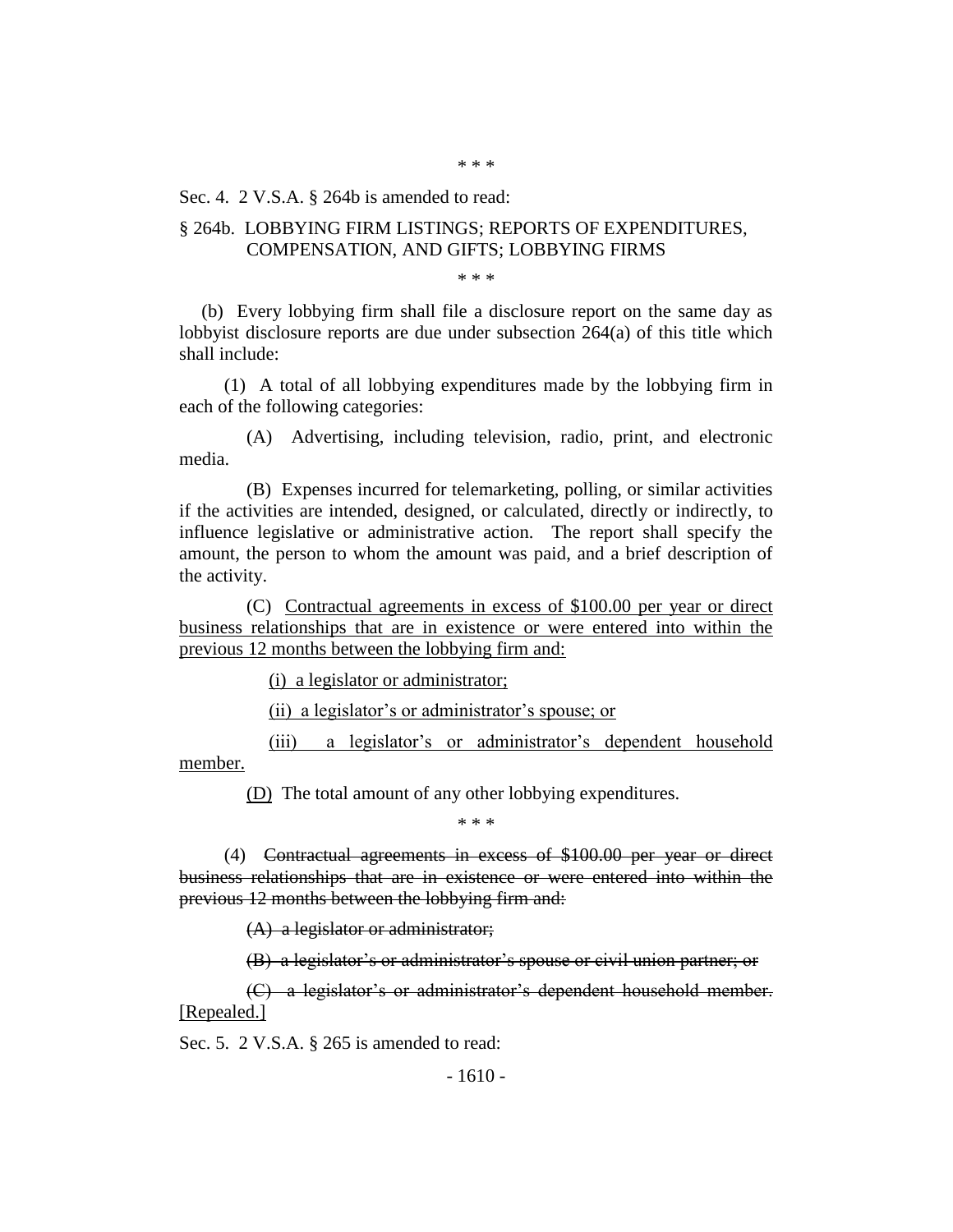### § 265. PUBLIC ACCESS; REGISTRATION STATEMENTS; REPORTS SUBMISSION OF AND ACCESS TO LOBBYING DISCLOSURES

The secretary of state shall maintain copies of all lobbyist and employer registration statements and disclosure reports and all lobbying firm disclosure reports arranged alphabetically, which shall be a public record available for public inspection during ordinary business hours. The secretary of state shall also compile and maintain a separate report for each reporting period for each legislator or administrative official indicating the gifts reported to have been given to that legislator or official during the reporting period by employers, lobbyists, or lobbying firms, which shall be a public record available for public inspection during ordinary business hours. On January 1 of each oddnumbered year, the secretary may discard statements and reports that have been maintained for a period of four years.

(a) The Secretary of State shall provide on his or her website an online database of the lobbying disclosures required under this chapter.

(1) In this database, the Secretary shall provide digital access to each form he or she shall provide to enable a person to file the statements or reports required under this chapter. Digital access shall enable such a person to file these lobbying disclosures by completing and submitting the disclosure to the Secretary of State online.

(2) The Secretary shall maintain on the online database all disclosures that have been filed digitally on it so that any person may have direct machine-readable electronic access to the individual data elements in each disclosure and the ability to search those data elements as soon as a disclosure is filed.

(b) Any person required to file a disclosure with the Secretary of State under this chapter shall sign it, declare that it is made under the penalties of perjury, and file it digitally on the online database.

Sec. 6. 2 V.S.A. § 267 is amended to read:

#### § 267. VERIFICATION OF STATEMENTS AND REPORTS

Any statement or report required to be made under any provision of this chapter shall contain or be verified by a written declaration that it is made under the penalties of perjury. [Repealed.]

#### Sec. 7. TRANSITIONAL PROVISION; SECRETARY OF STATE; MAINTENANCE OF PRIOR LOBBYING DISCLOSURES

(a) The Secretary of State shall maintain copies of the lobbying reports and registration statements filed with him or her on paper prior to the effective date of this act and the separate report of gifts to legislators and administrative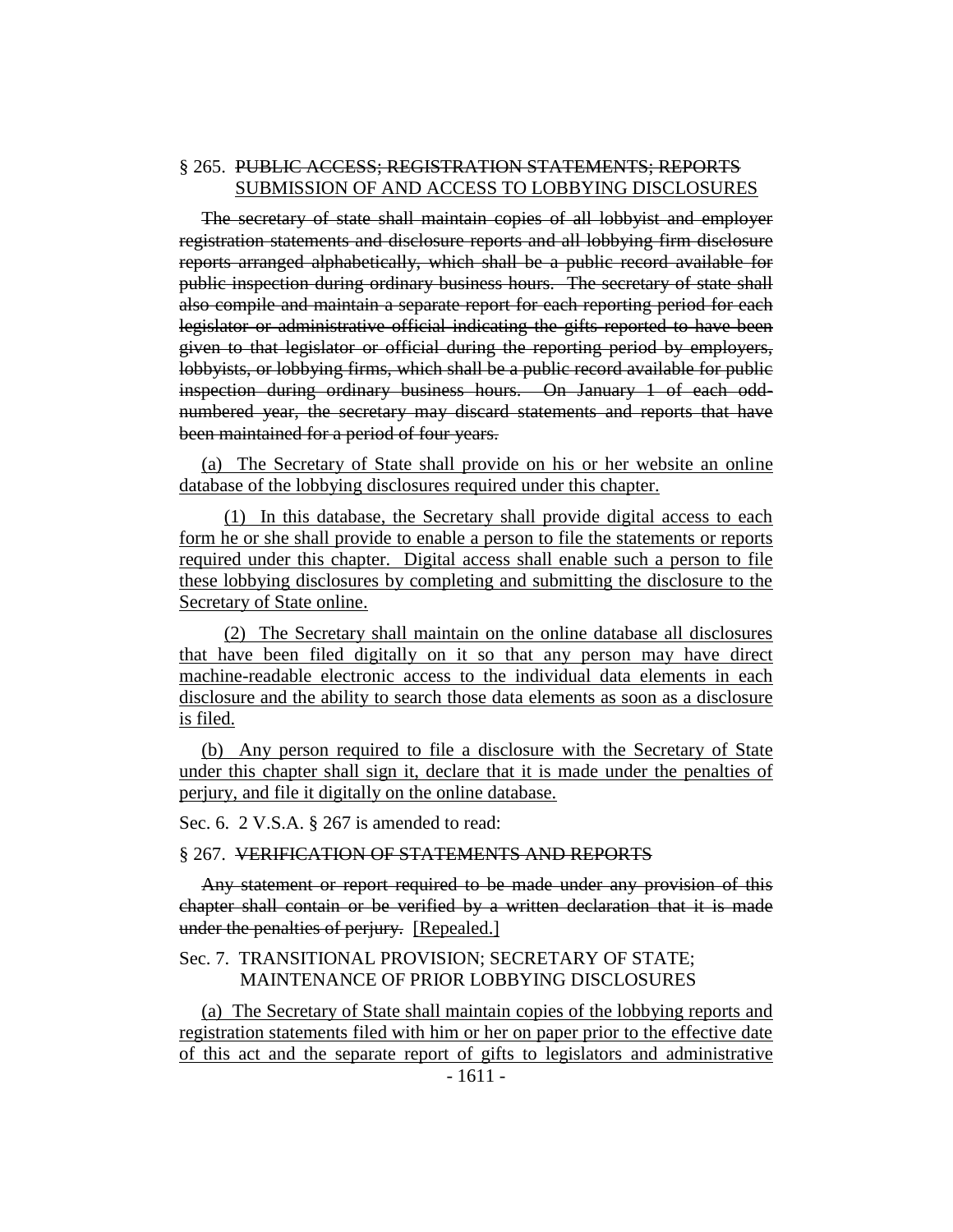officials he or she compiled under the provisions of 2 V.S.A. § 265 in effect prior to the effective date of this act, and shall make those disclosures available for public inspection during ordinary business hours.

(b) On January 1 of each odd-numbered year, the Secretary may discard the disclosures described in subsection (a) of this section that he or she has maintained for a period of at least four years.

Sec. 8. 2 V.S.A. § 266 is amended to read:

# § 266. PROHIBITED CONDUCT

(a) It shall be prohibited conduct:

(1) to employ a lobbyist or lobbying firm, or accept employment as a lobbyist or lobbying firm, for compensation that is dependent on a contingency;

(2) for a legislator or administrative official to solicit a gift, other than a political contribution, from a registered employer or registered lobbyist or a lobbying firm engaged by an employer, except that charitable contributions for nonprofit organizations qualified under Section 26 U.S.C. § 501(c)(3) of the federal Internal Revenue Code may be solicited from registered employers and registered lobbyists or lobbying firms engaged by an employer; or

 $(3)(A)$  when the general assembly General Assembly is in session, until adjournment sine die,:

(i) for a legislator, a legislator's candidate's committee, a legislative leadership political committee, or an administrative official to solicit a political campaign contribution as defined in 17 V.S.A. § 2801 from a registered lobbyist, a registered employer, or a lobbying firm engaged by an employer or registered employer; or

(ii) for a registered lobbyist  $\Theta$ <sub>r</sub>, registered employer, or a lobbying firm engaged by an employer to make or promise a political campaign contribution to any member of the general assembly or any member's campaign a legislator, a legislator's candidate's committee, or a legislative leadership political committee.

(b) As used in this section, "candidate's committee," "contribution," and "legislative leadership political committee" shall have the same meanings as in 17 V.S.A. § 2901.

Sec. 9. 17 V.S.A. § 2901 is amended to read:

# § 2901. DEFINITIONS

As used in this chapter: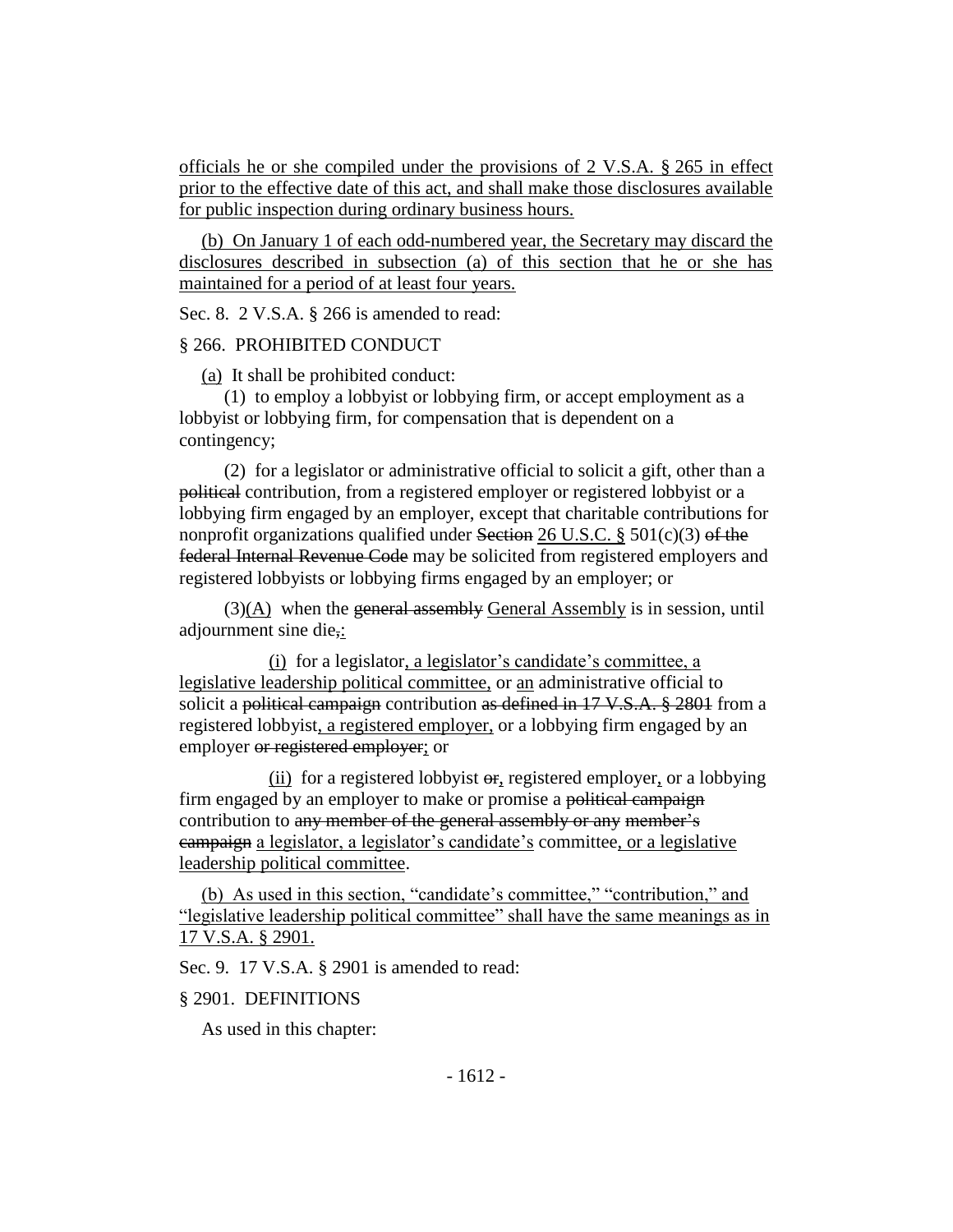(13) "Political committee" or "political action committee" means any formal or informal committee of two or more individuals or a corporation, labor organization, public interest group, or other entity, not including a political party, which accepts contributions of \$1,000.00 or more and makes expenditures of \$1,000.00 or more in any two-year general election cycle for the purpose of supporting or opposing one or more candidates, influencing an election, or advocating a position on a public question in any election, and includes an independent expenditure-only political committee and a legislative leadership political committee.

\* \* \*

(19) "Legislative leadership political committee" means a political committee established by or on behalf of a political party caucus within a chamber of the General Assembly.

Sec. 10. 17 V.S.A. § 2922 is amended to read:

# § 2922. POLITICAL COMMITTEES; REGISTRATION; CHECKING ACCOUNT; TREASURER

(a)(1) Each political committee shall register with the Secretary of State within 10 days of making expenditures of \$1,000.00 or more and accepting contributions of \$1,000.00 or more stating its full name and address; the name and address of the bank in which it maintains its campaign checking account; and the name and address of the treasurer responsible for maintaining the checking account.

 $(2)(A)$  In addition to the requirements of subdivision (1) of this subsection, a legislative leadership political committee shall designate in its registration that it is established as a legislative leadership political committee.

(B) The Secretary of State shall provide on his or her website a list of all legislative leadership political committees that have been designated as provided in this subdivision (2).

\* \* \*

# Sec. 11. TRANSITIONAL PROVISION; EXISTING LEGISLATIVE LEADERSHIP POLITICAL COMMITTEES

(a) A legislative leadership political committee in existence immediately prior to the effective date of this act shall update its registration with the Secretary of State as provided in Sec. 10, 17 V.S.A. § 2922(a)(2), of this act on or before July 15, 2015.

\* \* \*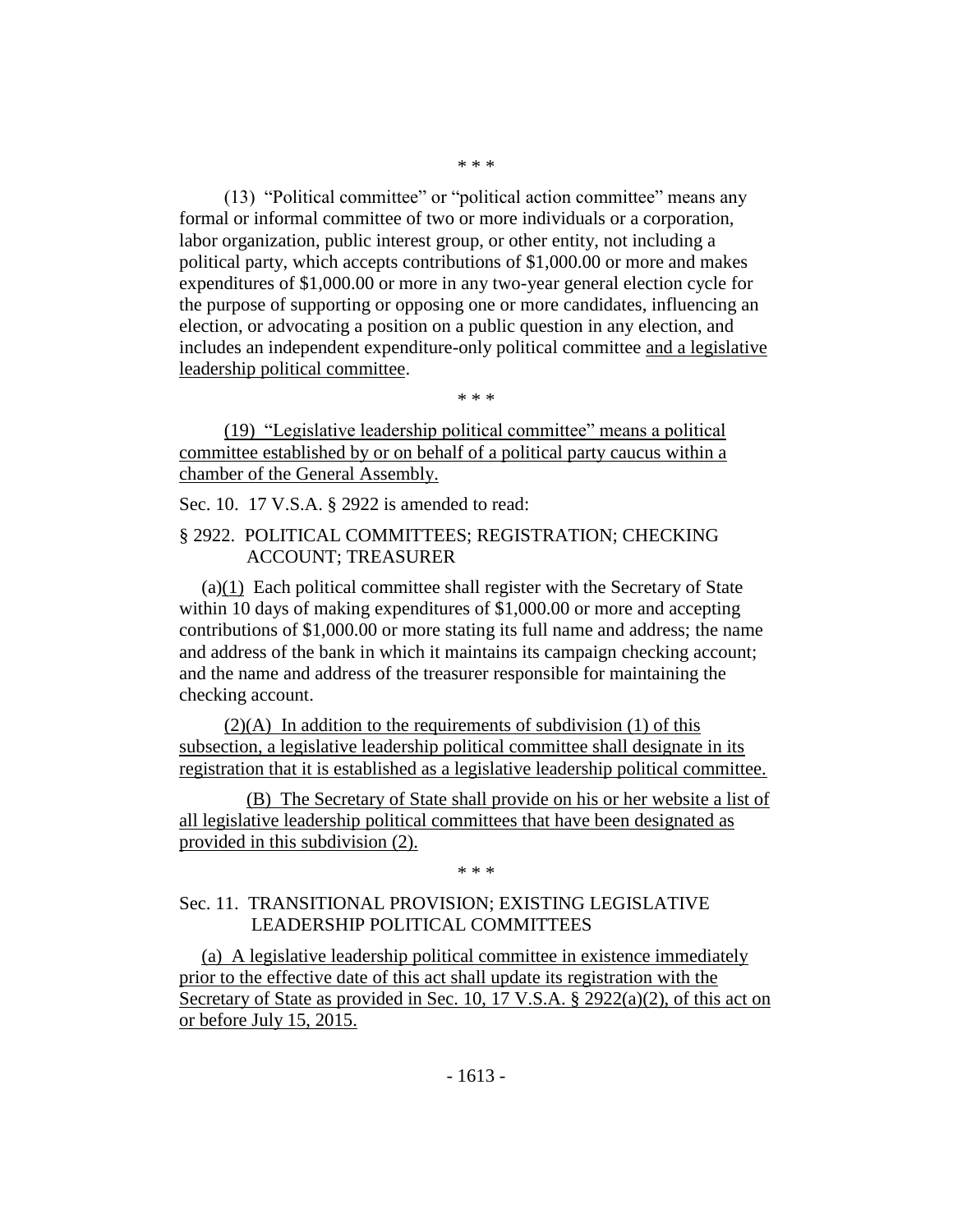(b) As used in this section, "legislative leadership political committee" shall have the same meaning as set forth in Sec. 9, 17 V.S.A. § 2901(19), of this act.

Sec. 12. EFFECTIVE DATE

This act shall take effect on July 1, 2015.

#### **House Proposal of Amendment**

#### **S. 102**

An act relating to forfeiture of property associated with animal fighting and certain regulated drug possession, sale, and trafficking violations.

The House proposes to the Senate to amend the bill by striking out all after the enacting clause and inserting in lieu thereof the following:

Sec. 1. 13 V.S.A. § 352 is amended to read:

# § 352. CRUELTY TO ANIMALS

A person commits the crime of cruelty to animals if the person:

\* \* \*

 $(5)(A)$  owns, possesses, keeps, or trains an animal engaged in an exhibition of fighting, or possesses, keeps, or trains any animal with intent that it be engaged in an exhibition of fighting, or permits any such act to be done on premises under his or her charge or control; or

(B) owns, possesses, ships, transports, delivers, or keeps a device, equipment, or implement with the intent that it be used to train or condition an animal for participation in animal fighting, or enhance an animal's fighting capability.

\* \* \*

Sec. 2. 13 V.S.A. § 353 is amended to read:

§ 353. DEGREE OF OFFENSE; SENTENCING UPON CONVICTION

(a) Penalties.

(1) Except as provided in subdivision (3) or (4) of this subsection, cruelty to animals under section 352 of this title shall be punishable by a sentence of imprisonment of not more than one year, or a fine of not more than \$2,000.00, or both. Second and subsequent convictions shall be punishable by a sentence of imprisonment of not more than two years or a fine of not more than \$5,000.00, or both.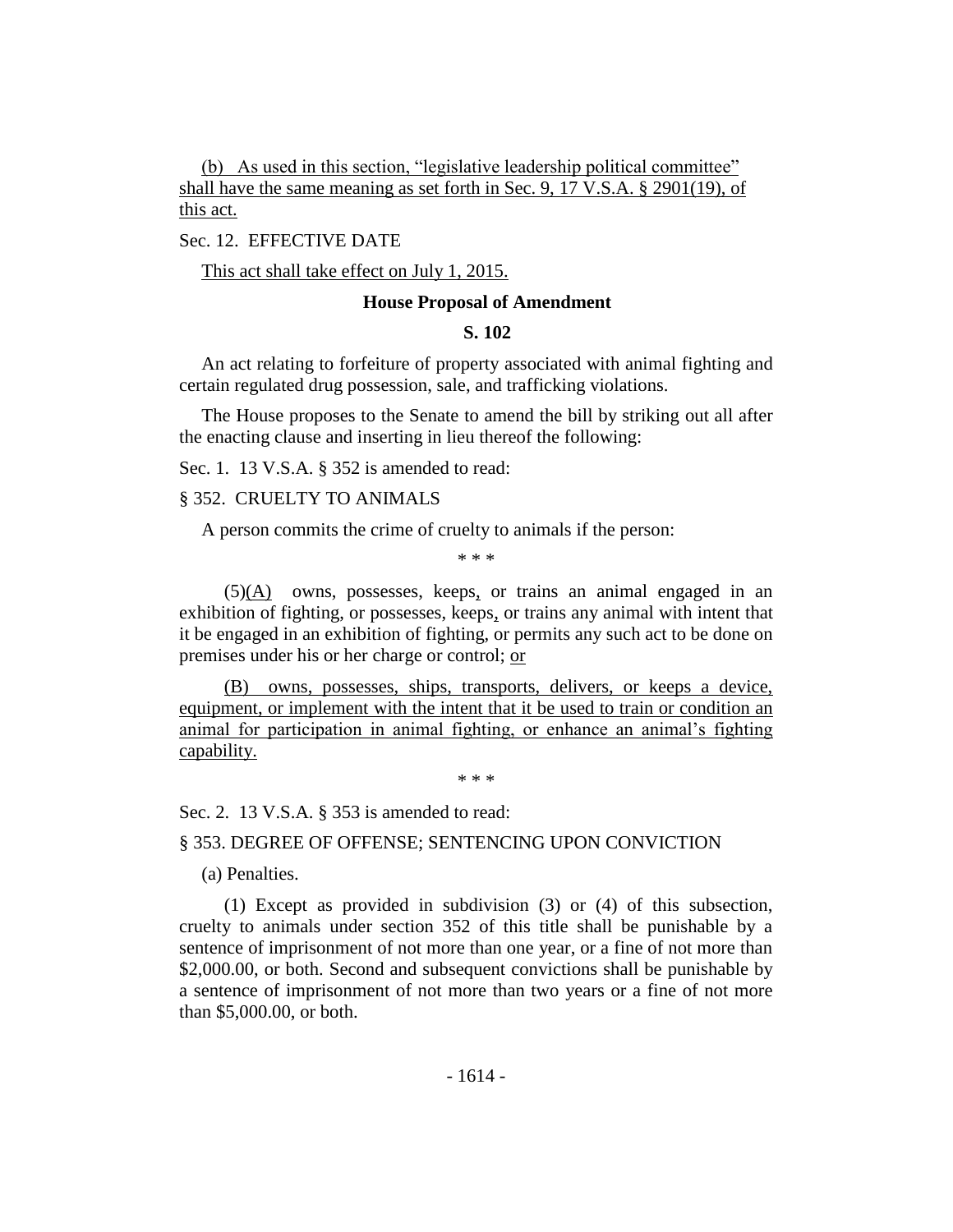(2) Aggravated cruelty under section 352a of this title shall be punishable by a sentence of imprisonment of not more than three years or a fine of not more than \$5,000.00, or both. Second and subsequent offenses shall be punishable by a sentence of imprisonment of not more than five years or a fine of not more than \$7,500.00, or both.

(3) An offense committed under subdivision  $352(5)(A)$  or (6) of this title shall be punishable by a sentence of imprisonment of not more than five years, or a fine of not more than \$5,000.00, or both.

\* \* \*

Sec. 3. 13 V.S.A. § 364 is amended to read:

#### § 364. ANIMAL FIGHTS

(a) A person who participates in a fighting exhibition of animals shall be in violation of subdivisions 352(5) and (6) of this title.

(b) In addition to seizure of fighting birds or animals involved in a fighting exhibition, a law enforcement officer or humane officer may seize any equipment, associated with that activity personal property, monies, securities, or other things of value used to engage in a violation or further a violation of subdivisions 352(5) and (6) of this title.

(c) In addition to the imposition of a penalty under this chapter, conviction under this section shall result in forfeiture of all seized fighting animals and, equipment, and other property subject to seizure under this section. The animals may be destroyed humanely or otherwise disposed of as directed by the court.

(d) Property subject to forfeiture under this section may be seized upon process issued by the court having jurisdiction over the property. Seizure without process may be made:

(1) incident to a lawful arrest;

(2) pursuant to a search warrant; or

(3) if there is probable cause to believe that the property was used or is intended to be used in violation of this section.

(e) Forfeiture proceedings instituted pursuant to the provisions of this section for property other than animals are subject to the procedures and requirements for forfeiture as set forth in 18 V.S.A. chapter 84, subchapter 2.

Sec. 4. 18 V.S.A. § 4241 is amended to read:

§ 4241. SCOPE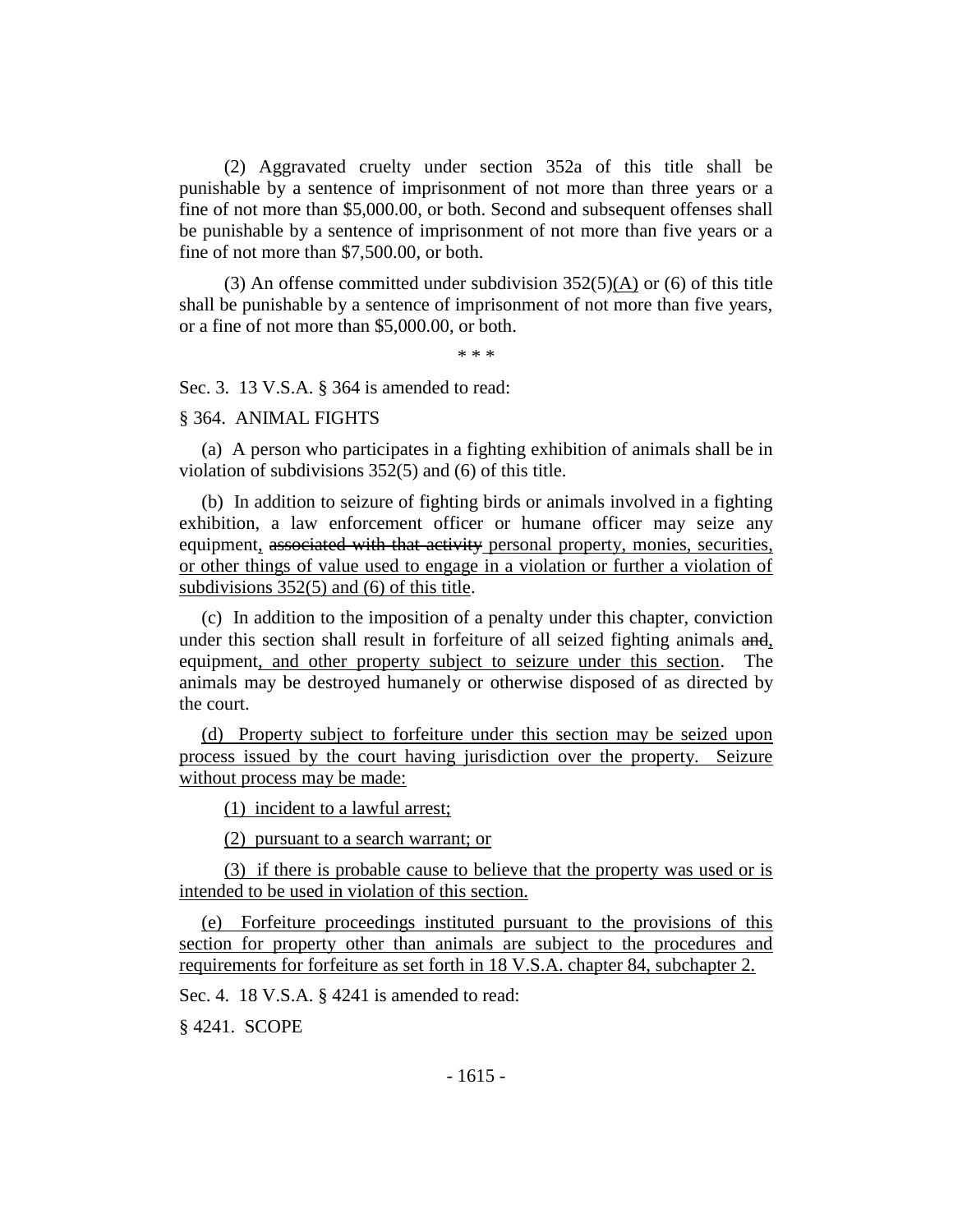(a) The following property shall be subject to this subchapter:

\* \* \*

(7) Any property seized pursuant to 13 V.S.A. § 364.

(b) This subchapter shall not apply to any property used or intended for use in an offense involving two ounces or less of marijuana or in connection with hemp or hemp products as defined in 6 V.S.A. § 562. This subchapter shall apply to property for which forfeiture is sought in connection with:

(1) a violation under chapter 84, subchapter 1 of this title that carries by law a maximum penalty of ten years' incarceration or greater; or

(2) a violation of 13 V.S.A. § 364.

Sec. 5. 18 V.S.A. § 4242 is amended to read:

§ 4242. SEIZURE

\* \* \*

(b) Any property subject to forfeiture under this subchapter may be seized upon process. Seizure without process may be made when:

(1) the seizure is incident to an arrest with probable cause or a search under a valid search warrant;

(2) the property subject to seizure has been the subject of a prior judgment in favor of the state State in a forfeiture proceeding under this subchapter; or

(3) the seizure is incident to a valid warrantless search.

(c) If property is seized without process under subdivision  $(b)(1)$  or  $(3)$  of this section, the state State shall forthwith petition the court for a preliminary order or process under subsection (a) of this section.

(d) All Notwithstanding subsection 4241(b) of this title, all regulated drugs the possession of which is prohibited under this chapter are contraband and shall be automatically forfeited to the state and destroyed.

Sec. 6. 18 V.S.A. § 4243 is amended to read:

§ 4243. PETITION FOR JUDICIAL FORFEITURE PROCEDURE

(a) The State Conviction required. An asset is subject to forfeiture by judicial determination under section 4241 of this title and 13 V.S.A. § 364 if a person is convicted of the criminal offense related to the action for forfeiture.

(b) Evidence. The State may introduce into evidence in the judicial forfeiture case the fact of a conviction in the Criminal Division.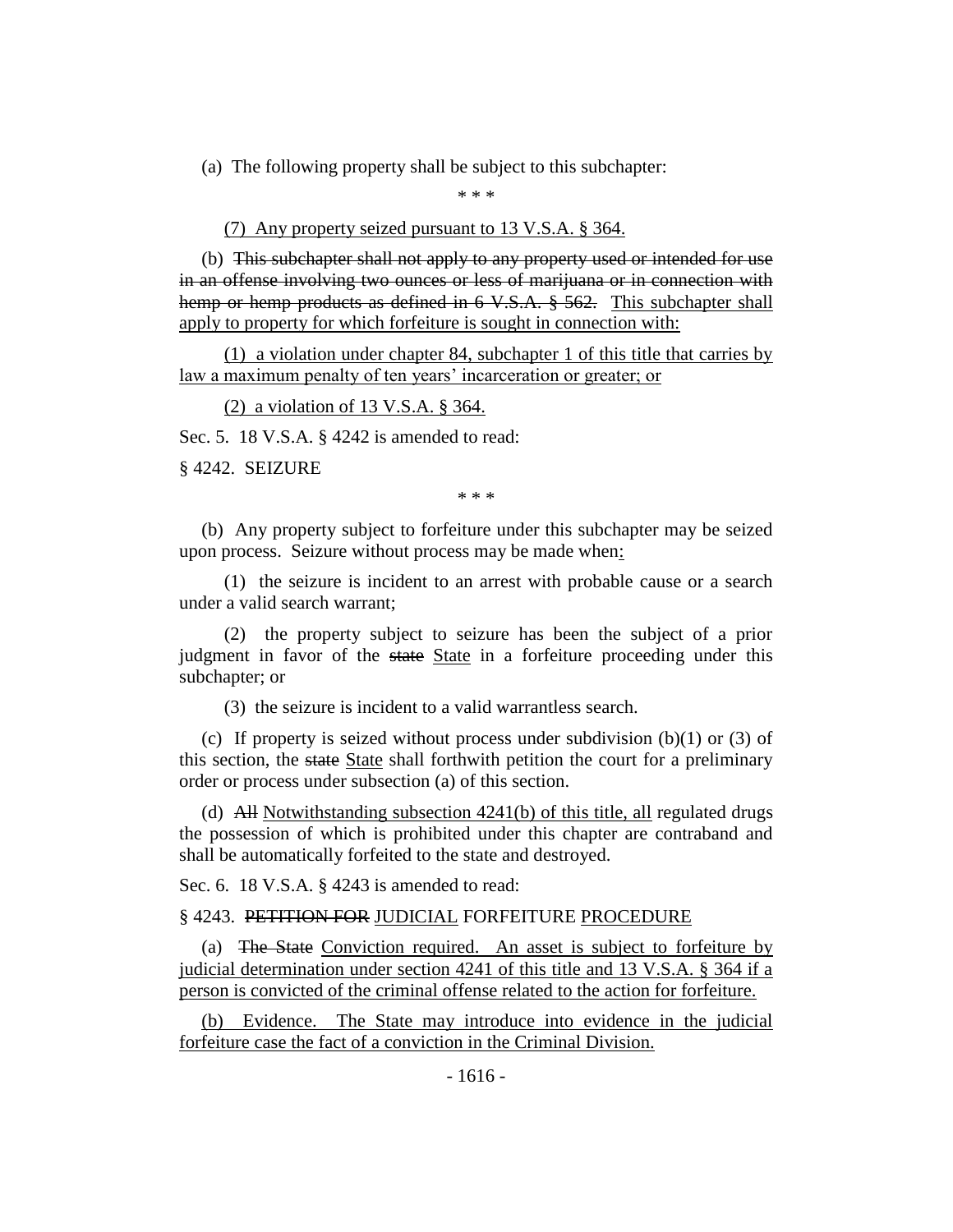(c) Burden of proof. The State bears the burden of proving by clear and convincing evidence that the property is an instrument of or represents the proceeds of the underlying offense.

(d) Notice. Within 60 days from when the seizure occurs, the State shall notify any owners, possessors, and lienholders of the property of the action, if known or readily ascertainable. Upon motion by the State, a court may extend the time period for sending notice for a period not to exceed 90 days for good cause shown.

(e) Return of property. If notice is not sent in accordance with subsection (d) of this section, and no time extension is granted or the extension period has expired, the law enforcement agency shall return the property to the person from whom the property was seized. An agency's return of property due to lack of proper notice does not restrict the agency's authority to commence a forfeiture proceeding at a later time. Nothing in this subsection shall require the agency to return contraband, evidence, or other property that the person from whom the property was seized is not entitled to lawfully possess.

(f) Filing of petition. Except as provided in section 4243a of this title, the State shall file a petition for forfeiture of any property seized under section 4242 of this title promptly, but not more than 14 days from the date the preliminary order or process is issued. The petition shall be filed in the superior court Superior Court of the county in which the property is located or in any court with jurisdiction over a criminal proceeding related to the property.

 $(b)(g)$  Service of petition. A copy of the petition shall be sent by certified mail to served on all persons named in the petition as provided for in Rule 4 of the Vermont Rules of Civil Procedure. In addition, the state State shall cause notice of the petition to be published in a newspaper of general circulation in the state State, as ordered by the court. The petition shall state:

(1) the facts upon which the forfeiture is requested, including a description of the property subject to forfeiture, and the type and quantity of regulated drug involved;

(2) the names of the apparent owner or owners, lienholders who have properly recorded their interests, and any other person appearing to have an interest; and, in the case of a conveyance, the name of the person holding title, the registered owner, and the make, model, and year of the conveyance.

Sec. 7. 18 V.S.A. § 4244 is amended to read:

§ 4244. FORFEITURE HEARING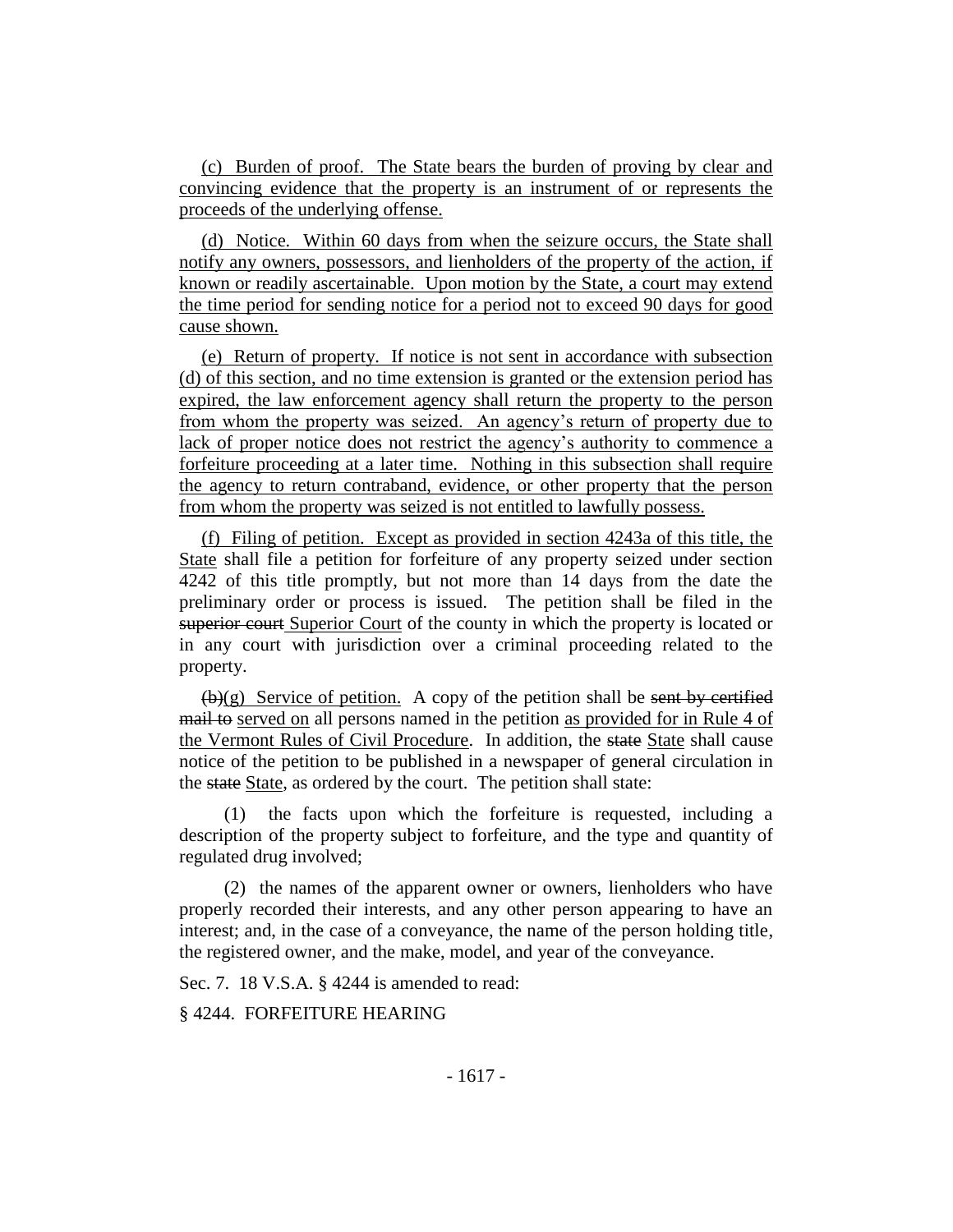(a) The court Within 60 days following service of notice of seizure and forfeiture under sections 4243 of this title, a claimant may file a demand for judicial determination of the forfeiture. The demand must be in the form of a civil complaint accompanied by a sworn affidavit setting forth the facts upon which the claimant intends to rely, including, if relevant, the noncriminal source of the asset or currency at issue. The demand must be filed with the court administrator in the county in which the seizure occurred.

(b) The Court shall hold a hearing on the petition no less than 14 nor more than 30 days after notice. For good cause shown, or on the court's own motion, the court may stay the forfeiture proceedings pending resolution of related criminal proceedings. If a person named in the petition is a defendant in a related criminal proceeding and the proceeding is dismissed or results in a judgment of acquittal, the petition shall be dismissed as to the defendant's interest in the property as soon as practicable after, and in any event no later than 90 days following, the conclusion of the criminal prosecution.

 $(\theta)(c)$  A lienholder who has received notice of a forfeiture proceeding may intervene as a party. If the court Court finds that the lienholder has a valid, good faith interest in the subject property which is not held through a straw purchase, trust or otherwise for the actual benefit of another and that the lienholder did not at any time have knowledge or reason to believe that the property was being or would be used in violation of the law, the court Court upon forfeiture shall order compensation to the lienholder to the extent of the lienholder's interest.

(d) The Court shall not order the forfeiture of property if an owner, co-owner, or person who regularly uses the property, other than the defendant, shows by a preponderance of the evidence that the owner, co-owner, or regular user did not consent to or have any express or implied knowledge that the property was being or was intended to be used in a manner that would subject the property to forfeiture, or that the owner, co-owner, or regular user had no reasonable opportunity or capacity to prevent the defendant from using the property.

 $\left(\frac{f(x)}{g(x)}\right)$ . The proceeding shall be against the property and shall be deemed civil in nature. The state State shall have the burden of proving all material facts by clear and convincing evidence.

(d)(f) The court Court shall make findings of fact and conclusions of law and shall issue a final order. If the petition is granted, the court shall order the property held for evidentiary purposes, delivered to the state treasurer State Treasurer, or, in the case of regulated drugs or property which is harmful to the public, destroyed.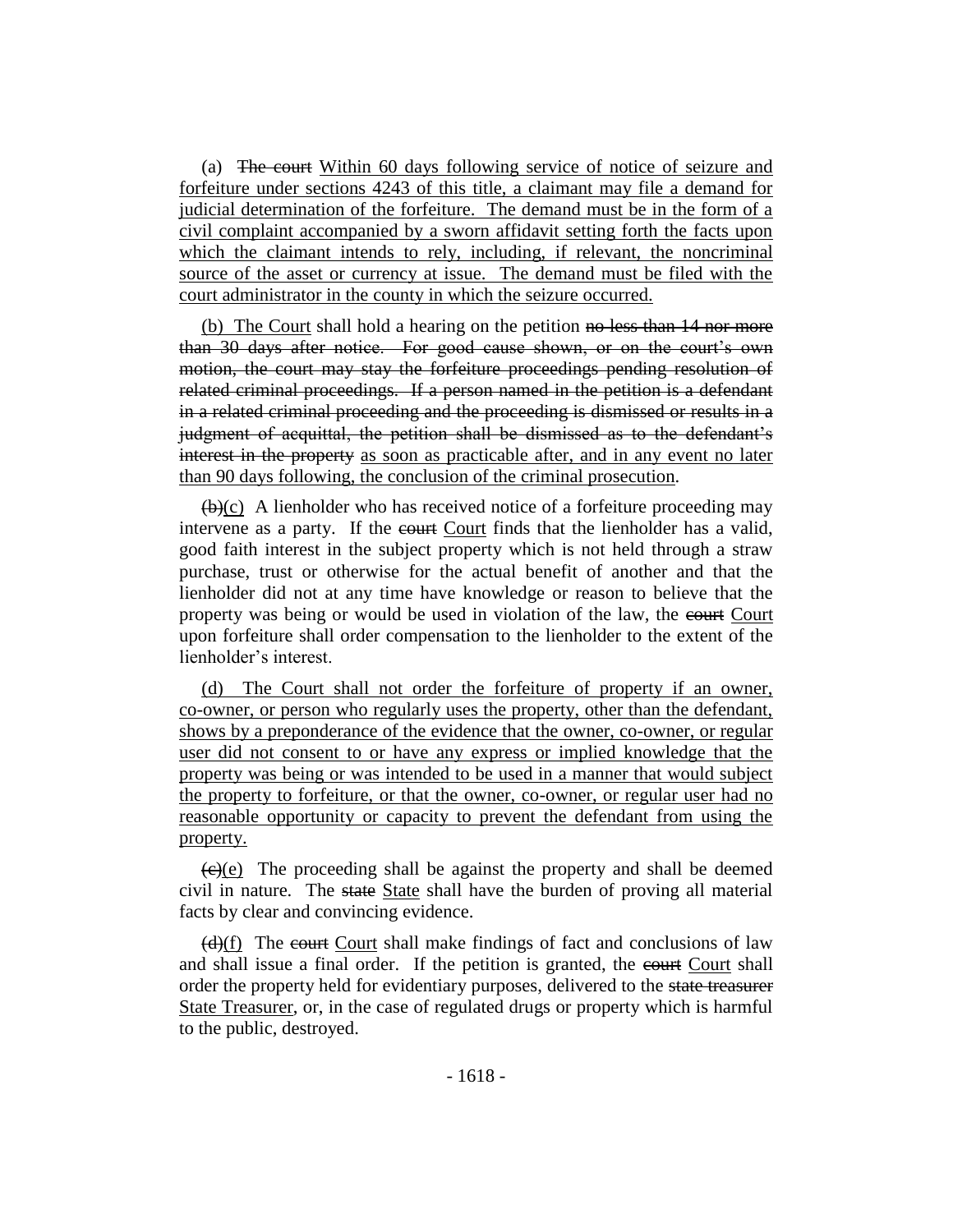Sec. 8. 18 V.S.A. § 4247 is amended to read:

# § 4247. DISPOSITION OF PROPERTY

(a) Whenever property is forfeited and delivered to the state treasurer State Treasurer under this subchapter, the state treasurer State Treasurer shall, no sooner than 90 days of the date the property is delivered, sell the property at a public sale held under 27 V.S.A. chapter 13.

(b) The proceeds from the sale of forfeited property shall be used first to offset any costs of selling the property, and then, after any liens on the property have been paid in full, applied to payment of seizure, storage, and forfeiture expenses, including animal care expenses related to the underlying violation. Remaining proceeds shall be distributed as follows:

(1)(A) Forty percent shall be distributed among:

(i) the Office of the Attorney General;

(ii) the Department of State's Attorneys and Sheriffs; and

(iii) State and local law enforcement agencies.

(B) The Governor's Criminal Justice and Substance Abuse Cabinet is authorized to determine the allocations among the groups listed in subdivision (A) of this subdivision (1), and may only reimburse the prosecutor and law enforcement agencies that participated in the enforcement effort resulting in the forfeiture for expenses incurred, including actual expenses for involved personnel. The proceeds shall be held by the Treasurer until the Cabinet notifies the Treasurer of the allocation determinations, at which time the Treasurer shall forward the allocated amounts to the appropriate agency's operating funds.

(2) The remaining 60 percent shall be deposited in the General Fund.

(c) The State Treasurer shall report annually to the House and Senate Committees on Appropriations on the amount of proceeds collected from the sale of forfeited property under this subchapter, the reimbursements made in accordance with subdivision  $(b)(1)(B)$  of this section, and the allocations of net proceeds made by the Governor's Criminal Justice and Substance Abuse Cabinet in accordance with subdivision (b)(1)of this section. .

Sec. 9. 23 V.S.A. § 1213c is amended to read:

§ 1213c. IMMOBILIZATION AND FORFEITURE PROCEEDINGS

\* \* \*

(o) A law enforcement or prosecution agency conducting forfeitures under this section may accept, receive, and disburse in furtherance of its duties and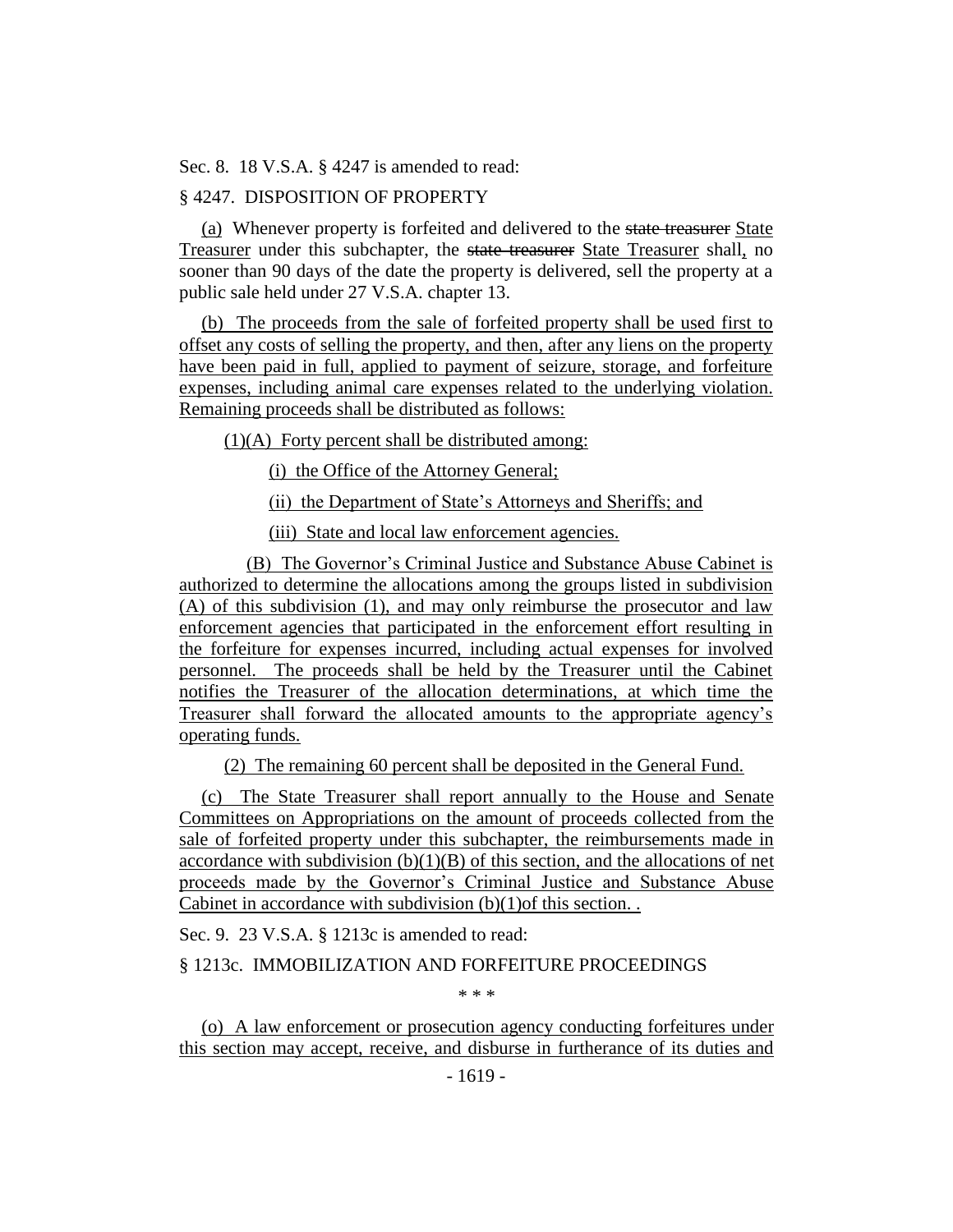functions under this section any appropriations, grants, and donations made available by the state of Vermont and its agencies, the federal government and its agencies, any municipality or other unit of local government, or private or civil sources.

Sec. 10. ANIMAL CRUELTY RESPONSE TASK FORCE

(a) Creation. There is created a task force to evaluate the state of animal cruelty investigation and response in Vermont, including the resources devoted to animal investigation and response services and to recommend ways to consolidate, collaborate, or reorganize to use more effectively limited resources while improving the response to animal cruelty.

(b) Membership. The Task Force shall be composed of the following members:

(1) a representative from the Governor's office;

(2) a member of the Vermont State Police;

(3) a member of the VT Police Chiefs Association;

(4) a representative of the VT Animal Control Association;

(5) a Humane Officer from a VT humane society focusing on domestic animals;

(6) a Humane Officer of a VT humane society focusing on large animals (livestock);

(7) a representative of the Vermont Humane Federation;

(8) a representative of the Vermont Federation of Dog Clubs;

(9) the Executive Director of the Department of State's Attorneys and Sheriffs or designee;

(10) a representative of the Vermont Veterinary Medical Association;

(11) a representative of the Vermont Agency of Agriculture, Food and Markets;

(12) a representative of the VT Constables Association;

(13) a representative of the VT Town Clerks Association;

(14) a representative of the Department for Children and Families; and

(15) a representative of the VT Federation of Sportsmen's Clubs.

(c) Powers and duties. The Task Force, in consultation with the Office of the Defender General, shall study and make recommendations concerning: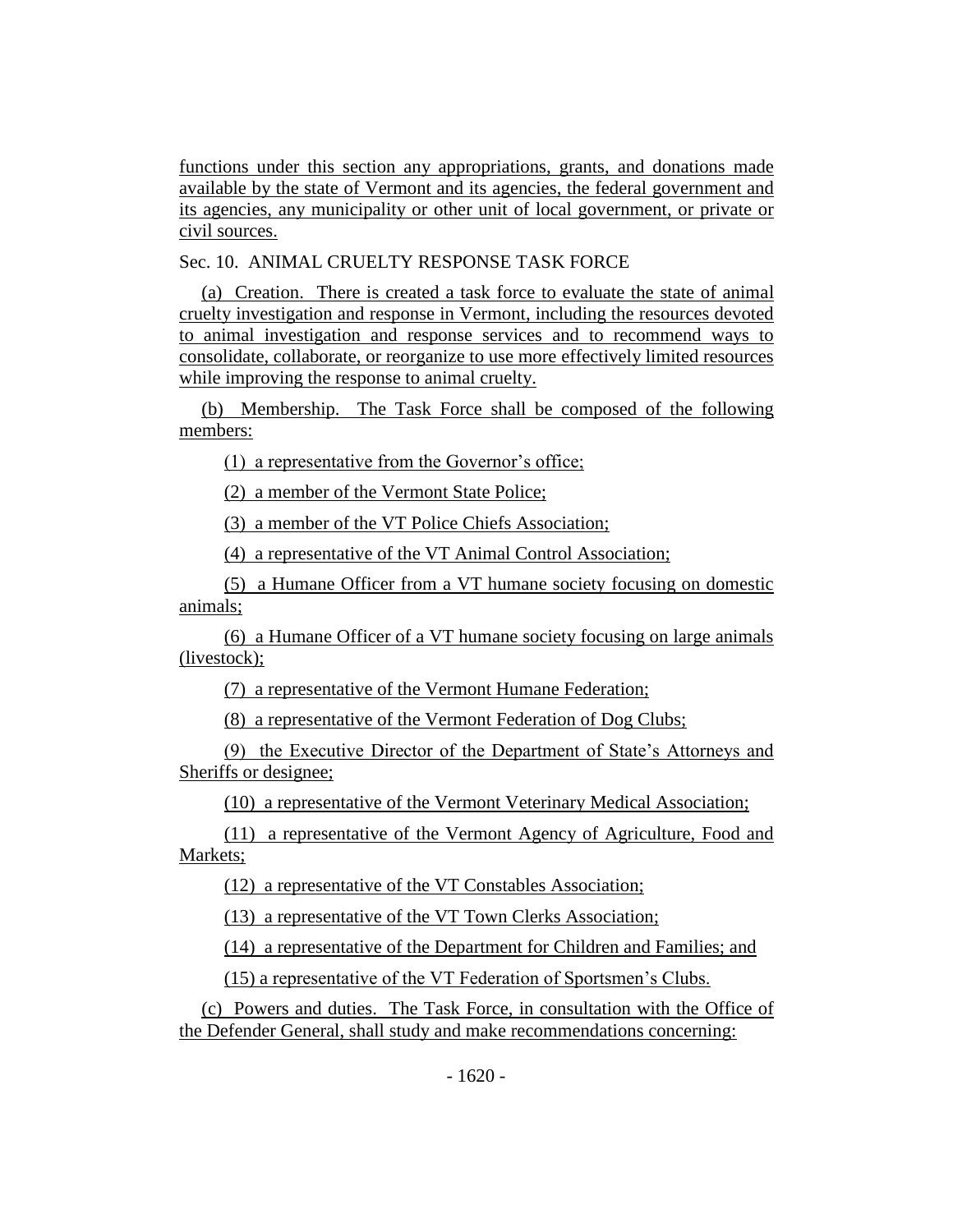(1) training for humane agents, animal control officers, law enforcement officers, and prosecutors;

(2) the development of uniform response protocols for receiving, investigating, and following up on complaints of animal cruelty, including sentencing recommendations;

(3) the development of a centralized data collection system capable of sharing data collected from both the public and private sectors on animal cruelty substantiated reports and outcomes;

(4) funding the various responsibilities that are involved with an animal cruelty investigation, including which State agencies should be responsible for any State level authority and oversight; and

(5) any other issue the Task Force determines is relevant to improve the efficiency, process, and results of animal cruelty response actions in Vermont.

(d) Report. On or before January 15, 2016, the Task Force shall report its findings and recommendations to the House and Senate Committees on Judiciary.

(e) Meetings and sunset.

(1) The representative from the Governor's office shall call the first meeting of the Task Force.

(2) The Task Force shall select a chair from among its members at the first meeting.

(3) The Task Force shall hold its first meeting no later than August 15, 2015.

(4) Meetings of the Task Force shall be public meetings.

(5) The Task Force shall cease to exist on January 16, 2016.

Sec. 11. EFFECTIVE DATE

This act shall take effect on July 1, 2015.

#### **House Proposal of Amendment to Senate Proposal of Amendment**

#### **H. 488**

An act relating to the State's Transportation Program and miscellaneous changes to laws related to transportation

The House concurs in the Senate proposal of amendment with further amendment thereto as follows: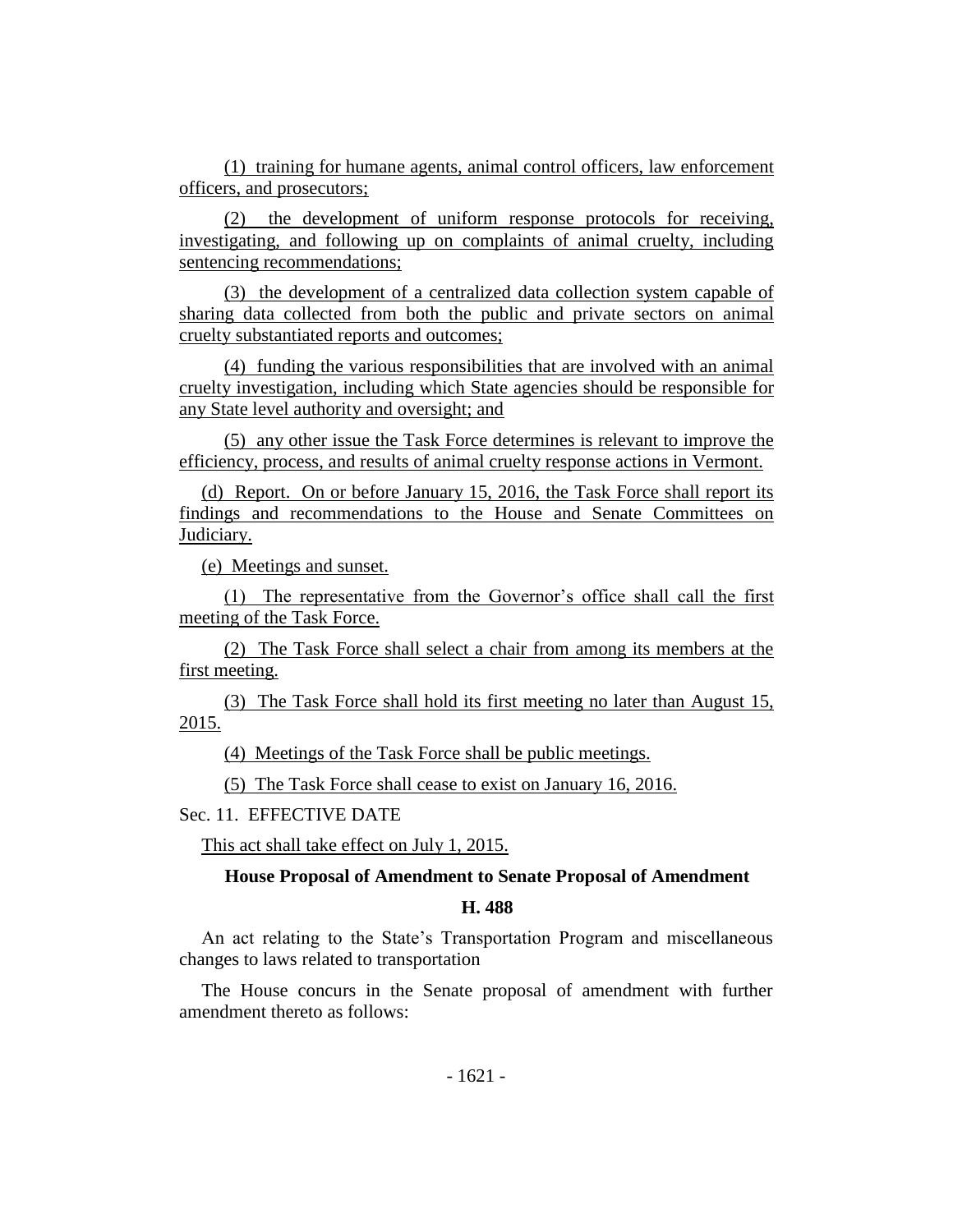First: In Sec. 10, in subsection (a), in the first sentence, by inserting the following after the phrase "The Agency": , in consultation with the Joint Fiscal Office,

Second: In Sec. 10, in subsection (b), by inserting the following after the phrase "The Agency": , in consultation with the Joint Fiscal Office,

Third: In Sec. 11, in subsections (a) and (b), by inserting the following after the phrase "The Agency" in both subsections: , in consultation with the Joint Fiscal Office,

Fourth: In Sec. 12, in subsection (a), in the first sentence, by inserting the following after the phrase "Agency of Human Services": , the Joint Fiscal Office,

Fifth: By inserting a new section to be numbered Sec. 21a to read as follows:

# Sec. 21a. MUNICIPAL MITIGATION GRANT PROGRAM; SPENDING AUTHORITY

In the fiscal year 2017, 2018, and 2019 Transportation Programs adopted by the General Assembly, the General Assembly shall approve spending authority for the Municipal Mitigation Grant Program for grants to municipalities for inventory activities or construction projects that address town highway stormwater management, in an amount that is at least \$1,000,000.00 greater than the \$440,000.00 of spending authority approved in this act for fiscal year 2016 for the Better Backroads Program. Not less than \$1,000,000.00 of the monies appropriated to implement this additional spending authority shall be drawn from transportation funds made available from the \$2,500,000.00 reduction scheduled to occur under 19 V.S.A. § 11a in the amount of transportation funds appropriated to the Department of Public Safety.

Sixth: By inserting a new section to be numbered Sec. 26a to read as follows:

Sec. 26a. 29 V.S.A. § 820 is amended to read:

# § 820. THE NAMING OF STATE BUILDINGS AND FACILITIES

The Except for State transportation buildings and facilities named by the Transportation Board in accordance with 19 V.S.A. § 5, the name by which a state State building or facility is to be known shall be authorized by the general assembly General Assembly.